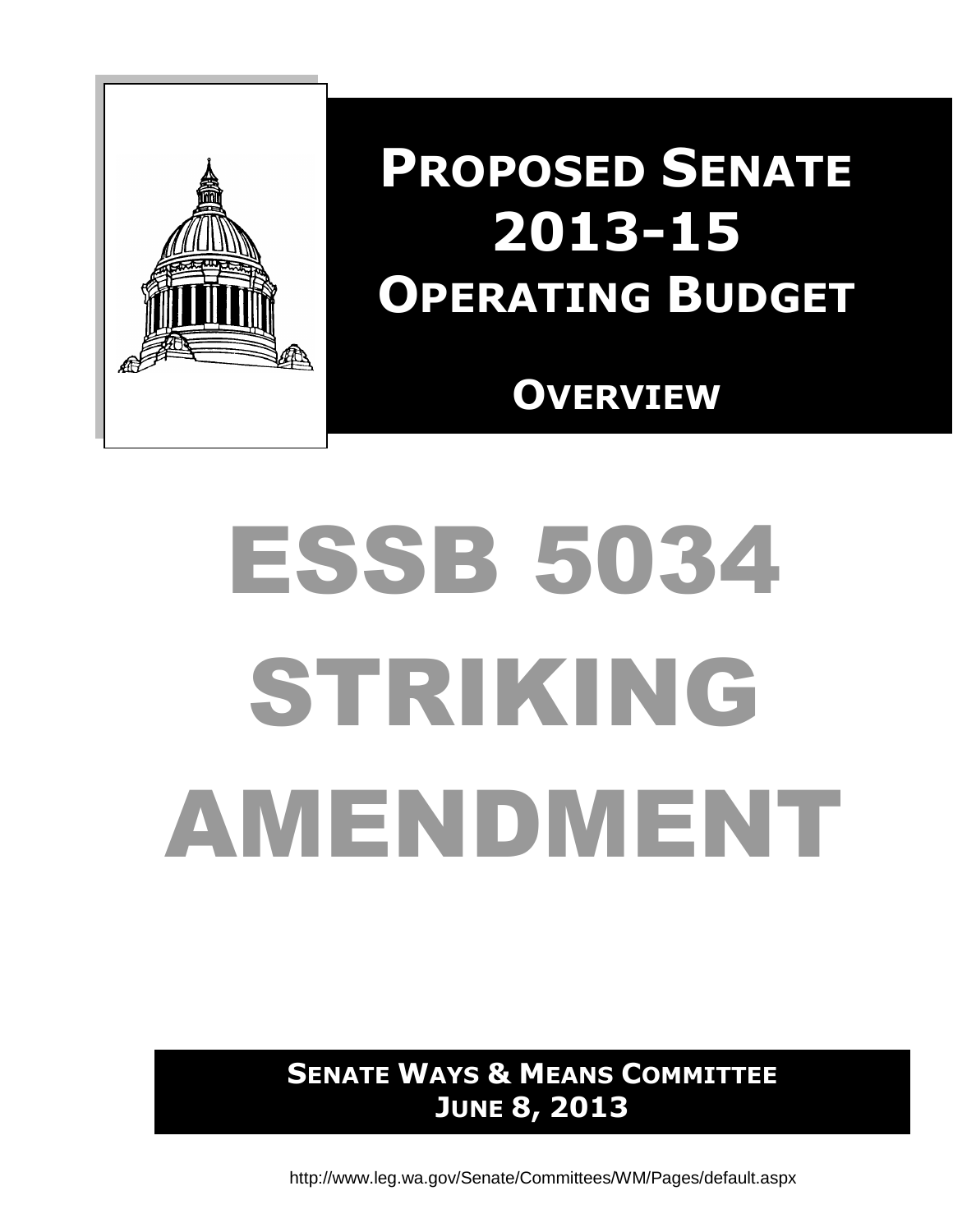# **TABLE OF CONTENTS**

| <b>SUBJECT</b>                        | <b>PAGE</b> |
|---------------------------------------|-------------|
|                                       |             |
|                                       |             |
| <b>FUNCTIONAL AREAS OF GOVERNMENT</b> |             |
|                                       |             |
|                                       |             |
|                                       |             |
|                                       |             |
|                                       |             |
|                                       |             |
|                                       |             |
|                                       |             |
|                                       |             |
|                                       |             |
|                                       |             |
|                                       |             |
|                                       |             |
|                                       |             |
|                                       |             |
|                                       |             |
|                                       |             |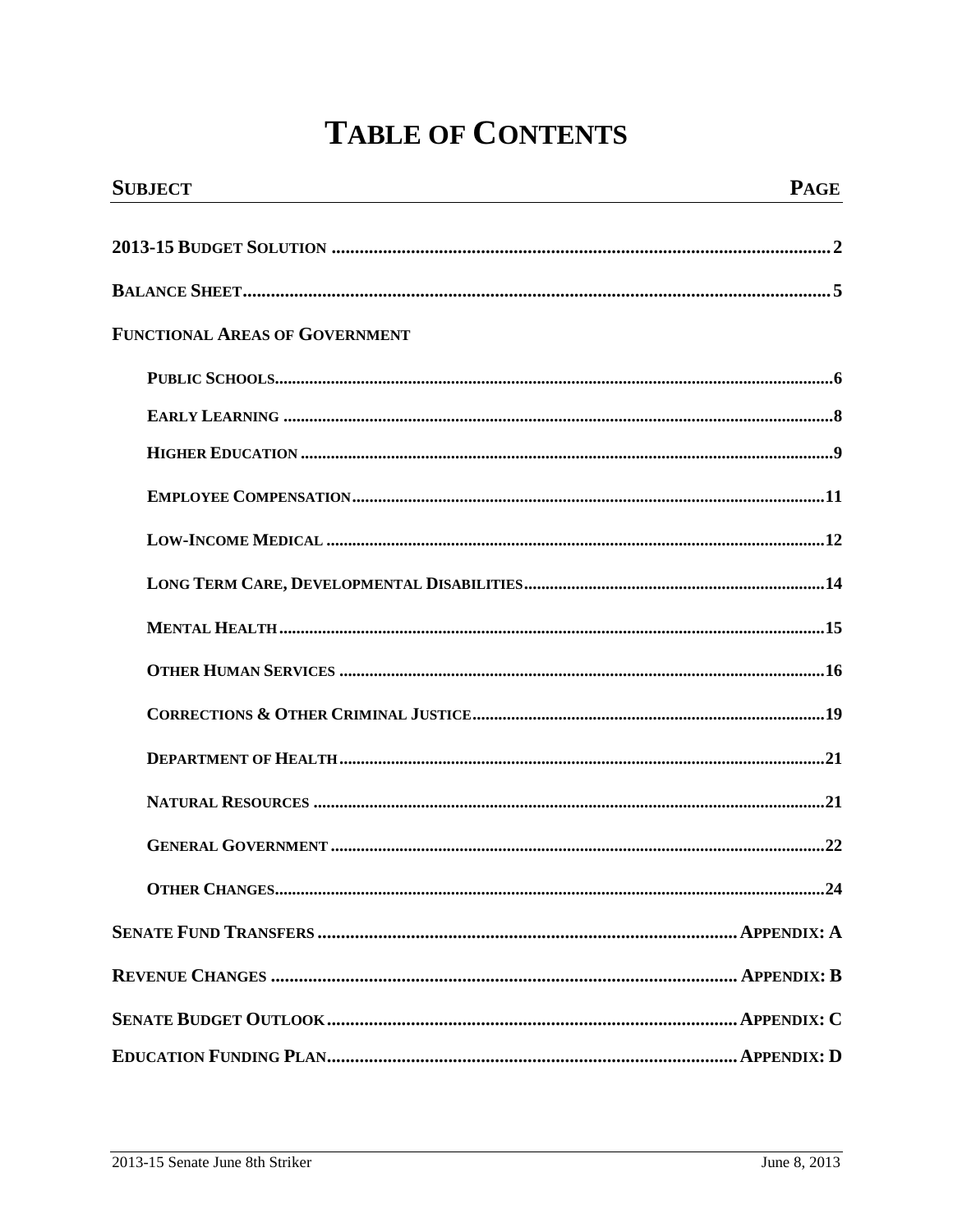# **THE SENATE 2013-15 BUDGET SOLUTION**

# **STATE FISCAL PICTURE FOR 2013**

According to the state forecast economist, Washington's recovery from the 2007-09 economic recession lags significantly behind other post-recession recoveries; the state's revenue collections returned to pre-recession levels five years after the beginning of the recession. By comparison, the 2001 recession saw revenue recovery three years after its onset. Based on the slowly recovering economy and the relatively flat March 2013 revenue forecast change for the 2013-15 biennium, the baseline deficit based on the costs of maintaining current programs and services is estimated at approximately \$900 million.

The Senate budget also makes several policy level enhancements, primarily in education. These include: (1) over \$1 billion for K-12 education by continuing the phase-in of HB 2776 requirements and enhancing other basic education programs; (2) making over \$100 million in policy level enhancements in state funding for higher education; and (3) \$23 million for expanded preschool through the Department of Early Learning.

In total, based on the assumptions used in the development of the Senate budget, there is a projected \$2.4 billion deficit for the upcoming 2013-15 biennium. The Senate budget solution includes leaving approximately \$597 million in reserves.

# **SOLVING THE \$2.4 BILLION BUDGET PROBLEM**

The Senate's budget proposal solves the \$2.4 billion shortfall in the 2013-15 biennium through: (1) \$1.9 billion in spending controls and savings; (2) \$202 million in fund transfers; (3) \$262 million of capital budget and other revenue redirections, and (4) \$63 million of other resource changes.

In other words (as depicted on the chart on the following page), the Senate budget solves the majority of the budget problem through spending changes.

# **2013-15 BUDGET SAVINGS - \$1.9 BILLION**

Major spending constraints in the Senate budget include: (1) \$321 million by Re-Purposing Initiative 732; (2) \$318 million through federal Medicaid expansion; (3) \$250 million by temporarily extending the hospital safety net; (4) \$124 million in administrative efficiencies; (5) \$55 million in savings by aligning health benefit eligibility for state, higher education and K-12 employees with the federal Affordable Care Act; (6) \$113 million in changes to the Housing and Essential Needs (HEN) program and support for the Aged, Blind and Disabled (ABD); and (7) \$147 million in caseload and policy changes affecting Temporary Assistance to Needy Families (TANF) and Working Connections Child Care (WCCC).

The remaining \$586 million in savings reflect changes in all areas of government.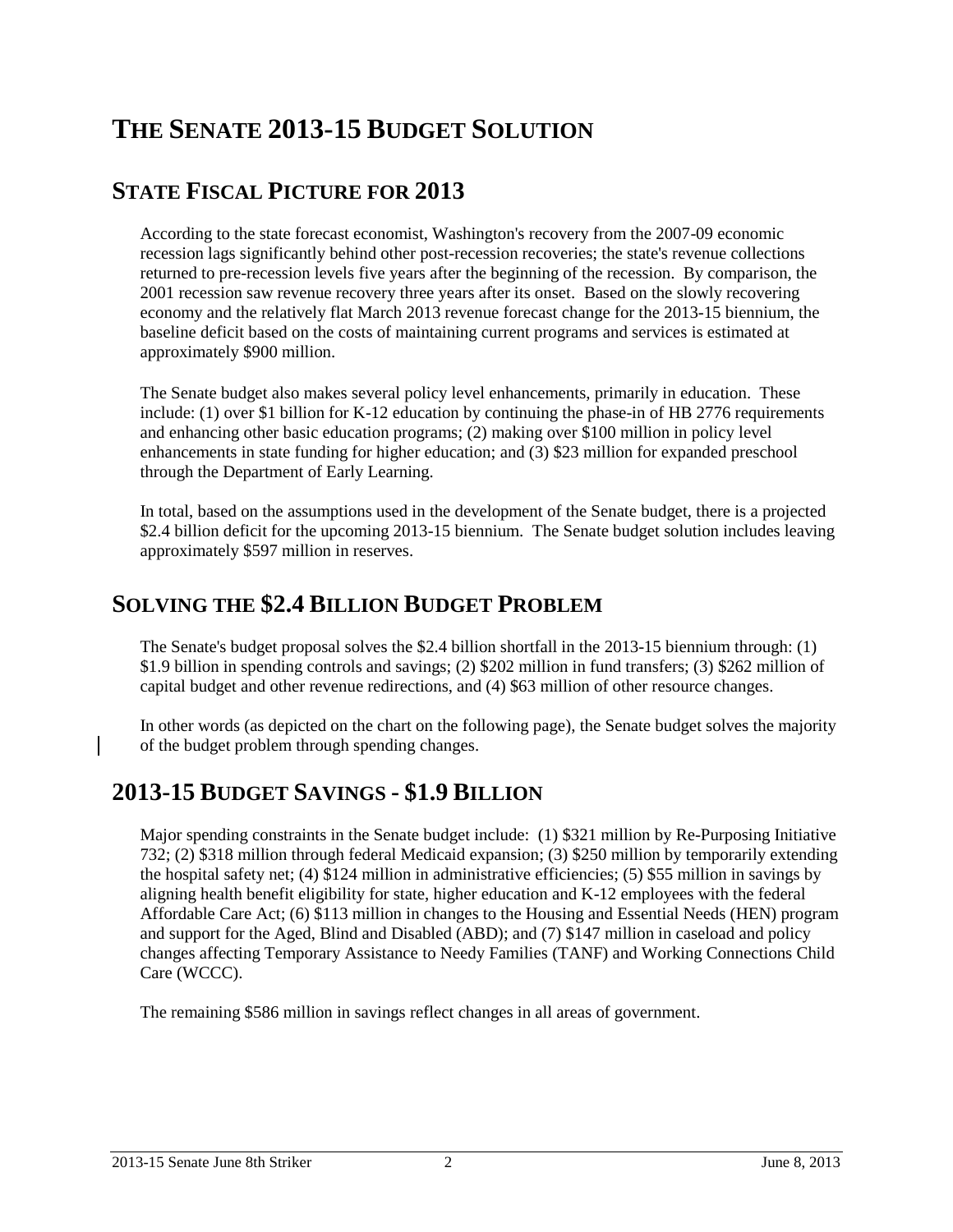# **CAPITAL BUDGET/OTHER REVENUE REDIRECTION & OTHER RESOURCE CHANGES - \$502 MILLION**

The Senate budget makes \$465 million in transfers from various funds to maximize General Fund-State resources. Some of the largest transfers include a permanent redirection of \$262 million in capital budget resources and other revenue. Additionally, \$202 million in other fund transfers and reversions are made. The largest fund transfers include \$46 million from the Life Science Discovery Fund, \$46 million from the Public Works Assistance Account and \$20 million from the State Treasurer's Service Account.

The Senate budget assumes a net increase of \$63 million in new revenues. This increase results from a combination of \$11 million in legislation reducing revenue and \$74 million in legislation/budget actions increasing revenue. The latter includes: (1) \$42 million from additional efforts around the collection of existing use taxes; (2) \$7.1 million from enhanced liquor revenue collection by the Department of Revenue; and (3) \$25.3 million from a 50 percent reduction in the amount of liquor excise tax distributed to local governments.



# **MAKING THE BUDGET SUSTAINABLE**

The actions taken in the Senate budget reflect the provisions of Chapter 8, Laws of 2012, 1st Special Session (SSB 6636) which require the budget be balanced for the fiscal period for which the budget is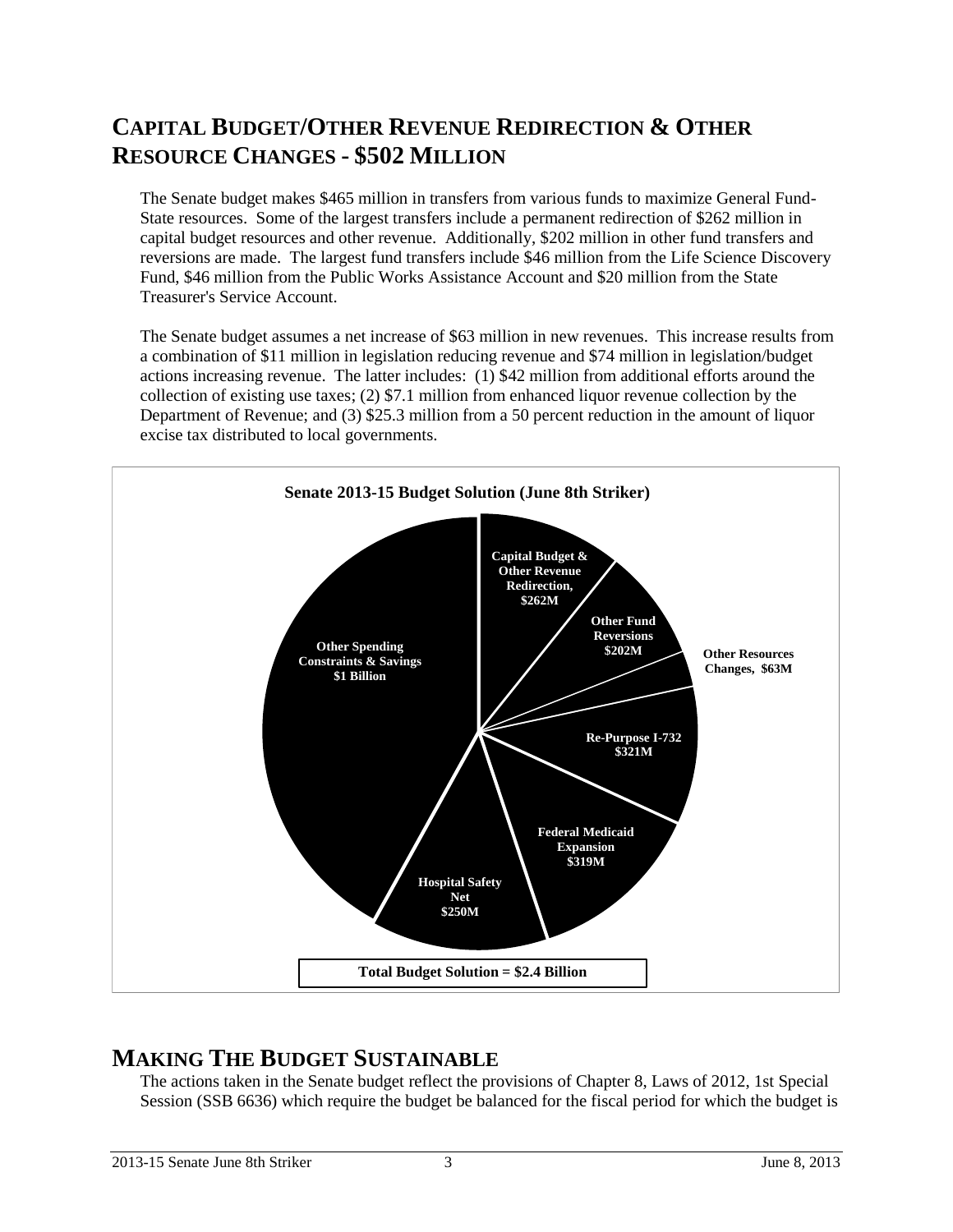written as well as the succeeding fiscal biennium. This budget proposal meets that requirement leaving projected total reserves of approximately \$597 million at the end of the 2013-15 biennium and \$1.4 billion at the end of the 2015-17 biennium. See Appendix C for more information.

Part of the budget sustainability is created by an education financing plan that redirects capital budget resources and other revenue to the Education Legacy Account (\$262 million), re-purposes Initiative 732 to K-12 funding (\$321 million) and establishes spending limits on non-education programs. See Appendix D for more information.

# **ADDITIONAL REVENUE AND EXPENDITURES**

In addition to the adjusted expenditures in the proposed striking amendment to ESSB 5034, the revised Senate budget plan includes three pieces of separate legislation dealing with additional revenue and spending.

First, SB 5871 converts the nonresident sales tax exemption into a remittance program and generates \$47.3 million in the 2013-15 biennium. Out-of-state residents must pay the sales tax, but may apply to the Department of Revenue (DOR) once each calendar quarter for a refund of Washington sales taxes paid in the prior calendar year. Remittance claims must exceed \$25.

Second, PSSB 5872 (restoring the estate tax) amends the definition of "transfer" to specifically include property where the decedent economically benefitted in the property. The definition of "Washington taxable estate" is modified to include an interest in QTIP regardless of when the property interest was acquired. The current applicable exclusion amount in increased by the Seattle consumer price index, beginning in 2014. The high end of the graduated rate schedule that is applied to the Washington taxable estate is increased from 19 to 20 percent. The value of qualifying family owned business interests is deducted from the estate tax when acquired by a family member. The estimated \$160 million in additional revenue is appropriated for: (1) the housing and essential needs program; (2) for allocation to state agencies by the office of financial management to restore a portion of the funding reductions reflecting state agency administrative efficiencies; (3) to restore incapacity evaluations and supplemental security income facilitation services; and (4) to restore and continue the aged, blind, and disabled cash programs.

Third, SSB 5873 (telecommunication taxation reform) eliminates the sales tax exemption on land lines, requires the collection of E-911 taxes on prepaid phones by the retailer, eliminates the taxes for WTAP and TRS and funds for 5 years a state universal communications services program. The legislation is estimated to generate approximately \$85 million in net revenue in the 2013-15 biennium. The bill uses the revenues raised to make appropriations for: (1) vendor rate increases for child care providers; (2) funding an information technology project dealing with in-home care providers; (3) a judicial information case management systems funding for the courts; (4) restoring civil legal aid services; (5) restoring a portion of the health insurance subsidy for certain state and school retirees; (6) fully funding adult dental services; and (7) restoration of central service agency funding.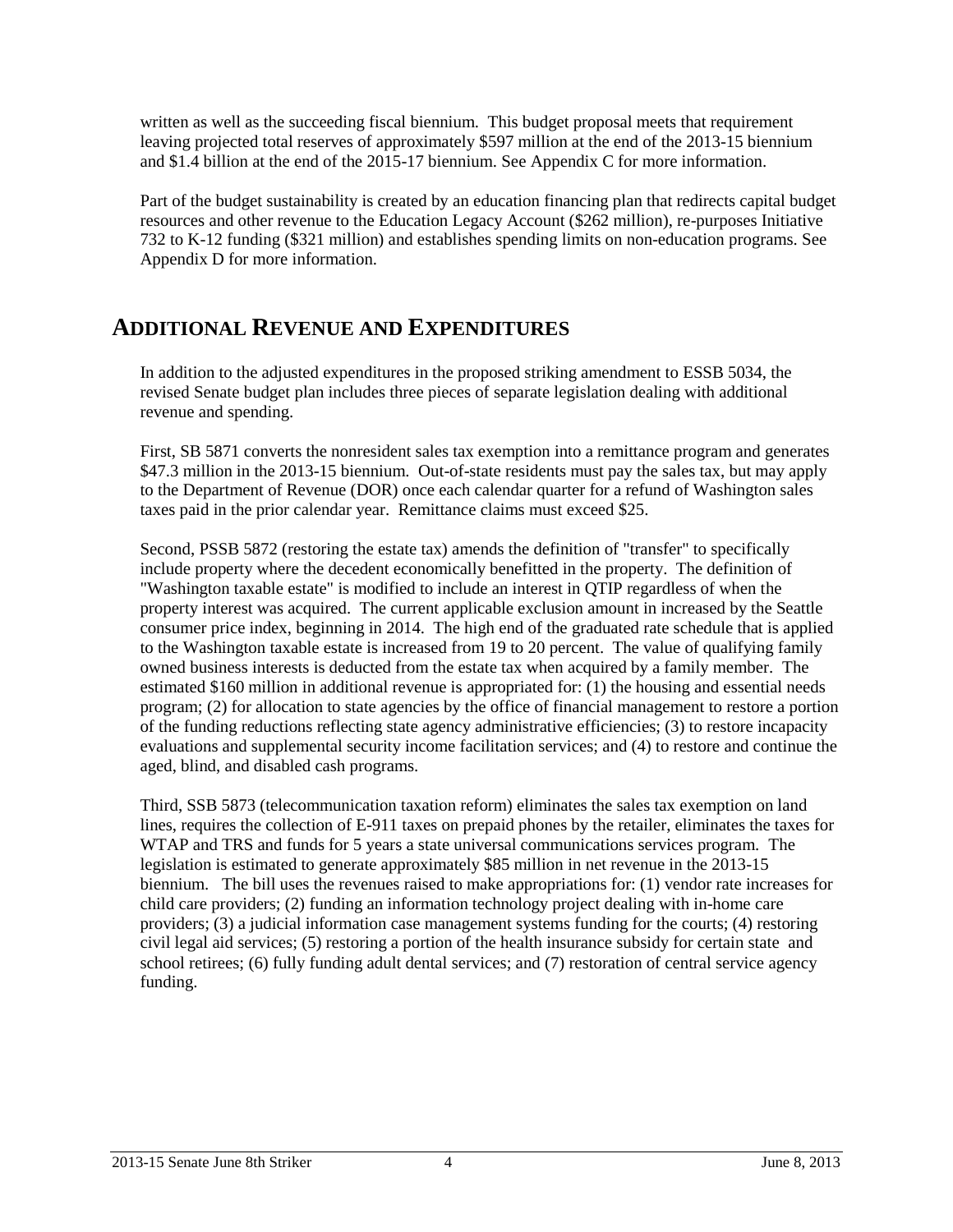# **Senate June 8 Striking Amendment Balance Sheet** *(Near GF-S & Opp Pathways in Millions)*

**Contract** 

|                                                              | 2011-13        | 2013-15 |
|--------------------------------------------------------------|----------------|---------|
| <b>Beginning Balance</b>                                     | (60)           | 219     |
| <b>Revenue</b>                                               |                |         |
| November Revenue Forecast                                    | 30,935         | 33,044  |
| <b>March Forecast Change</b>                                 | 74             | (19)    |
| <b>Bracken Decision</b>                                      | (3)            | (160)   |
| <b>Total Revenue</b>                                         | 31,006         | 32,865  |
| <b>Other Resource Changes</b>                                |                |         |
| Transfers To The Budget Stabilization Account                | (268)          | (307)   |
| <b>Other Previously Enacted Fund Transfers</b>               | 379            |         |
| 2012 Adjustment to Working Capital Reserve (SHB 2822)        | 238            |         |
| Other Adjustments (CAFR, Child Reinvestment Transfer)        | (5)            | (6)     |
| Property Tax to Education Legacy (2014-2018-50%, 100% After) |                |         |
| Repurpose Initiative 732                                     |                |         |
| Capital Budget & Other Revenue Redirection                   |                | 262     |
| Other Fund Transfers & Reversions                            | $\overline{2}$ | 203     |
| <b>Budget Driven Revenue</b>                                 |                | 7       |
| Revenue Legislation                                          |                | (11)    |
| Collection of Existing Use Tax                               |                | 42      |
| Liquor Excise Tax                                            |                | 25      |
| <b>Other Resource Changes</b>                                | 346            | 215     |
| <b>Total Resources</b>                                       |                |         |
|                                                              | 31,291         | 33,299  |
| <b>Spending</b>                                              |                |         |
| 2011-13 Enacted Budget/2013-15, 2015-17 ML                   | 31,249         | 33,736  |
| 2013 Supplemental Budget                                     | (11)           |         |
| 2013-15 Policy Level Changes (Net)                           |                | (338)   |
| <b>Actual/Projected Reversions</b>                           | (166)          | (120)   |
| <b>Total Spending</b>                                        | 31,072         | 33,278  |
|                                                              |                |         |
| <b>Ending Balance &amp; Reserves</b>                         |                |         |
| <b>Unrestricted Ending Fund Balance</b>                      | 219            | 21      |
| <b>Budget Stabilization Account Balance</b>                  | 268            | 576     |
| <b>Total Reserves</b>                                        | 488            | 597     |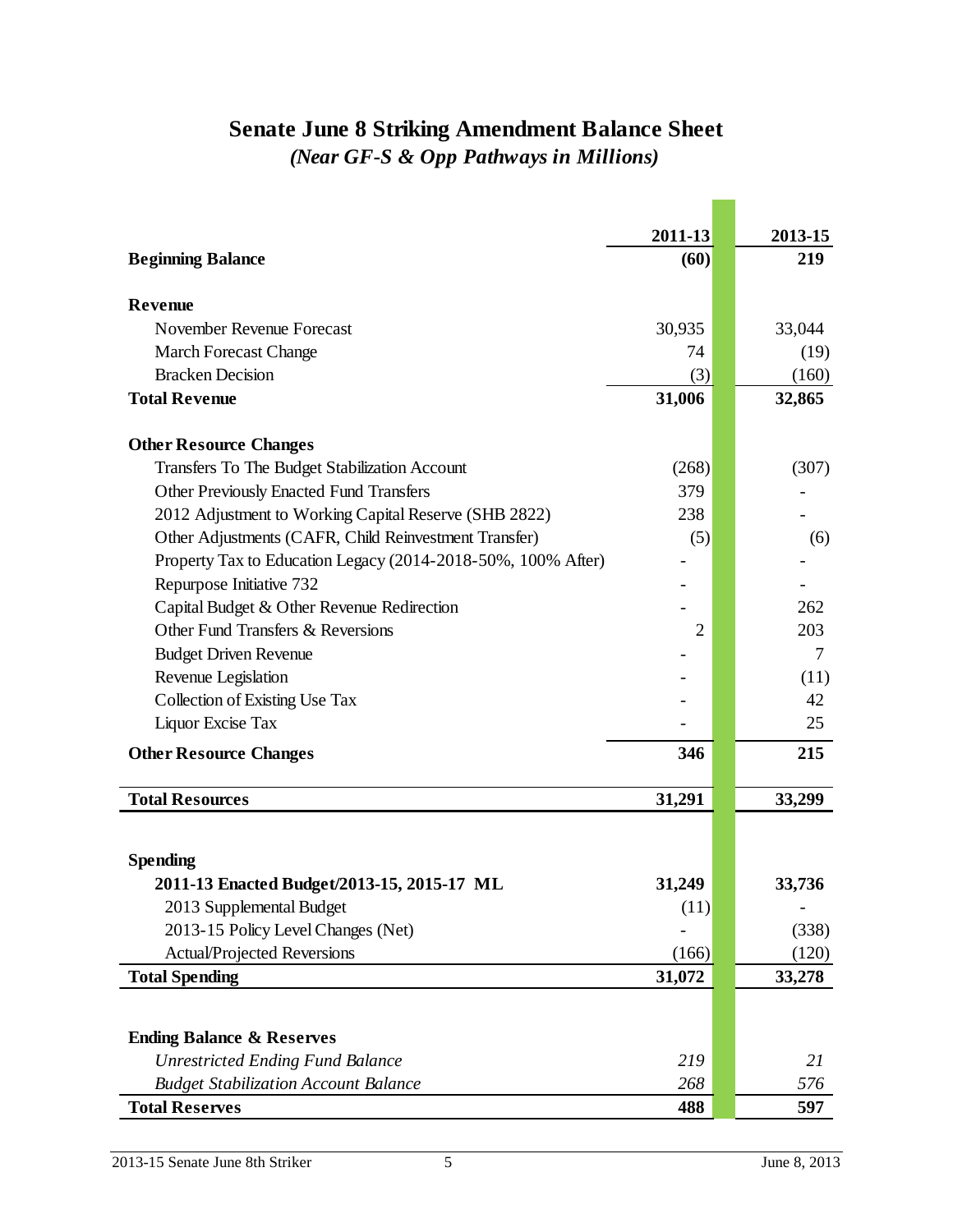# **FUNCTIONAL AREAS OF GOVERNMENT**

# **K-12 PUBLIC SCHOOLS**

#### **OVERVIEW**

The Senate budget increases funding for K-12 public schools in the 2013-15 biennium by \$1.5 billion compared to current biennium funding. This represents an increase of 11 percent, compared to K-12 enrollment growth of 0.9 percent. The budget provides state funding of \$7,728 per-pupil for the 2014-15 school year, a 14 percent increase over the state funding level of \$6,782 per-pupil in the current school year.

The budget fully funds school districts' documented costs of pupil transportation to and from school and for materials, supplies, and operating costs (MSOC). The budget continues to phase in funding for fullday kindergarten in high-poverty schools.

Additionally, funding for under-achieving students is nearly doubled. The Learning Assistance Program (LAP) allocations are increased and the Senate budget assumes reforms to the program requiring allocations to be spent on educational strategies that have been shown, through research, to be effective.

#### **INCREASES**

#### **FULL FUNDING OF MATERIALS, SUPPLIES, AND OPERATING COSTS (MSOC) - \$521.0 MILLION EDUCATION LEGACY TRUST ACCOUNT-STATE**

The budget allocates funding to schools for operating costs through a per-student formula for materials, supplies, and operating costs (MSOC). SHB 2776 (Chapter 236, Laws of 2010) set targets for enhancements to, among other areas, state allocations for MSOC. The statutory targets were based on data collected by OSPI about costs incurred by school districts. Target MSOC rates are re-based to the reported 2011-12 school year actuals, adjusted for inflation. State allocations for the 2013-14 school year are increased over maintenance level by \$83.65 which represents a17 percent enhancement. For the 2014-15 school year, state allocations are increased over maintenance by \$500.42 per student, which represents an 87 percent increase over maintenance level and fully funds districts' actual costs.

#### **LEARNING ASSISTANCE PROGRAM (LAP) - \$240.8 MILLION EDUCATION LEGACY TRUST ACCOUNT-STATE**

Basic-education funding for the Learning Assistance Program (LAP) for under-achieving students is nearly doubled. The LAP increases are coupled with program reforms specified in Engrossed Second Substitute Senate Bill 5330 (improving student achievement and outcomes) requiring LAP funds to be used for interventions and activities for which there is evidence, through research, that they are effective in improving academic achievement.

#### **FULL FUNDING OF PUPIL TRANSPORTATION - \$197.5 MILLION EDUCATION LEGACY TRUST ACCOUNT-STATE**

The transportation funding formula was revised as part of the reform package under Chapter 548, Laws of 2009 (ESHB 2261). The new formula was effective September 1, 2011, and phases in full funding of the cost of transporting students "to and from school" as part of basic education. The formula requires state allocations to be calculated using a regression analysis of major cost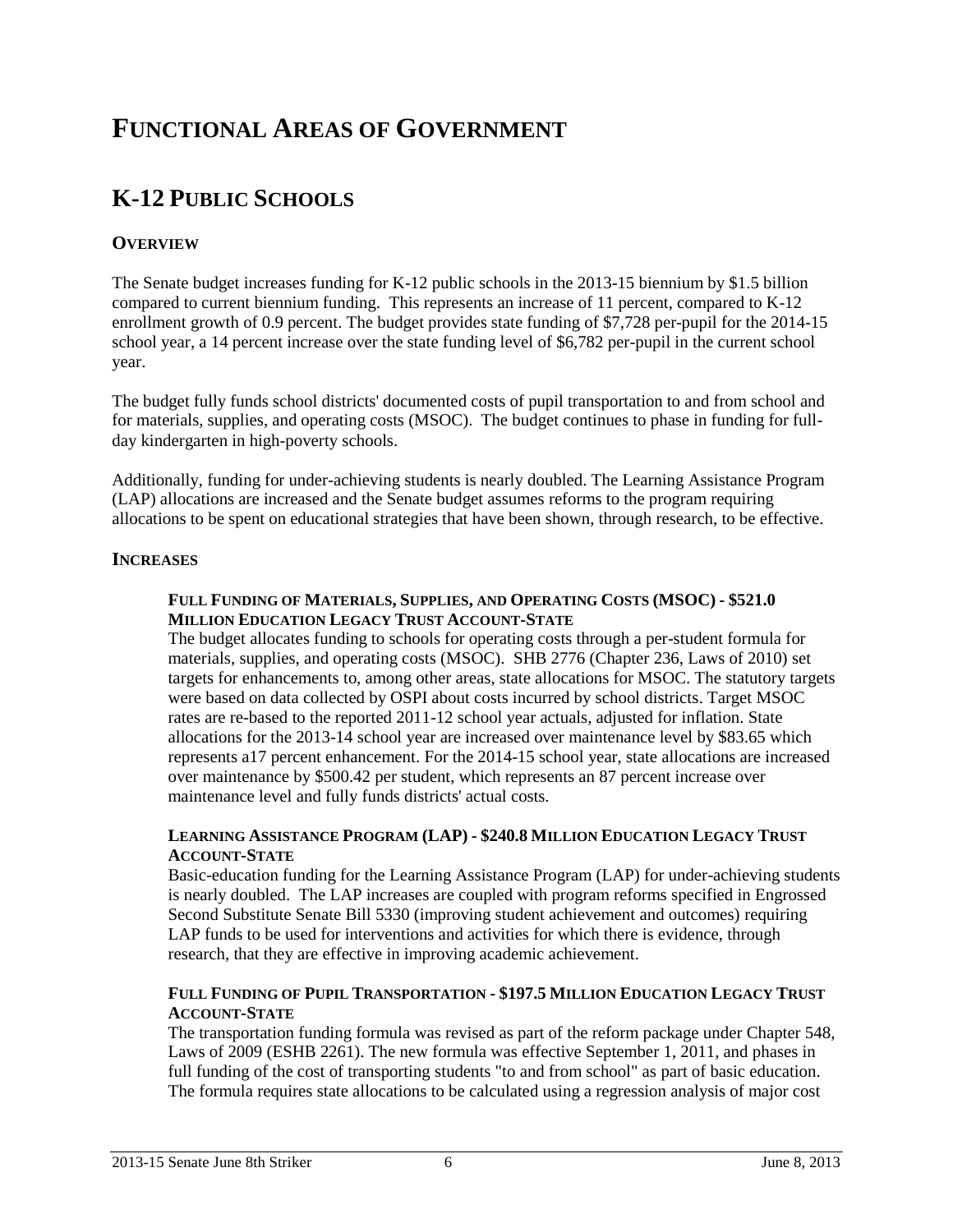factors that are expected to adjust the prior year's actual pupil-transportation costs. The new funding formula is fully funded and implemented beginning in the 2013-14 school year.

**FULL-DAY KINDERGARTEN- \$41.1 MILLION EDUCATION LEGACY TRUST ACCOUNT-STATE** Funding for statewide full-day kindergarten is to be phased-in on a schedule set by the Legislature, beginning with schools with the highest percentage of low-income students, until full statewide implementation is achieved in the 2017-18 school year. Once fully implemented, fullday kindergarten will be part of the program of basic education. Funding for full-day kindergarten is expanded from the current 22 percent of kindergarten enrollment to 30 percent in the 2013-14 school year and to 35 percent in the 2014-15 school year, with first priority to those elementary schools with the highest percentage of students eligible for the federal Free and Reduced-Price Lunch program.

#### **TRANSFORMING PERSISTENTLY FAILING SCHOOLS - \$10.3 MILLION NEAR GENERAL FUND-STATE**

In April, the Legislature enacted Engrossed Second Substitute Senate Bill 5329, transforming persistently-failing schools, which directs the Office of Superintendent of Public Instruction (OSPI) to design a system of support, assistance, and intervention for schools in need of improvement – including persistently lowest-achieving schools. Grant funds are appropriated, beginning in the 2014-15 school year, to implement school improvement models in the lowest achieving schools.

#### **TEACHER EVALUATION TRAINING - \$10.2 MILLION NEAR GENERAL FUND- STATE**

Chapter 35, Laws of 2012 implemented, statewide, the principal and teacher evaluation system begun as pilots two years previously. Funding was provided to train all administrative staff in the new system and for a professional development program for teachers, including a comprehensive on-line training package. The teacher training base-budget funding is enhanced.

#### **BILINGUAL STUDENT TRANSITION - \$5.7 MILLION NEAR GENERAL FUND- STATE**

Additional, non-basic education funding is provided for students who exit the transitional bilingual instructional program (TBIP) the prior school year. The funding begins in the 2014-15 school year, is based on the cost of 3.0 additional hours of instruction per week, and must be used to provide academic support for exited students, if needed, or may be used within the TBIP.

#### **STRATEGIC INNOVATION GRANT - \$5.0 MILLION NEAR GENERAL FUND- STATE**

A Strategic Innovation Grant program is created, providing funds to school districts to help implement compensation systems that are evidence-based and research-based. Grants will provide incentives for hard-to-fill subject areas and challenging schools' assignments, among others.

#### **MAJOR SAVINGS**

#### **CAREER & TECHNICAL EDUCATION (CTE) MSOC - \$49.2 MILLION NEAR GENERAL FUND-STATE**

The biennial omnibus budget establishes MSOC rates for certain programs of instruction including skills center education and career and technical education (CTE) programs. MSOC rates for CTE enrollments are re-based to school districts' reported 2011-12 school year actuals, with restoration of a 15 percent withholding for central administration, and adjusted for inflation for the 2013-14 and 2014-15 school years. In addition a rate floor is established whereby if, at any time, the general education MSOC rate is higher than the calculated CTE MSOC rate, the general education rate will be provided instead. This results in a CTE MSOC rate that is 33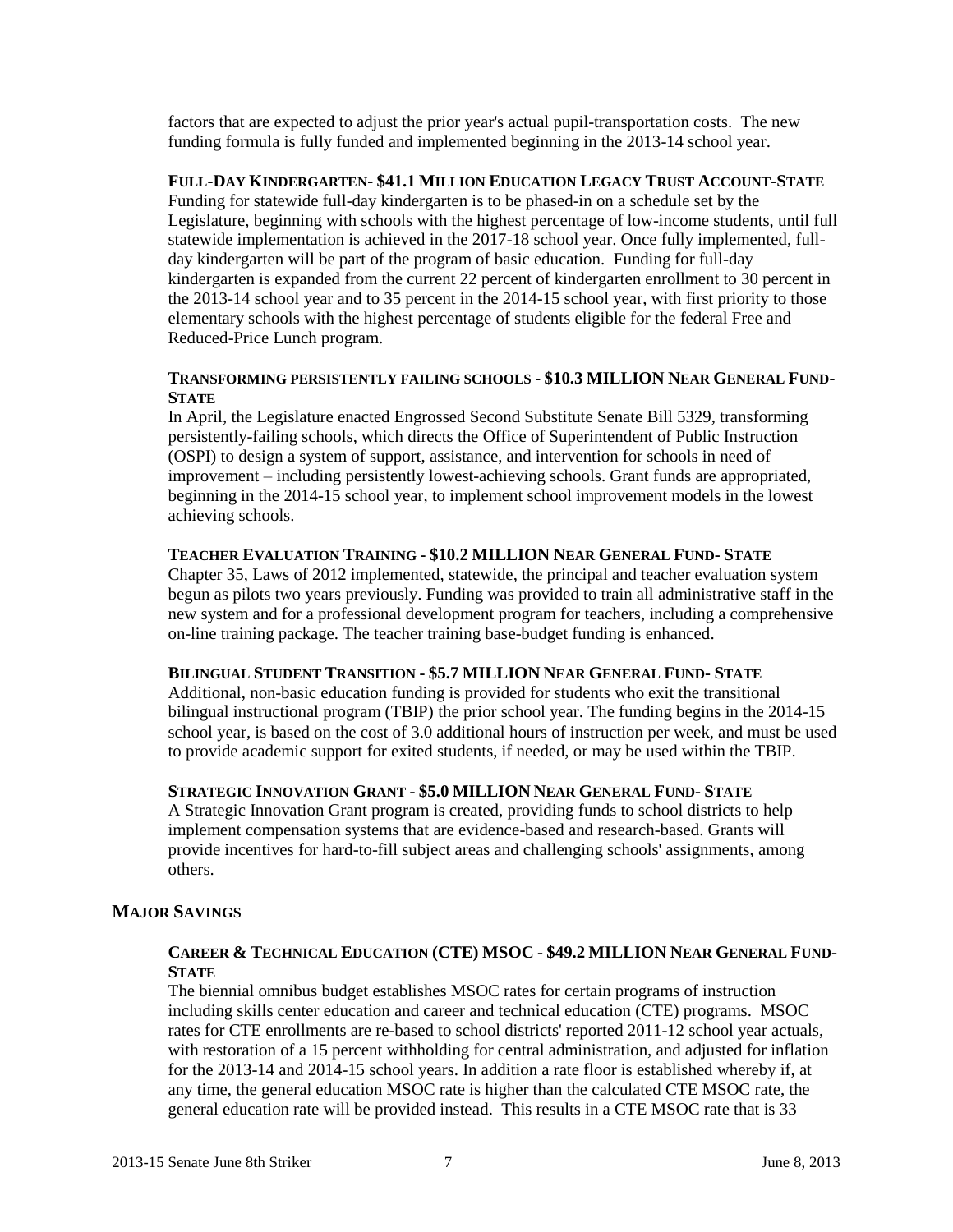percent lower in the 2013-14 school year than the 2012-13 school year, and 22 percent lower in the 2014-15 school year. Compared to the general education rate, the 2013-14 CTE rate will be 44 percent higher and the 2014-15 rate will be equivalent.

#### **CONSOLIDATE GRANTS & PROGRAMS - \$37.2 MILLION NEAR GENERAL FUND- STATE REDIRECTED FUNDS**

The Senate budget eliminates earmarked funding for a number of grants and initiatives. The increase in Learning Assistance Program (LAP) includes an enhancement of an equivalent amount of funding. In the 2013-15 biennium, districts may use LAP funds for those programs for which there is research-based evidence of effective student outcomes, consistent with Engrossed Second Substitute Senate Bill 5330, improving student achievement and student outcomes. School districts may coordinate implementation of the programs statewide, regionally, or individually. However, the programs or initiatives are not a component of the basic education program and do not represent an individual entitlement to any particular student.

#### **ASSESSMENT REFORM - \$17.1 MILLION NEAR GENERAL FUND-STATE SAVINGS**

The Senate budget assumes implementation, by the 2014-15 school year, of the comprehensive English language arts and mathematics assessments developed by the multi-state Smarter Balance Assessment Consortium. The mathematics end-of-course (EOC) assessments are not administered after the 2014-15 school year. After a transition period from the current assessments, for high-school graduation purposes, the graduating class of 2018 must meet the state standard on the Smarter Balance English language arts and mathematics assessments.

### **EARLY LEARNING**

#### **OVERVIEW**

The Department of Early Learning (DEL) administers a number of programs related to assisting children from birth to five. The Department's Near General Fund budget will increase by slightly less than 20 percent in the 2013-15 biennium in the Senate budget proposal. The majority of that increase is in the Early Childhood Education and Assistance Program (ECEAP), which is the largest state funded program in the Department of Early Learning and the Senate's most important early learning priority.

#### **INCREASES**

#### **INCREASE ECEAP PROGRAM BY 10 PERCENT - \$22.4 MILLION GENERAL FUND-STATE**

The Senate budget increases ECEAP slots and reimbursement rates by 10 percent. ECEAP slots will increase by 860 slots while increasing the average reimbursement from \$6,800 to \$7,500. Funding is also provided for the Washington State Institute of Public Policy (WSIPP) to conduct a comprehensive evaluation of the ECEAP program and provide recommendations for program improvements. DEL is also provided with additional staffing to enhance oversight of the program.

#### **INCREASE HOME VISITING SERVICES - \$1 MILLION GENERAL FUND-STATE**

The Senate budget provides \$1million in state funds to expand research-based home visiting services. These funds are primarily contracted through the public-private partnership Thrive by Five, which provides private matching funds for state and federal home visiting resources.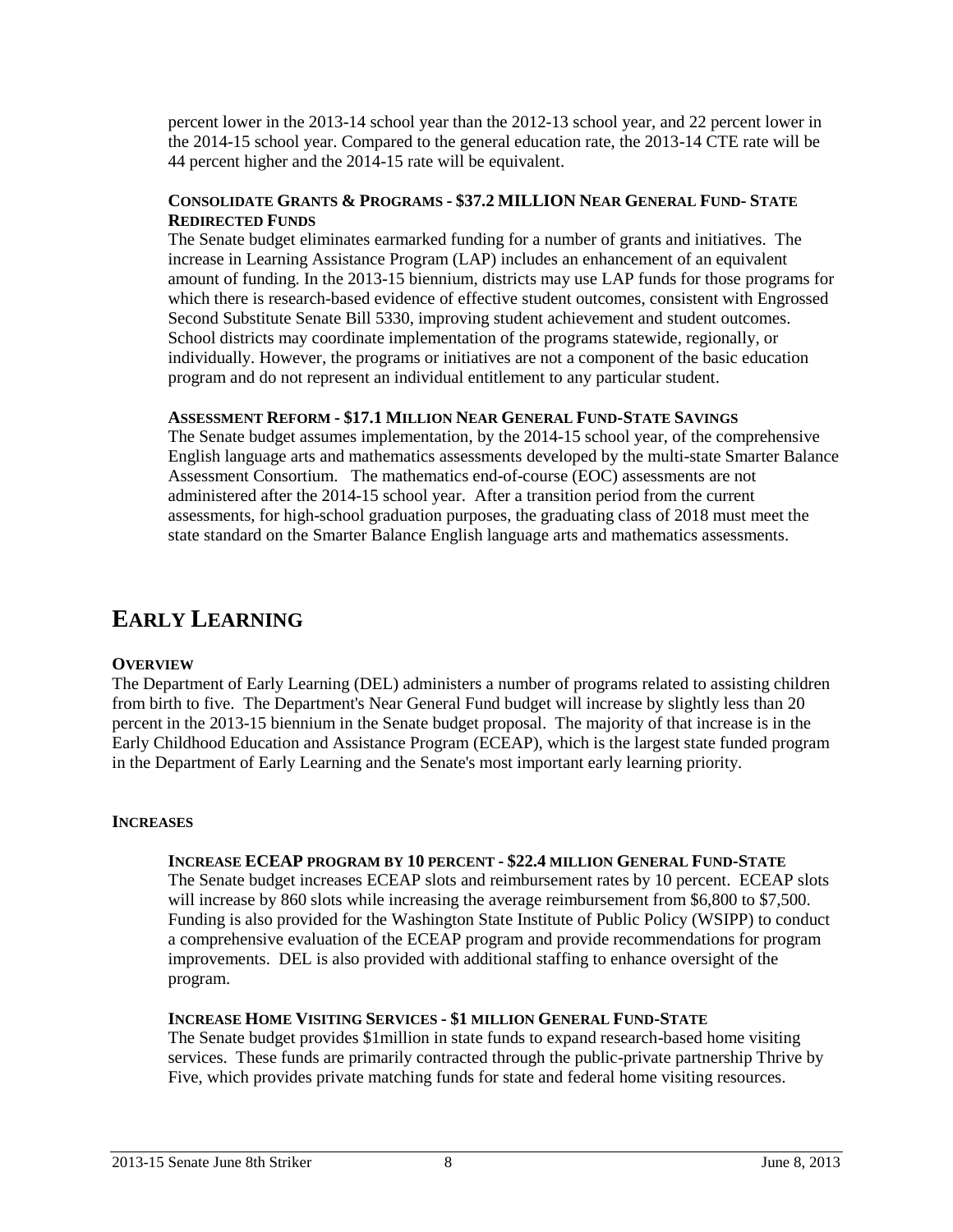#### **CONTINUE DEVELOPMENT OF ELECTRONIC TIME AND ATTENDANCE AND PAYMENT SYSTEM FOR CHILD CARE - \$1.4 MILLION GENERAL FUND-STATE**

Funding is provided to continue implementation of a state-wide system for tracking the provision of subsidized child care and making payments to providers. Funding is also provided to develop an electronic process for applying for subsidized child care. These systems will assist in eliminating overpayments and fraud.

#### **MAJOR SAVINGS**

#### **ADMINISTRATIVE AND SMALL PROGRAM REDUCTIONS - \$1.7 MILLION GENERAL FUND-STATE SAVINGS**

Savings are achieved through discontinuing state funding for the Child Care Resource and Referral, which is primarily funded with federal resources (\$1.1 million) and eliminating training for Friend and Neighbor care providers (\$100,000). Savings are also achieved through applying LEAN management techniques to reduce administrative expenses.

# **HIGHER EDUCATION**

#### **OVERVIEW**

Core academic functions of higher education are funded with state funds (Near General Fund plus Opportunity Pathways Account) and tuition. In the 2011-13 biennium, these two sources together provided \$5.1 billion for the higher education system, which includes financial aid. In state funds alone, approximately \$2.7 billion was appropriated for the higher education system and, of this amount, approximately \$2.1 billion (78 percent) was appropriated to the public colleges and universities.

Tuition increases during this period were budgeted to be 16 percent each year at the University of Washington, Washington State University, and Western Washington University; 14 percent each year at Central Washington University and The Evergreen State College; 11 percent each year at Eastern Washington University; and 12 percent each year at the community and technical colleges. Although with passage of Engrossed Second Substitute House Bill 1795 (higher education opportunity act) in 2011, four-year institutions of higher education were given tuition setting authority for resident undergraduate students through the 2017-19 biennium, only one institution, the University of Washington, opted to invoke their tuition-setting authority and increased tuition for resident undergraduates by 20 percent for the 2011-12 academic year, rather than the 16 percent that was budgeted by the Legislature.

For the 2013-15 biennium, a total of \$3.0 billion in state funds is appropriated in support of the higher education system; \$2.4 billion (78 percent) of which is appropriated to the public colleges and universities. Compared to the 2011-13 biennium, this represents a 11.5 percent increase in state funds to the institutions of higher education and a 11.2 percent increase in state funds to the higher education system overall. With this level of funding, the Senate's budget:

- Assumes no increases in resident undergraduate tuition rates for the 2013-15 biennium;
- Provides \$58 million to support the core academic functions of the institutions of higher education;
- Distributes \$50 million in funding in recognition of the performance of the institutions of higher education in meeting statewide goals and objectives relating to retention and completion; and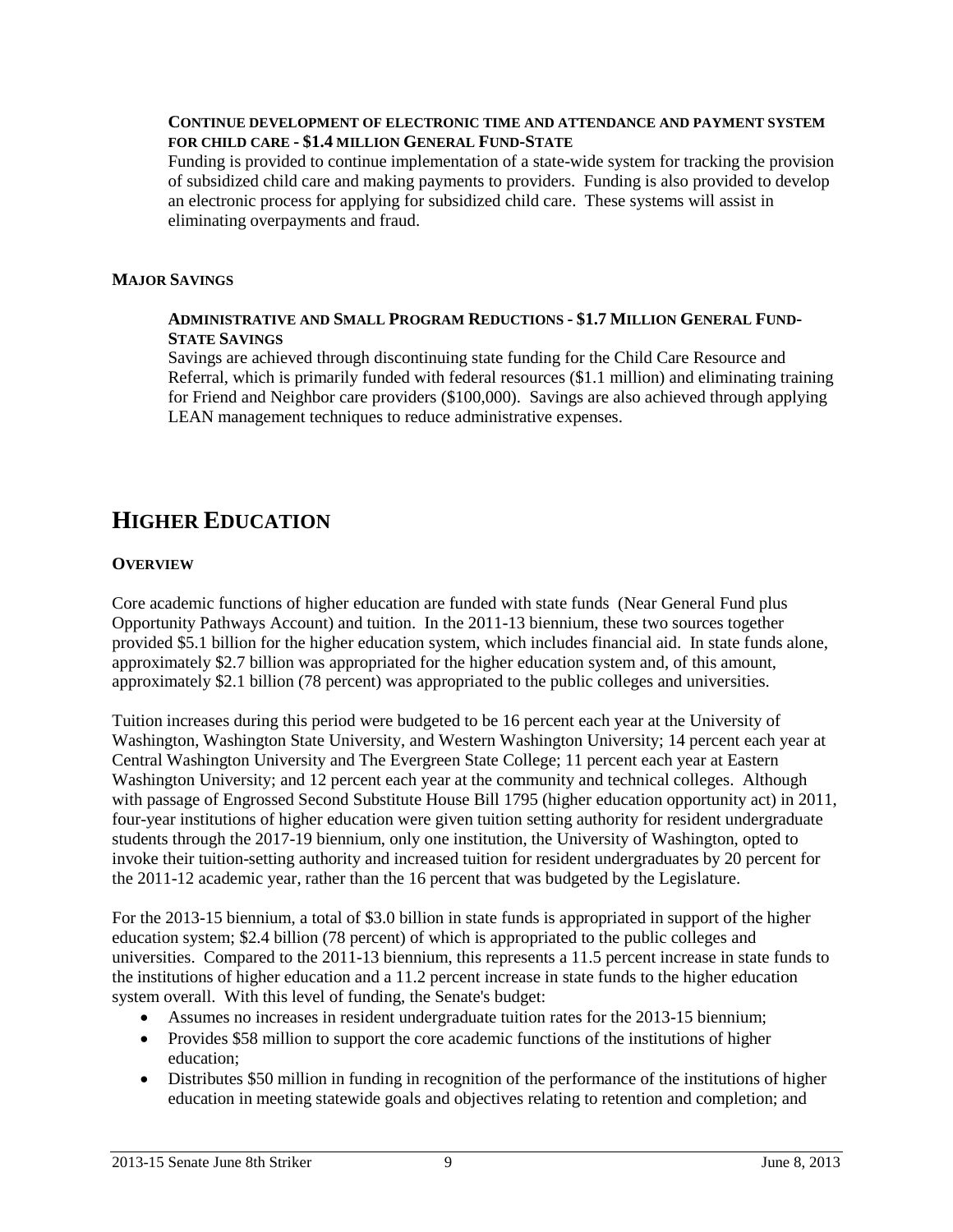Funds commitments in the College Bound Scholarship Program.

#### **INCREASES**

#### **HIGHER EDUCATION FUNDING - \$58.2 MILLION GENERAL FUND-STATE**

Funding is provided to support the core academic functions of the institutions of higher education.

#### **PERFORMANCE FUNDING - \$50.0 MILLION GENERAL FUND-STATE**

Funding is provided in recognition of the institutions of higher education performance in support of statewide goals relating to student retention and degree completion.

#### COLLEGE BOUND - \$33.7 MILLION GENERAL FUND-STATE; \$1.0 MILLION OTHER FUNDS

Funding is provided for College Bound Scholarship payouts anticipated in the 2013-15 biennium, which includes College Bound students receiving priority for State Need Grant funds.

#### **ADDITIONAL DEGREE PROGRAMS - \$7.8 MILLION GENERAL FUND-STATE; \$1.9 MILLION TUITION**

Funding is provided for the Washington State University to expand their medical programs in Spokane. Within available resources, Washington State University will also reestablish a forestry degree program. With state funds, the SBCTC will create two applied baccalaureate degree programs that support the continuation of secondary education programs in science, technology, engineering, and math pursuant to Second Substitute Senate Bill 5624 (STEM or career and tech ed) and will establish a maritime industries training program at South Seattle Community College.

#### **OCEAN ACIDIFICATION - \$1.1 MILLION STATE TOXICS CONTROL ACCOUNT; \$0.7 MILLION AQUATIC LANDS ENHANCEMENT ACCOUNT**

Funding is provided to establish the Center on Ocean Acidification within the University of Washington to coordinate and conduct research to understand, monitor, and adapt to increasingly acidic waters.

#### **MAJOR SAVINGS**

#### RE-SUSPEND FINANCIAL AID PROGRAMS - \$19.1 MILLION GENERAL FUND-STATE SAVINGS

Savings are achieved by continuing the 2011-13 biennial suspension of new awards in the Washington Scholars and Washington Award for Vocational Excellence (WAVE) programs; the health professionals and future teacher conditional scholarship programs; and suspension of the Community Scholarship Matching Grant Program, state contributions to the Foster Care Endowed Scholarship, and student support fees provided via the Western Interstate Commission for Higher Education. Students who are currently receiving awards through Washington Scholars, WAVE, the health professionals conditional scholarship program, or the future teacher conditional scholarship program will not be impacted by this reduction.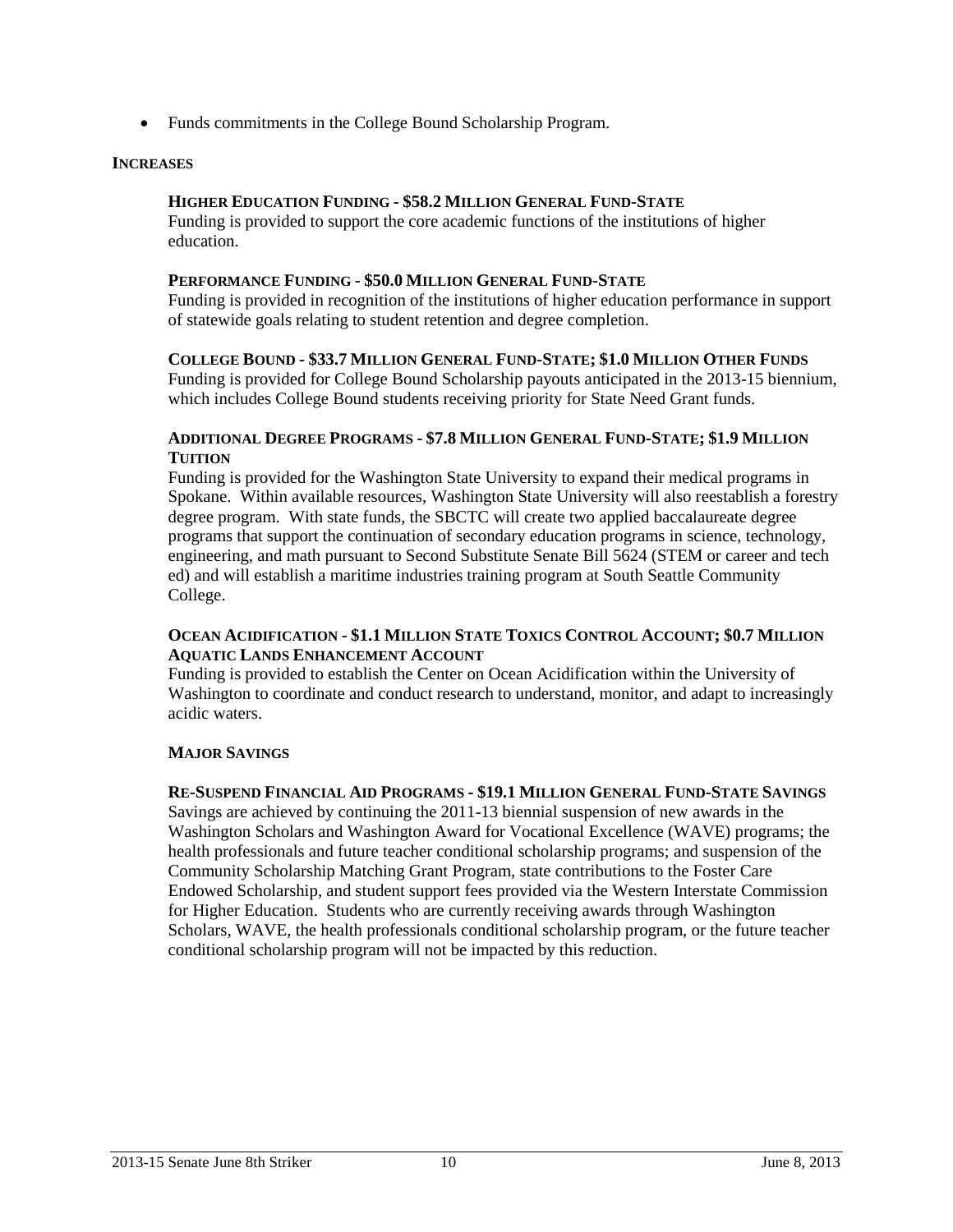# **EMPLOYEE COMPENSATION**

#### **INCREASES**

#### **RESTORE TEMPORARY SALARY REDUCTIONS FOR K-12 PUBLIC SCHOOL EMPLOYEES - \$166 MILLION NEAR GENERAL FUND-STATE**

State salary allocations for K-12 public school employees were temporarily reduced for the 2011- 12 and 2012-13 school years. The temporary reductions were 1.9 percent for classified and certificated instructional staff and 3.0 percent for certificated administrative staff. The temporary reductions are restored for the 2013-14 and 2014-15 school years.

#### **RESTORE THREE PERCENT SALARY REDUCTION FOR STATE EMPLOYEES; RESTORE RELATED HIGHER EDUCATION FUNDING REDUCTION -- \$171 MILLION NEAR GENERAL FUND-STATE**

Funding is provided to restore the three percent salary reduction for state employees earning more than \$2,500 per month, and to restore related higher education funding reductions.

#### **FUND COLLECTIVE BARGAINING AGREEMENTS FOR STATE EMPLOYEES - \$ 39.7 MILLION NEAR GENERAL FUND-STATE**

All state and higher education employee collective bargaining agreements negotiated pursuant to chapter 41.80 RCW for the 2013-2015 biennium are ratified. Included in the compensation provisions are a new step M (2.5% increase) for the general service salary schedule, and personal leave day backfill funding. Higher education appropriations, including the funding to restore the three percent reduction from 2011-13, provide sufficient funding for implementing the higher education agreements.

#### **RETIREMENT - INCREASE RETIREMENT CONTRIBUTION RATES AS RECOMMENDED BY THE STATE ACTUARY - \$245 MILLION NEAR GENERAL FUND-STATE**

Funding is provided to increase employer contribution rates for state retirement plans, including increased contributions towards the PERS 1 and TRS 1 unfunded liabilities, consistent with recommendations of the Office of the State Actuary.

#### **MAJOR SAVINGS**

#### RE-PURPOSE INITIATIVE 732 COST-OF-LIVING ADJUSTMENTS (COLAS) - \$320.7 MILLION **NEAR GENERAL FUND-STATE SAVINGS**

Initiative 732 (I-732) provides an annual cost-of-living (COLA) increase for K-12 public school, community and technical college, and other education employees based on the Seattle Consumer Price Index (CPI) for the prior calendar year. The 2011-13 budget suspended I-732. In the Senate proposal, the I-732 provisions are repealed and the amounts that otherwise would have been allocated for that purpose are re-purposed for education enhancements.

#### **HEALTH BENEFITS - ALIGN K-12 EMPLOYEE ELIGIBILITY WITH THE FEDERAL AFFORDABLE CARE ACT -\$ 46 MILLION NEAR GENERAL FUND- STATE SAVINGS**

Savings are achieved by reducing insurance allocations for part-time K-12 employees beginning in the 2014-15 school year to more closely align with the employer shared responsibility requirements of the federal Affordable Care Act. Beginning January 1, 2014, part-time employees who are not eligible for employer-provided health benefits will be eligible, depending on their household income, for federal premium credits and out-of-pocket subsidies provided through the Washington Health Benefit Exchange. \$10 million of the savings from reducing insurance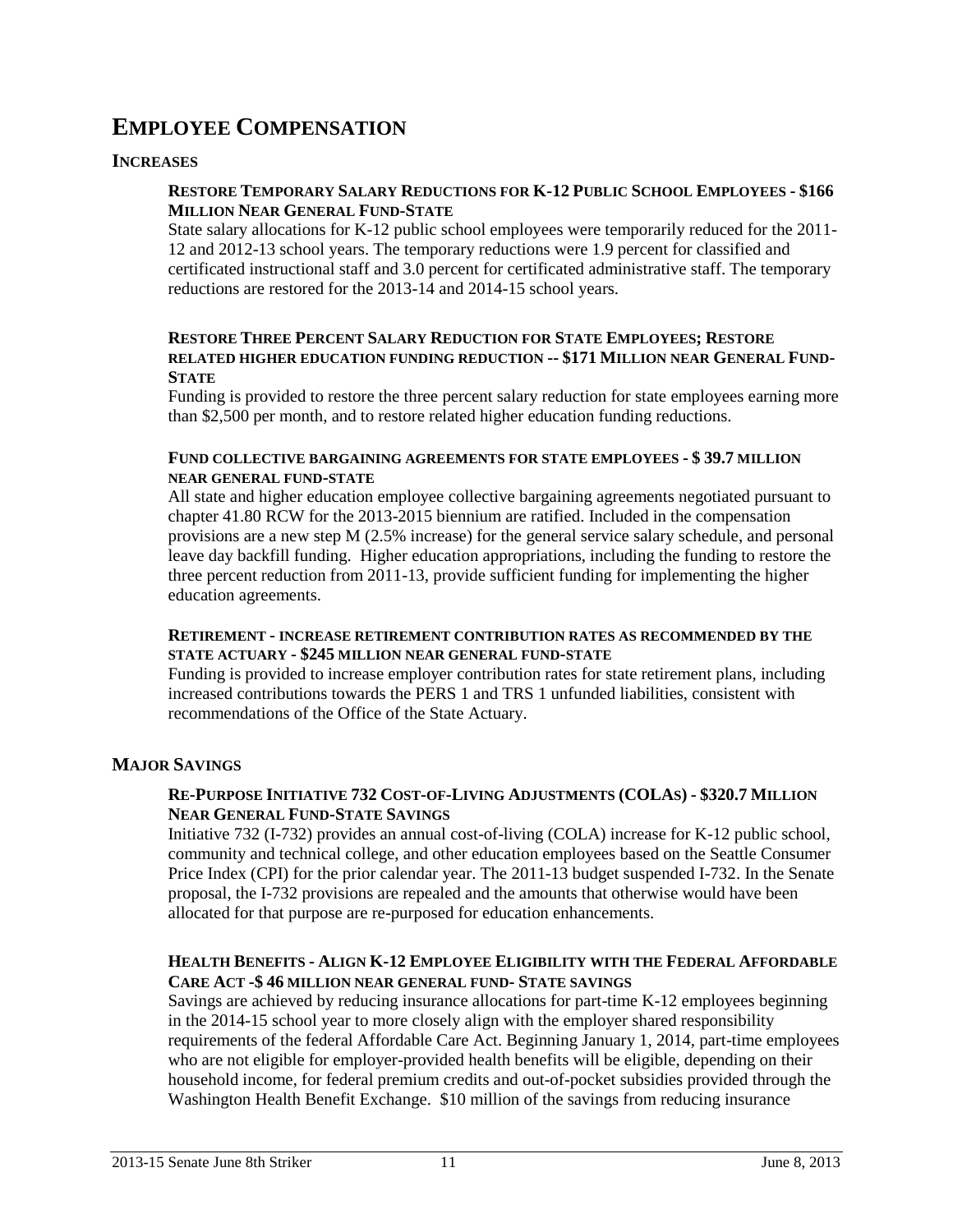allocations for part-time K-12 employees for the 2014-15 school year are provided to school districts to reimburse part-time employees for Washington Health Benefit Exchange premium costs.

#### **HEALTH BENEFITS - ALIGN STATE AND HIGHER EDUCATION EMPLOYEE ELIGIBILITY WITH THE FEDERAL AFFORDABLE CARE ACT - \$ 8.4 MILLION NEAR GENERAL FUND-STATE SAVINGS**

Savings are achieved by aligning the insurance benefit eligibility rules for part-time state and higher education employees with the employer shared responsibility requirements of the federal Affordable Care Act beginning July 1, 2014. Employees who work less than full-time as defined by federal rules will not be eligible for coverage under the Public Employees Benefits Board (PEBB) plans, and will thereby become eligible, depending on their household income, for federal premium credits and out-of-pocket subsidies provided through the Washington Health Benefit Exchange beginning January 1, 2014. \$ 2.5 million of the savings from the eligibility change are provided to reimburse part-time employees for Washington Health Benefit Exchange premium costs.

**HEALTH BENEFITS - CONTRIBUTION RATE REDUCTION - \$ 64.2 MILLION NEAR GENERAL FUND-STATE SAVINGS (\$46.1 MILLION STATE SAVINGS; \$18.1 MILLION K-12 SAVINGS)** Savings are achieved from reductions in state contributions for employee insurance benefits resulting from favorable claims experience, adjusting the premium subsidy provided to state and K-12 retirees covered by Medicare, charging a \$25 per month premium surcharge to state and higher education PEBB members who smoke or use other tobacco products, and charging a \$50 per month surcharge to PEBB members who cover a spouse where the spouse is eligible for coverage in his or her employer health plan.

#### **RETIREMENT - ESTABLISH A NEW DEFINED CONTRIBUTION RETIREMENT SAVINGS PLAN OPTION FOR PUBLIC EMPLOYEES. (SSB 5851) -\$2.3 MILLION NEAR GENERAL FUND STATE SAVINGS**

SSB 5851 establishes a new defined contribution retirement savings plan option for public employees. Savings are achieved from reductions in state agency and K-12 employer contributions.

# **LOW-INCOME MEDICAL ASSISTANCE**

#### **OVERVIEW**

The Senate budget striking amendment authorizes \$11.9 billion in spending during the 2013-15 biennium to cover all or part of the cost of medical and dental care for an average of 1.5 million low-income children and adults each month. \$4.3 billion of the \$11.9 billion is the state general fund share and represents approximately 13 percent of total General Fund-State spending.

The 2013-15 Senate budget state general fund spending is \$224 million (5 percent) more than the current biennium, but through efficiencies and other offsets, \$493 million (10 percent) less than the amount needed to maintain current service coverage and payment policies through 2015.

The Senate budget saves state spending primarily through expanding Medicaid under federal health care reform, extends but phases down the Hospital Safety Net Assessment program, and makes changes to managed care premiums.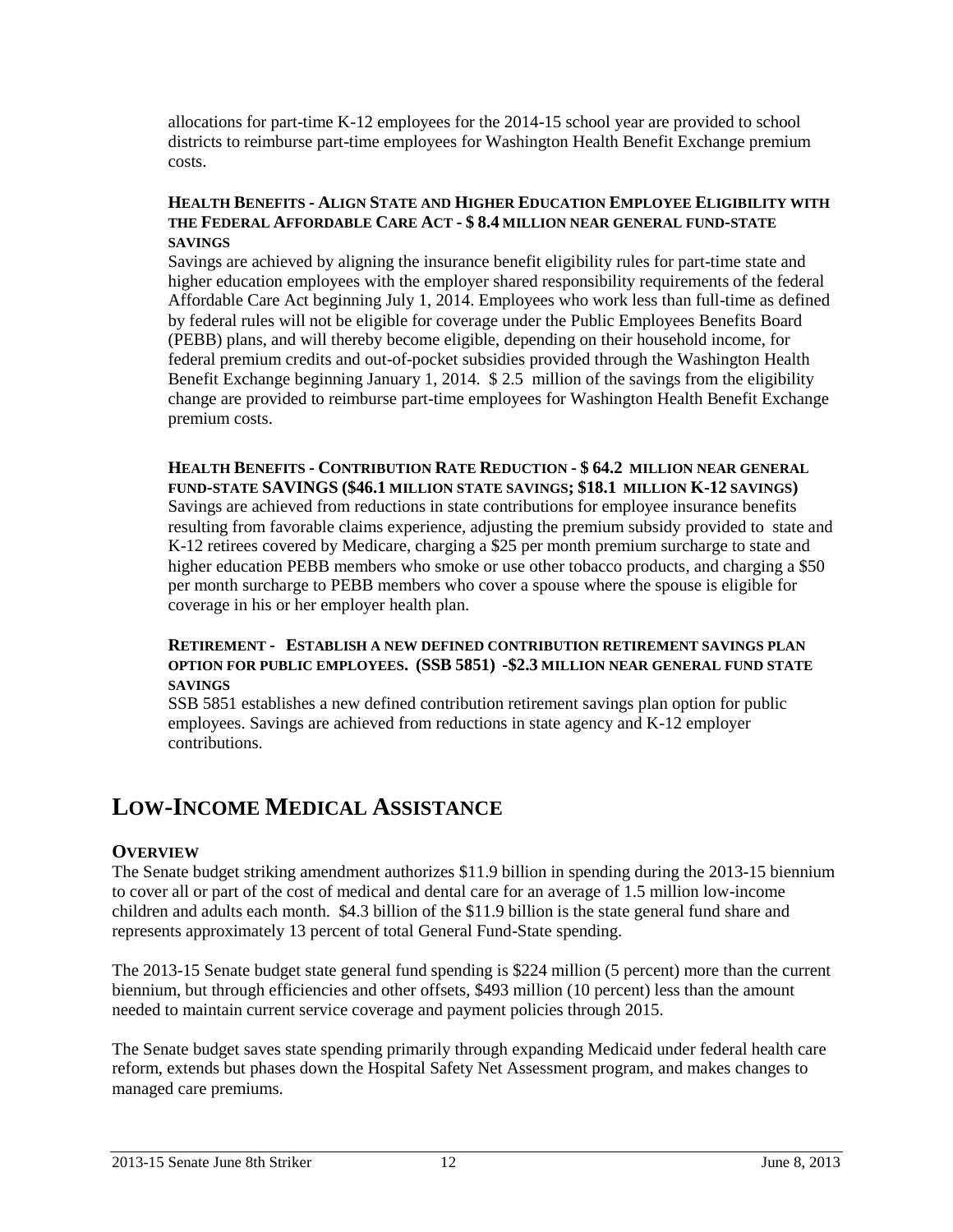#### **INCREASES**

#### **FEDERAL HEALTH REFORM WELCOME MAT EFFECT AND OTHER FEDERAL CHANGES - \$65MILLION GENERAL FUND-STATE, \$225 MILLION OTHER FUNDS**

The state will incur costs as a result of federal health care reform, regardless of whether the state chooses to expand Medicaid. The state will incur costs from persons who are currently eligible for Medicaid but not enrolled and who will enroll as a result of individual mandate, increased outreach, and simplification of eligibility rules. By fiscal year 2015, the welcome mat effect is expected to include approximately 44,500 people.

#### **ADULT DENTAL: PREVENTATIVE AND DENTURES - \$13.3 MILLION GENERAL FUND-SATE, \$28.3 MILLION OTHER FUNDS**

The Senate proposal restores fillings, root canals, and other restorative dental benefits for low income adults who are not currently eligible for this benefit beginning January 1, 2014.

#### SOLE COMMUNITY HOSPITALS - \$2.0 MILLION GENERAL FUND-SATE, \$2.0 MILLION OTHER **FUNDS**

Sole Community Hospitals are anticipated to receive additional funding under the Hospital Safety Net Assessment program, the Senate proposal provides additional funding for Medicaid services to Sole Community Hospitals to keep their services available in rural areas.

#### **MAJOR SAVINGS**

#### FEDERAL MEDICAID - \$318 MILLION GENERAL FUND-STATE SAVINGS, \$1.2 BILLION OTHER **FUNDS**

As a state option, the Senate proposal expands Medicaid coverage to include all legal residents with adjusted gross family incomes below 138 percent of the federal poverty level beginning January 1, 2014. Full Medicaid expansion, including the welcome mat population, is expected to increase the persons covered by the state Medicaid program by  $\sim$  280,900 people in 2015. This is a 22% increase over the current forecasted levels for 2015 without federal health reform effects.

The Senate proposal is able to save \$316 million state general fund spending by streamlining and reducing duplicate coverage or services provided under federal health care reform. These programs and services are provided across several agencies including the Health Care Authority (\$239 million), Department of Social and Health Services (\$66 million), Department of Health (\$8.3 million) Department of Corrections (\$2.1 million), and the Department of Labor and Industries (\$1 million).

#### **HOSPITAL SAFETY NET ASSESSMENT PROGRAM - \$238 MILLION GENERAL FUND-STATE SAVINGS, \$815M OTHER FUND INCREASES**

The Hospital Safety Net Assessment program is set to expire on July 1, 2013. Funding is provided restoring the program for a six-year period. Savings are achieved by allowing the state to use Safety Net funds in lieu of the state general fund for Medicaid hospital services. The program will be incrementally decreased over the six years to zero at its expiration. The phasedown of this program coincides with the ramp up of federal health care reform enrollment to a steady state with normal growth.

#### **MANAGED CARE CHANGES - \$20.4 MILLION GENERAL FUND-STATE SAVINGS, \$18.1 MILLION OTHER FUND SAVINGS**

The Senate proposal changes managed care in three ways to achieve savings and provide for administrative simplicity.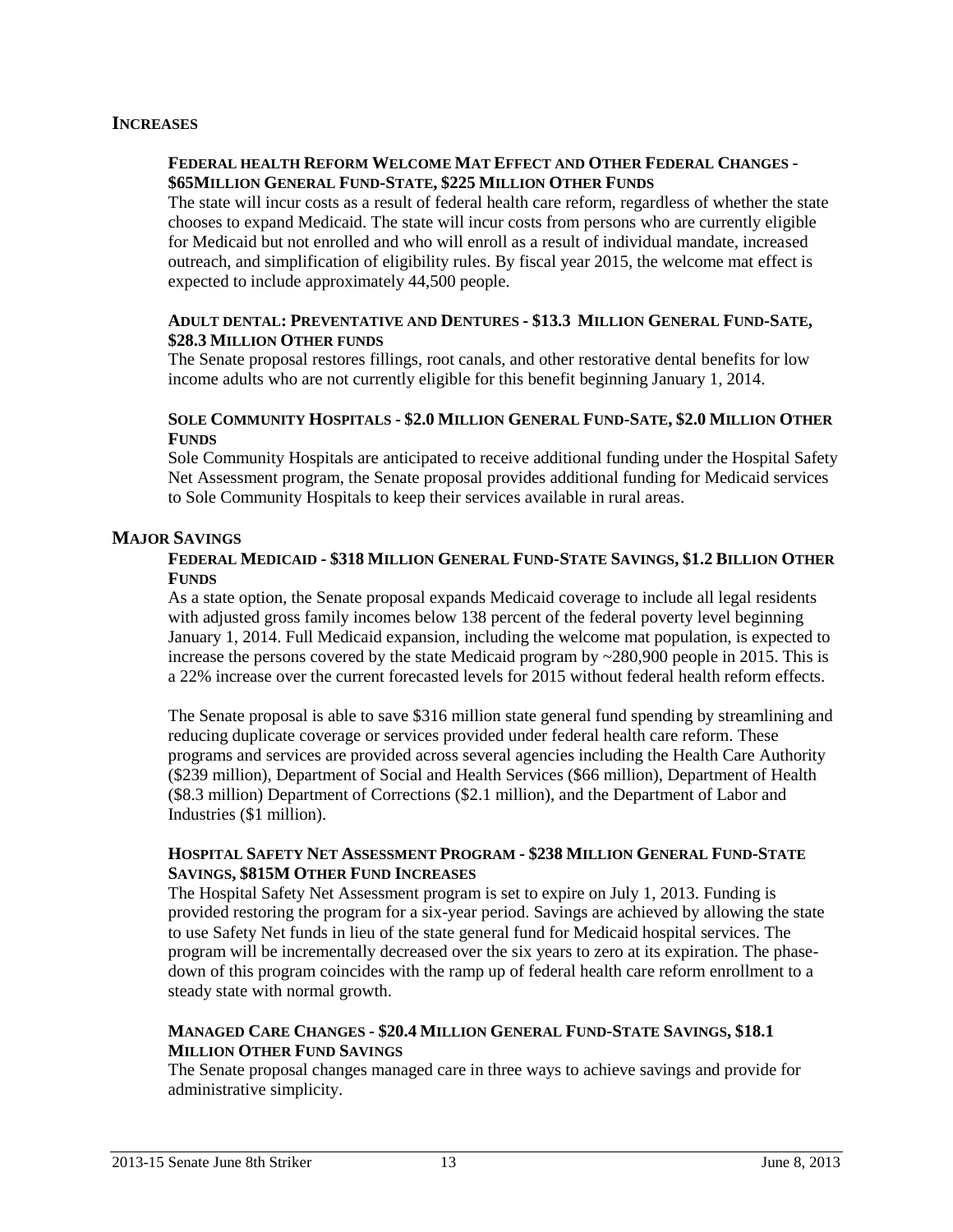- 1. The current Medicaid managed care contract rates are expiring in December 2013 and will be renegotiated with the state. Savings and efficiencies are achieved by the Health Care Authority negotiating contract extensions for managed care premiums for the Health Options Blind Disabled population to the weighted average of the four least expensive plans effective January 1, 2014 (\$18 Million General Fund-State Savings);
- 2. Starting January 1, 2014, savings are achieved by moving foster children and adoptive children from medical care delivered through fee-for-service to managed care (\$1.7 Million General Fund-State savings); and
- 3. Starting January 1, 2014, Federally Qualified Health Centers (FQHC) and Rural Health Centers (RHC) enhancement payments are rolled into the per member per month payment to managed care plans. While no savings is assumed, this shift in payment policy should be less administratively burdensome for the clinics and the Health Care Authority.

# **LONG TERM CARE, DEVELOPMENTAL DISABILITIES**

#### **OVERVIEW**

The Aging and Long-Term Support (formerly Long Term Care or LTC) and Developmental Disability Administration (formerly Division of Developmental Disabilities or DDD) program areas within the Department of Social and Health Services (DSHS) are often discussed together. These two administrations operate very similar programs, use some of the same providers, and serve similar clients. In the Senate striking amendment, these two programs combined account for approximately \$2.8 billion in General Fund-State expenditures for the 2013-15 biennium.

The Senate budget includes funding for caseloads for the LTC and DDD forecasted populations--nursing home residents, Medicaid personal care, and COPES waiver clients--as well as increases in per capita costs for all forecasted populations and DDD residential clients. Through maintenance level, the general fund-state appropriation for these programs increased a little over six percent from the 2011-13 level and the most significant cost driver at carryforward level and maintenance level are the caseload and percapita cost increases for the forecasted caseloads. The Senate budget has additional policy level increases, mostly due to fully funding the homecare worker arbitration award such that the ending budget for LTC and DDD is slightly more than a ten percent increase over the 2011-13 budget.

#### **INCREASES**

#### **ARBITRATION AWARD FOR INDIVIDUAL PROVIDERS - \$113 MILLION GENERAL FUND-STATE**

The 2013-15 arbitration award for homecare individual providers is fully funded. This includes wage and health care increases in both years of the biennium, a paid holiday, an increase in the number of miles for which providers can be reimbursed, and pay differentials for workers who obtain certification and who complete advanced training.

#### **ARBITRATION AWARD AGENCY PARITY - \$33 MILLION GENERAL FUND-STATE**

Current statute requires that agency homecare workers receive parity to the economic items awarded to the individual providers. The Senate budget fully funds the agency parity with the arbitration award described above.

#### **ADDITIONAL CLIENT CAPACITY - \$14 MILLION GENERAL FUND-STATE**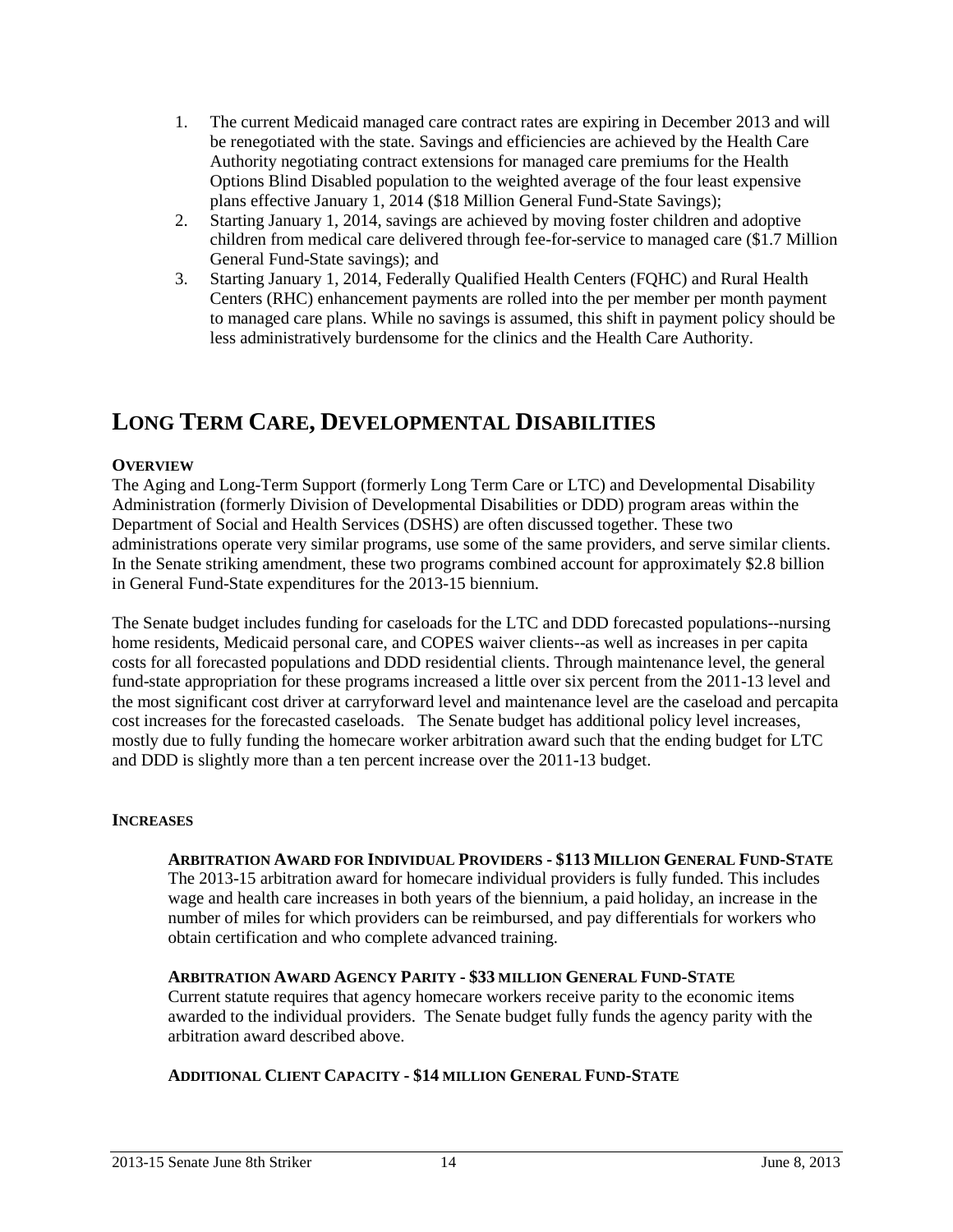In addition to the formally forecasted caseload items, the Senate budget funds additional client capacity in both the DDD and LTC programs. Medicaid waiver slots for all students transitioning from high school during the 2013-15 biennium are funded as are nursing facility slots for the newly constructed Veteran's Home in Walla Walla.

#### **MAJOR SAVINGS**

#### **NURSING HOME RATE CHANGES - \$36 MILLION GENERAL FUND-STATE SAVINGS**

The planned rebase of nursing home cost reports to a more recent year is delayed for the entire biennium. Two rate component add-ons, the comparative add-on and the acuity add-on, which were established in 2011 are extended. The result is nursing facility Medicaid rates will essentially remain at current levels.

#### **ADULT FAMILY HOME LICENSE FEES - \$4 MILLION GENERAL FUND -STATE SAVINGS**

The Senate budget assumes a \$50 per bed increase in the adult family home license fee. Unlike several other residential providers, the regulatory program for adult family homes (licensure, inspection, complaint investigation, etc.) is partially subsidized with a general fund state appropriation. The proposed increase will result in license fee revenue supporting about 60 percent of the state funded used for adult family home regulation and licensure.

#### **MENTAL HEALTH OVERVIEW**

The Mental Health program includes funding for the Medicaid and non-Medicaid community mental health services provided by the Regional Support Networks (RSN) as well as funding for the three state operated mental health institutions. The 2013-15 Senate budget includes increases at carryforward and maintenance level largely associated with funding forecasted increases in the mental health Medicaid caseload. These increases total \$53 million general fund-state and are somewhat offset with reductions at policy level. The policy level reductions total a little over \$19 million and are driven by reductions in needed state funding associated with federal Medicaid expansion.

#### **INCREASES**

#### **ENHANCED INVOLUNTARY COMMITMENT LAW - \$16 MILLION GENERAL FUND - STATE**

The Legislation enacted in 2010 (Second Substitute House Bill 3076) expanded the factors that can be used when making determinations for [involuntary] detention and commitment. These changes were subsequently delayed until July 1, 2015. Engrossed Second Substitute 5480 was enacted in the 2013 regular session and modified the implementation date to July 1, 2014. The Senate striking amendment provides funding for Regional Support Networks (RSNs) to develop and implement a variety of community services that will serve as alternatives to the need for additional state hospital capacity for involuntary commitment.

#### **STATE HOSPITAL SECURITY ENHANCEMENTS - \$7 MILLION GENERAL FUND - STATE**

The state psychiatric hospitals are required to maintain certification through The Joint Commission, a non-profit entity that certifies numerous health care programs throughout the United States. A recent review of Eastern State Hospital (ESH) resulted in several safety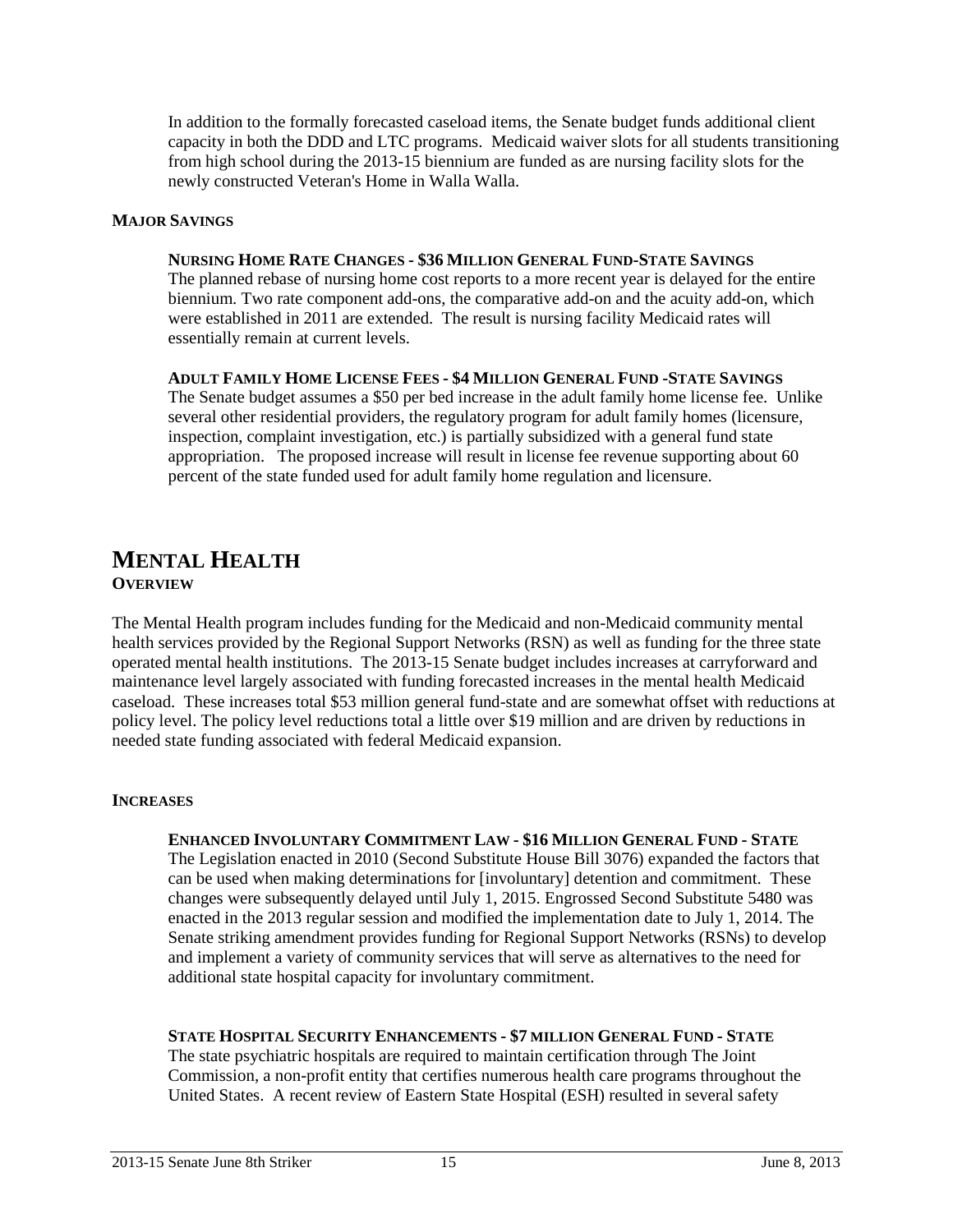citations. The Senate striking amendment fully funds the staffing and infrastructure enhancements needed to maintain certification for ESH. In addition, other staffing enhancements and facility improvements at both state hospitals are funded to ensure staff and patient safety.

**ADULT BEHAVIORAL HEALTH AND ACCOUNTABILITY - \$4.6 MILLION GENERAL FUND-STATE** Funding is provided for the implementation of several pieces of Legislation enacted in the 2013 regular session that are intended to improve the behavioral health system. Engrossed Substitute House Bill 1519 (health care coordination) requires the use of evidence based practices and the creation of performance measures for service coordination organizations. Second Substitute Senate Bill 5732 (behavioral health services) requires the establishment of enhanced services facilities to provide community placements for individuals who reside in state hospitals, but do not respond to treatment. Substitute Senate Bill 5551 (competency to stand trial) requires additional resources to meet timely completion of competency evaluations for in-custody defendants and Engrossed Second Substitute House Bill 1114 (criminal incompetency/ commitment) modifies procedures and standards for involuntary treatment of persons who have been deemed incompetent to stand trial for violent felonies.

#### **ELECTRONIC MEDICAL RECORDS - \$4 MILLION GENERAL FUND -STATE**

Funding is provided for the department to plan, procure, and implement the core elements of an electronic medical record system that is compliant with the world health organization's tenth revision of the international classification of diseases medical classification system.

# **OTHER HUMAN SERVICES**

### **TEMPORARY ASSISTANCE FOR NEEDY FAMILIES (TANF) AND CHILD CARE**

#### **OVERVIEW**

Coming into the 11-13 biennium, the TANF, child care, and WorkFirst programs, known as the "TANF box", were projected to have a \$400 million deficit, which was addressed through a number of reforms and eligibility, benefit level, and administrative reductions. These actions created additional caseload savings beyond what was necessary for closing the deficient and an additional \$126 million of general fund-state was removed from the TANF Box in the 2012 supplemental budget. Caseloads and costs continue to come in below forecasted projections, which have created additional savings in the 13-15 biennium. The TANF Box was estimated to have over \$140 million in caseload savings in state fiscal years 2013, 2014 and 2015. The Senate budget makes a number of other policy changes, in addition to these caseload savings.

#### **SAVINGS**

#### **TANF REDUCTIONS - \$147 MILLION GENERAL FUND-STATE SAVINGS**

In the 2013-15 biennium, the budget assumes \$126 million in caseload savings related to TANF cash assistance and child care subsidies. Funding is reduced for WorkFirst partners in recognition of declining caseloads (\$14.5 million). Spending on TANF cash grants is expected to decline due to adopting a policy of not increasing cash grants for additional household members (\$2.7 million) and length of stay reductions expected under implementation of the TANF redesign (\$4 million). The redesign of the TANF program will ensure that clients receive more targeted services, which will get them into the workforce faster.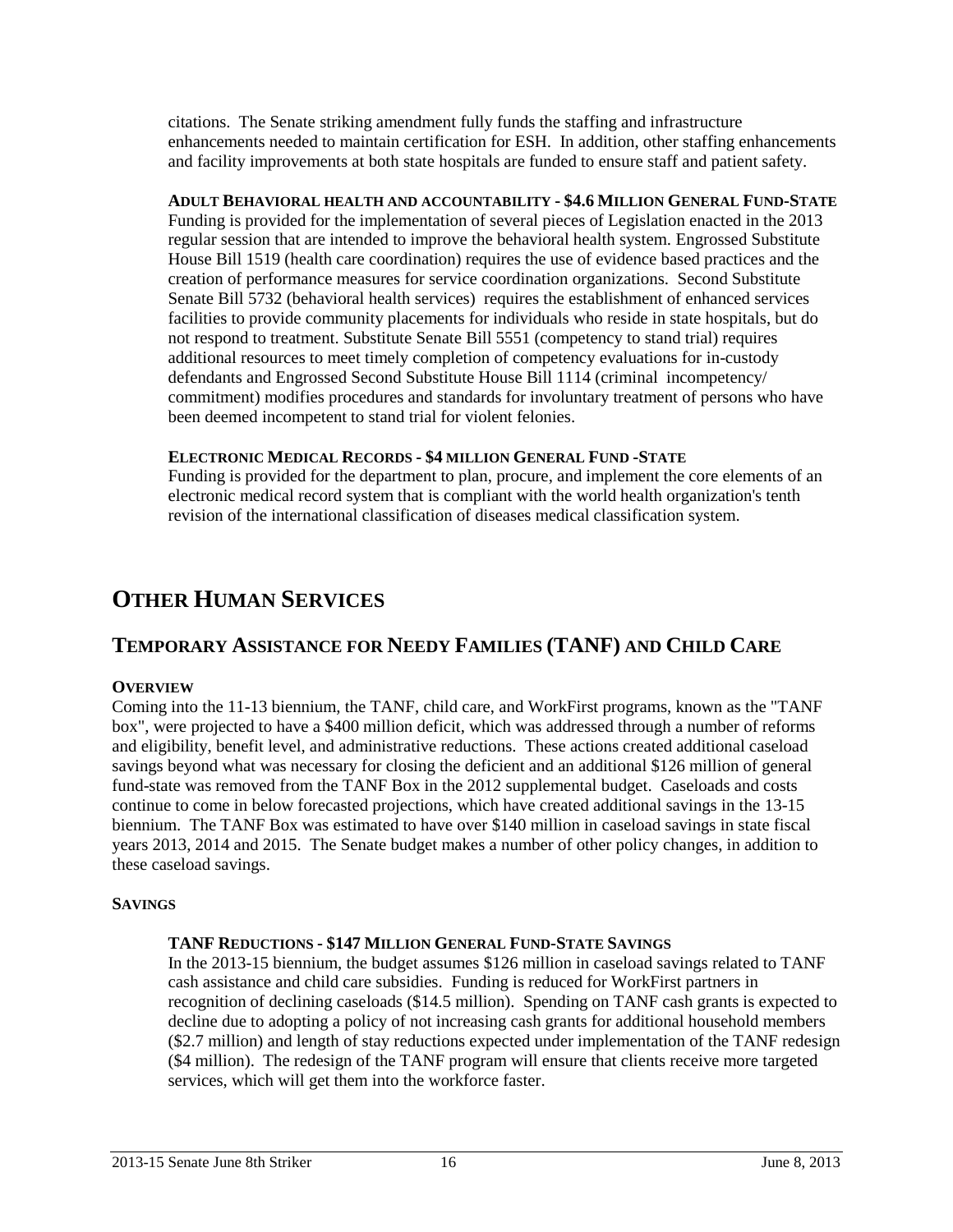#### **DSHS - ECONOMIC SERVICES ADMINISTRATION**

#### **OVERVIEW**

Economic Services is the main entry point for all DSHS services such as cash assistance, medical, food, and other social services. To achieve savings and compliance with the Affordable Care Act, the Senate budget continues reform of the Aged, Blind or Disabled program and associated Housing and Essential Needs program.

#### **INCREASES**

#### **STATE FOOD ASSISTANCE PROGRAM - \$9.4 MILLION GENERAL FUND-STATE**

In 2013, the state reduced the benefit available for individuals who are not eligible for federal food stamp programs. The benefit was reduced to 50 percent of the federal food benefit. This increase raises the benefit to 75 percent of the federal food benefit for the 13-15 biennium.

#### **ELIGIBILITY EXPANSION UNDER THE AFFORDABLE CARE ACT - \$5.5 MILLION GENERAL FUND-STATE**

Funding is provided to maintain Economic Services as the primary access point to state benefits including health care benefits supplied through the Health Benefit Exchange. Funding is also provided to conduct a study of the state's eligibility systems to determine if these processes can be streamlined and which roles the various entities providing benefits should play.

#### **MAJOR SAVINGS**

#### AGED, BLIND, OR DISABLED PROGRAM REFORM - \$40.9 MILLION GENERAL FUND-STATE **SAVINGS**

As of July 1, 2013, the Aged, Blind, or Disabled program is eliminated and cash assistance for disabled clients who are expected to be eligible for the Social Security Insurance (SSI) program and disabled legal immigrants who are barred from receiving SSI payments is also eliminated. These clients will be eligible for services through the Housing and Essential Needs (HEN) program (see below). Cash assistance is maintained for pregnant women who are unable to receive assistance through TANF under the Pregnant Women Assistance Program. Aid to aged immigrants, which is maintained under the State Aged Assistance Program, is reduced from \$197 to \$99 per month.

#### **INCAPACITY EXAMINATIONS AND SSI FACILITATION - \$10.5 MILLION GENERAL FUND-STATE SAVINGS**

Under the Affordable Care Act (ACA), the state no longer needs to conduct disability examinations in order to determine eligibility for medical coverage. These examinations are eliminated beginning January 1, 2014, when the ACA takes effect. Economic Services has also assisted individuals with applying for SSI benefits. As of July 1, 2014, no new clients will be eligible for facilitation and all state funded facilitation services are eliminated as of July 1, 2015.

#### **HOUSING AND ESSENTIAL NEEDS REFORM - \$59.1 MILLION GENERAL FUND-STATE SAVINGS**

Funding for the Housing and Essential Needs program is adjusted to reflect actual monthly expenditures from July through December 2012. Beginning July 1, 2013, the disabled population from the former Aged, Blind, and Disabled program that meets the housing eligibility requirements will also be served by the Housing and Essential Needs program. Funding from the state general fund for the Housing and Essential Needs program is reduced by \$31.2 million, and an increased appropriation is made from housing dedicated accounts. Funding for Independent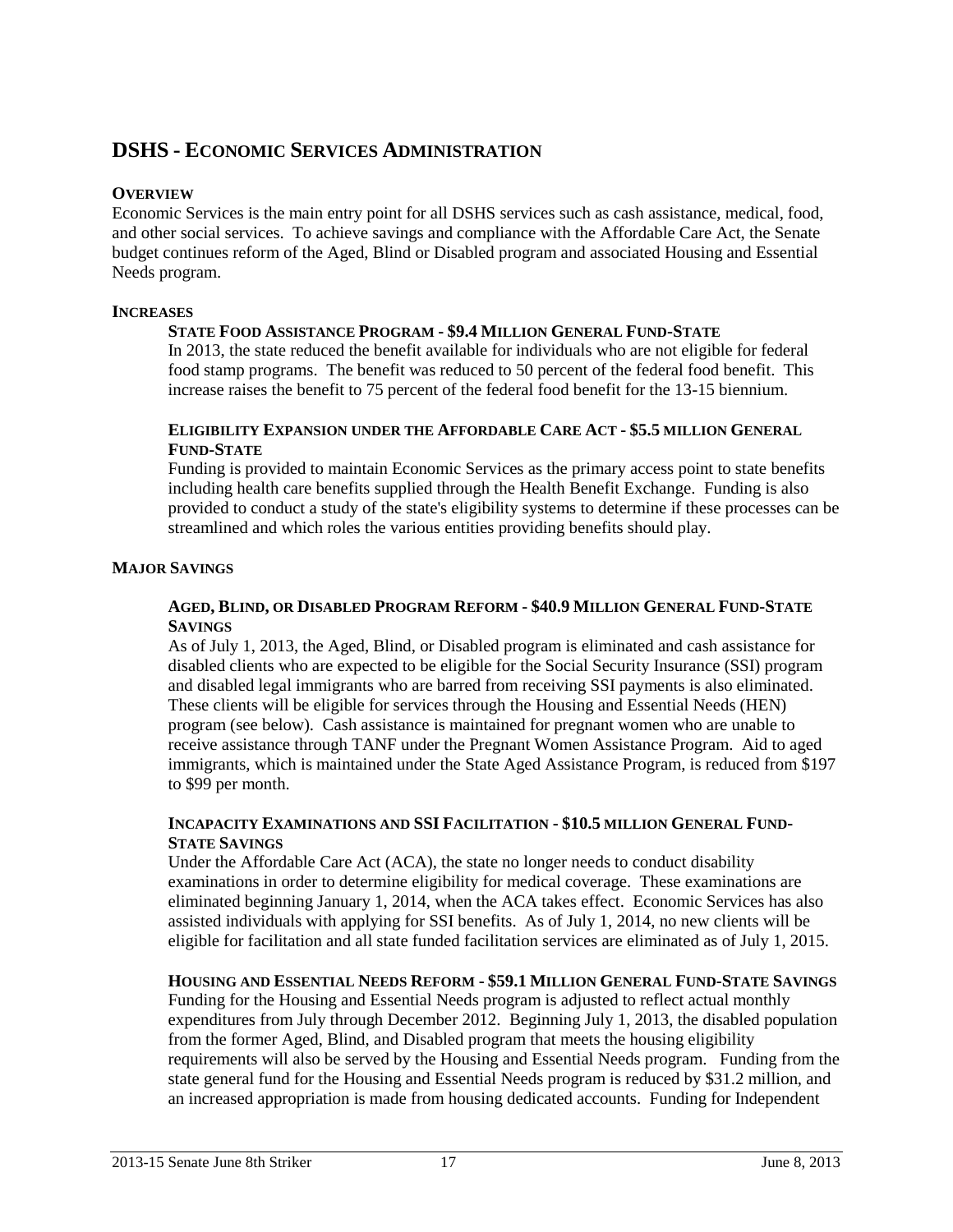Youth Housing, for homeless family shelters, and 75 percent of emergency shelter prevention are continued. Other housing activities supported by dedicated housing accounts are reduced. *See also summary of Housing and Essential Needs reform item in the Department of Commerce section.*

#### **DSHS - CHILDREN'S ADMINISTRATION**

#### **OVERVIEW**

The Senate budget largely refrains from reducing Children's Administration's budget as deeply as other budgets. The proposed Senate budget is focused on implementing a new approach to child welfare, Family Assessment Response (FAR) and preserving as many of the current programs as possible. In the proposed Senate budget, the Children's Administration's Near General Fund budget increases by 1.1 percent in the 13-15 biennium.

#### **INCREASES**

#### **FAMILY ASSESSMENT RESPONSE IMPLEMENTATION AND CHILD PROTECTIVE SERVICES - \$5.8 MILLION GENERAL FUND-STATE, \$13.5 MILLION OTHER FUNDS**

Funding is provided to implement FAR, which engages families who would normally have been investigated by child protective services in a voluntary assessment and services. The purpose of FAR is to safely prevent out-of home foster care placements by engaging with and providing basic needs for families. Funding is provided for additional services and concrete good for participating families and for additional staff who will engage families. Funding is also provided to reduce response and investigation times of potential child abuse or neglect cases.

#### **EXTENDED FOSTER CARE SERVICES - \$3.5 MILLION GENERAL FUND-STATE, \$1 MILLION GENERAL FUND-FEDERAL**

Funding is provided to implement Engrossed Second Substitute Senate Bill 5405 (extended foster care), which allows youth exiting the foster care system who are engaged in activities which remove barriers to employment to receive extended foster care services until they reach age 21.

#### **MAJOR SAVINGS**

#### **FAR CASELOAD SAVINGS - \$1 MILLION GENERAL FUND-STATE SAVINGS**

The proposed Senate budget assumes a 30 percent decline in out of home placements for cases referred to the FAR pathway in the final six months of state fiscal year 2015.

#### **ADOPTION INCENTIVE GRANT - 1.6 MILLION GENERAL FUND-STATE SAVINGS**

The Children's Administration is earning a federal Adoption Incentive Grant for completed adoptions. Grant funds will be used as a one-time replacement for state general funds.

#### **ADOPTION SUPPORT - \$1.6 MILLION GENERAL FUND-STATE SAVINGS**

The proposed Senate budget aims to control adoption costs by capping adoption support payments at 50 percent of the foster care maintenance payments for children with no special needs.

#### **RECEIVING CARE CENTERS AND OTHER SAVINGS - \$1.6 MILLION GENERAL FUND-STATE SAVINGS**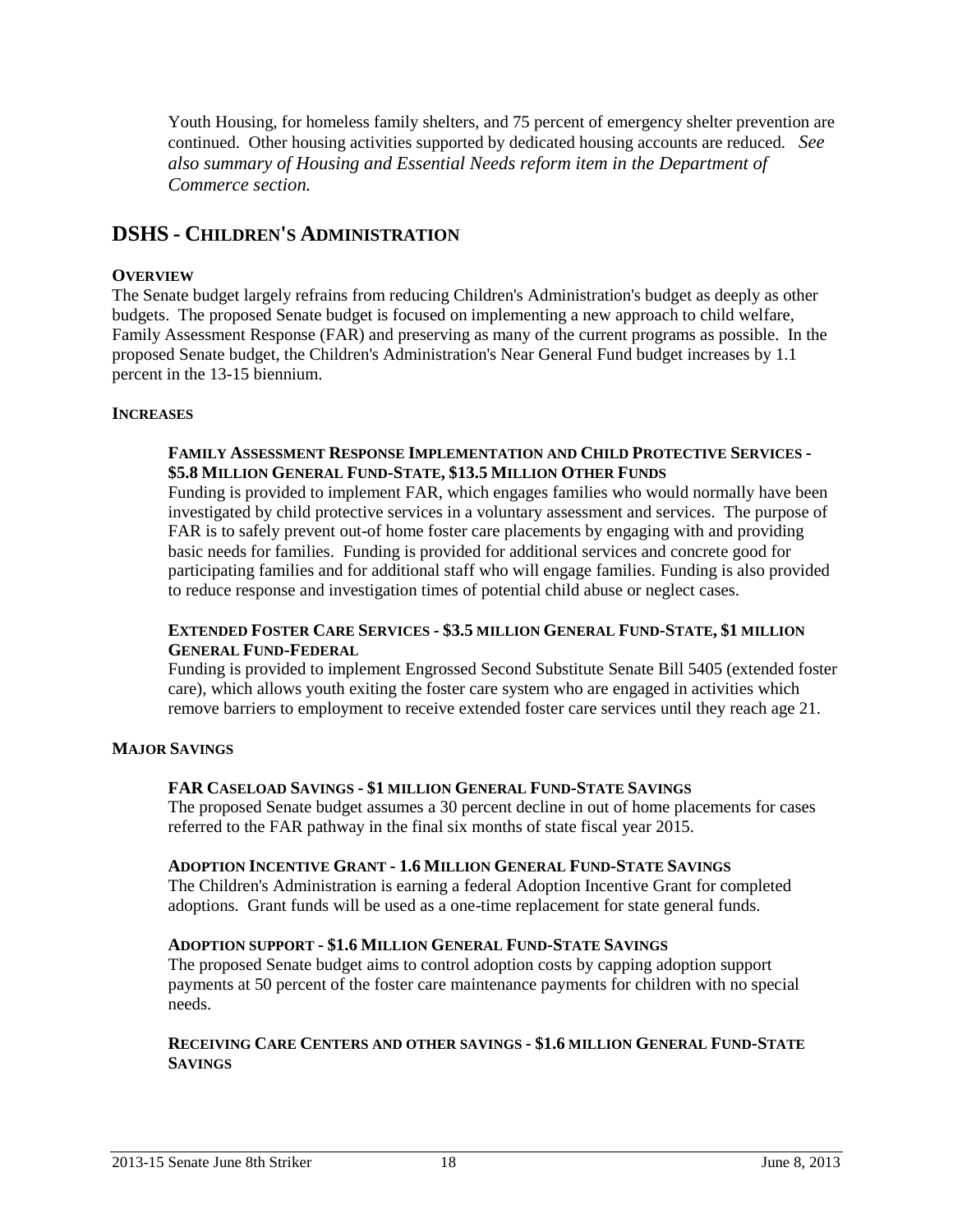State funding for Receiving Care Centers is eliminated as of July 1, 2014. Contracts for educational coordinators are reduced by 20 percent and unnecessary funding for training is eliminated.

# **CORRECTIONS & OTHER CRIMINAL JUSTICE**

#### **OVERVIEW**

The Senate proposed budget provides just over \$1.8 billion in state general funds for corrections and other criminal justice which includes the Department of Social and Health Services Juvenile Rehabilitation Administration and the Special Commitment Center for sexually violent predators. Funded levels represent a 0.5 percent decrease from the 2011-13 biennium. Offender caseloads specific to adult prisons are projected to continue a moderate upward trend over the next 15 years. Strategic choices in the Department of Corrections (DOC) budget are made to standardize the system where inconsistencies occur, create efficiencies by utilizing resources that are readily available, and implement offender programming reform provisions using evidence-based practices that are proven to reduce recidivism. These items work in tandem to reduce the forecasted prison caseloads, thereby mitigating the need for taxpayer funds to be used to open or build new prison units.

The forecasted demand for prison beds projects the state will need to open two new prison units this biennium and build a new prison by the year 2022. However, many steps have been taken by the Legislature in recent years to reduce offender recidivism among juveniles and adults and the growth trend has been decreasing with regularity over the past few years. The Senate proposed budget makes additional reforms to the adult corrections system which will delay the need to open new prison units while maintaining public safety.

#### **INCREASES**

#### **UTILIZE EXISTING RESOURCES - \$3 MILLION GENERAL FUND-STATE**

A net increase results based on funds provided and savings achieved from the following two areas which create overall efficiencies by utilizing existing resources:

Several local jails report surplus bed capacity while the State experiences periodic overflow at its prison reception center and numerous demands on its offender bus transports. The Senate proposed budget provides \$4 million pursuant to Senate Bill 5892 (reducing corrections costs) to rent jail beds for prison-bound offenders who have 120 days or less remaining on their sentence when they would otherwise transfer from jails to the DOC. This item will reduce crowding in the reception center and help keep the state from being required to open or build additional prison units.

A savings of \$1 million is achieved by returning the stewardship of McNeil Island to the DOC as a Correctional Industries program. The U.S. General Services Administration has said the state is out of compliance with its correctional use deed and has expressed concern about the lack of maintenance of the property. Correctional Industries will implement efficiencies by using offender job skills while simultaneously providing the minimum maintenance and preservation necessary to remain in compliance with the federal deed for McNeil Island.

#### **PRISON SAFETY - \$3.5 MILLION GENERAL FUND-STATE**

Funding is provided to increase correctional officer staffing levels in two areas: (1) Stand-alone minimum security facilities on graveyard shift and (2) medium security housing units on the day shift. In addition, funding is provided to upgrade the prison radio infrastructure.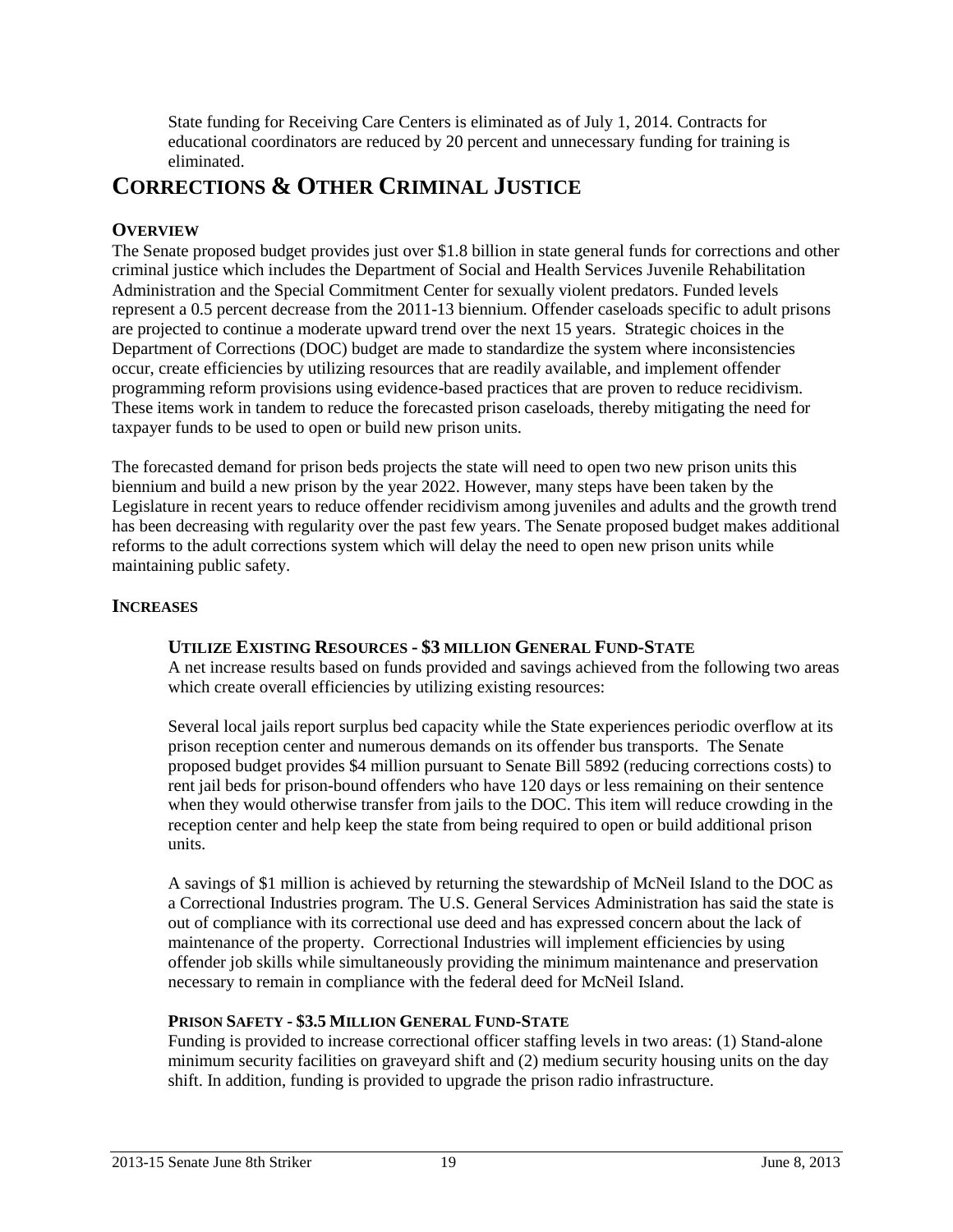#### OFFENDERS WITH SPECIAL NEEDS - \$1.2 MILLION GENERAL FUND-STATE, \$.4 REINVESTING **IN YOUTH FUND**

Additional mental health staffing is funded to provide added support to adult offenders with developmental disabilities and to juvenile offenders suffering from mental illness.

#### **MAJOR SAVINGS**

#### **DELAY OPENING PRISON UNITS - \$12.6 MILLION GENERAL FUND-STATE SAVINGS**

Two new medium custody units at Washington State Penitentiary are delayed in opening due to a trend in declining forecasted prison populations and strategic choices by the Senate to reduce the future need for prison beds. Reforms pursuant to Senate Bill 5892 (reducing corrections costs) and investments in the DOSA program are expected to reduce the forecasted Adult Daily Prison (ADP) population by at least 481 beds.

#### **SYSTEM STANDARDIZATION - \$3 MILLION GENERAL FUND-STATE SAVINGS**

Strategic policy actions are taken pursuant to Senate Bill 5892 (reducing corrections costs) to standardize two areas in the correctional system where inconsistencies continue to occur:

The Drug Sentencing Grid is modified so that any offender who commits a Seriousness Level 1 Drug offense and has a criminal history score within the range of 3-5, will serve their sentence in jail unless an exceptional sentence is imposed. Currently, two drug offenders who have committed an identical Seriousness Level 1 drug offense and have identical criminal history scores may be sentenced to either prison or jail. This item reduces the growing demand for prisons by 126 beds.

Rates are standardized statewide so that all health care provided to offenders through hospital contracts will be reimbursed using the same payment methodology at no more than the amount payable under the Medicaid reimbursement structure. Currently, rates charged to the DOC and local jails for offender health care are inconsistent, allowing differential payments to be made for the same health services depending on where the offender is housed. Further, when an offender is released and is no longer under the correctional jurisdiction, he or she is typically either Medicaid eligible or part of the uncompensated medical care pool.

#### **OFFENDER PROGRAMMING REFORMS- \$3 MILLION GENERAL FUND-STATE SAVINGS**

Funds provided and savings achieved from reforming offender programming results in a net savings. These reforms take place in two areas:

A temporary savings of \$6.7 million is achieved through a process to reform offender programming. The 2012 Supplemental Appropriations Act required the DOC to implement an evidence-based Risk Needs Responsivity (RNR) model which pairs supervision with treatment. The DOC is revamping the way programming is provided to offenders in prisons and in community supervision to follow the RNR model. During this transition DOC is realizing under expenditures. Some of the one-time savings from under expenditures are used to consult with Washington State Institute for Public Policy on evidence-based, research-based programming and to hire a consultant who can facilitate and provide project expertise on the implementation plan and timeline.

\$4.1 million is provided to expand the Drug Offender Sentencing Alternative (DOSA) residential program. This program is provided as a community alternative by the courts for otherwise prison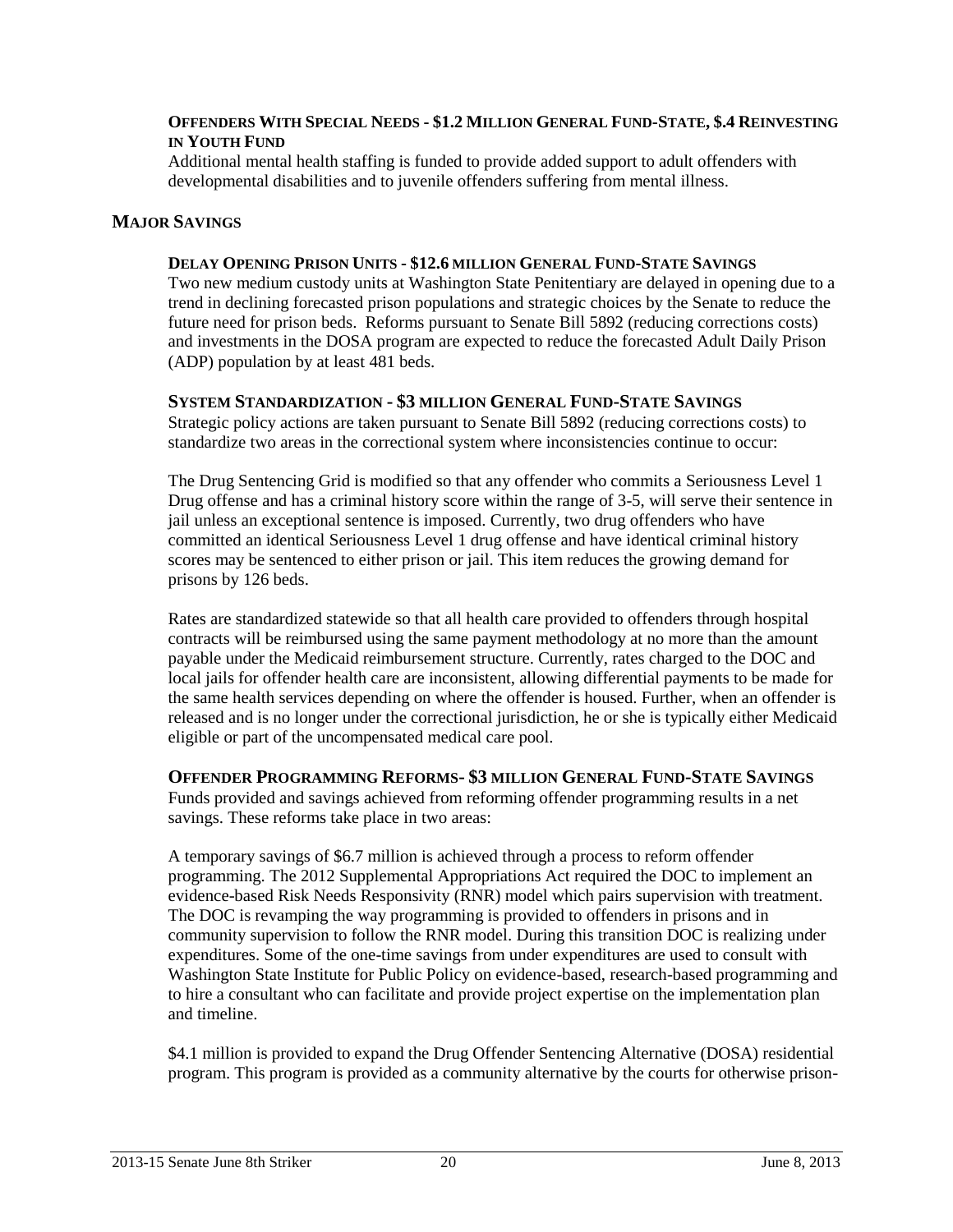bound offenders who are in need of chemical dependency treatment and supervision. The expansion will reduce the forecasted average daily population for prison beds by 272.

**CENTRALIZED PRISON PHARMACY - \$2.5 MILLION GENERAL FUND-STATE SAVINGS** Five independent prison based pharmacies will be consolidated into two (one on the Eastern side and one on the Western side of the state). Savings is achieved from a reduction in pharmacy waste and reduced staffing requirements.

# **DEPARTMENT OF HEALTH**

#### **MAJOR SAVINGS**

#### LOCAL PUBLIC HEALTH FUNDING - \$936 THOUSAND GENERAL FUND-STATE SAVINGS, \$25 **MILLION TRANSFER**

The Senate proposal collapses the three disparate public health funding streams into a single block grant dispersed through the Treasurer's Office per the current formulas. Savings are achieved by eliminating the DOH indirect charge, FTE, and related programming. Local Health Jurisdictions will be required to report to the legislature each November measures that show whether their programs are achieving intended outcomes and spending information by category of spending.

#### **USE OF DEDICATED FUNDS - \$6.4 MILLION GENERAL FUND-STATE SAVINGS**

There are several health programs that rely on both General Fund-State and dedicated funds for the same or similar activities. The budget reduces state general fund in those areas where the state general fund is either subsidizing activities paid for by dedicated accounts or those areas where activities could be paid for by dedicated accounts and those dedicated accounts have excess fund balance. The major items where dedicated funds are used in lieu of general fund are: HIV Drug Rebates, \$3.4 million; Water Protection Program, \$645 thousand; and Public Health Laboratories, \$2.4 million.

### **NATURAL RESOURCES**

#### **OVERVIEW**

The 2013-15 biennial budget for natural resources is approximately \$1.5 billion and represents approximately 2.6 percent of the overall budget. Of this \$1.5 billion, the general fund accounts for less than 17 percent or approximately \$250 million. Some of the primary activities funded with these resources include environmental protection; water quality; fish, shellfish, and game harvest; food safety and commodity control; land and resource management; operation and maintenance of state parks; and forest fire protection.

Since the 2011-13 fiscal biennium, the General Fund-State appropriation for the natural resources has been reduced by 6 percent or approximately \$17 million.

#### **INCREASES**

#### **SUPPORT FOR STATE PARKS - \$4.7 MILLION GENERAL FUND-STATE, \$12.4 MILLION WASTE REDUCTION, RECYCLING, AND LITTER CONTROL ACCOUNT**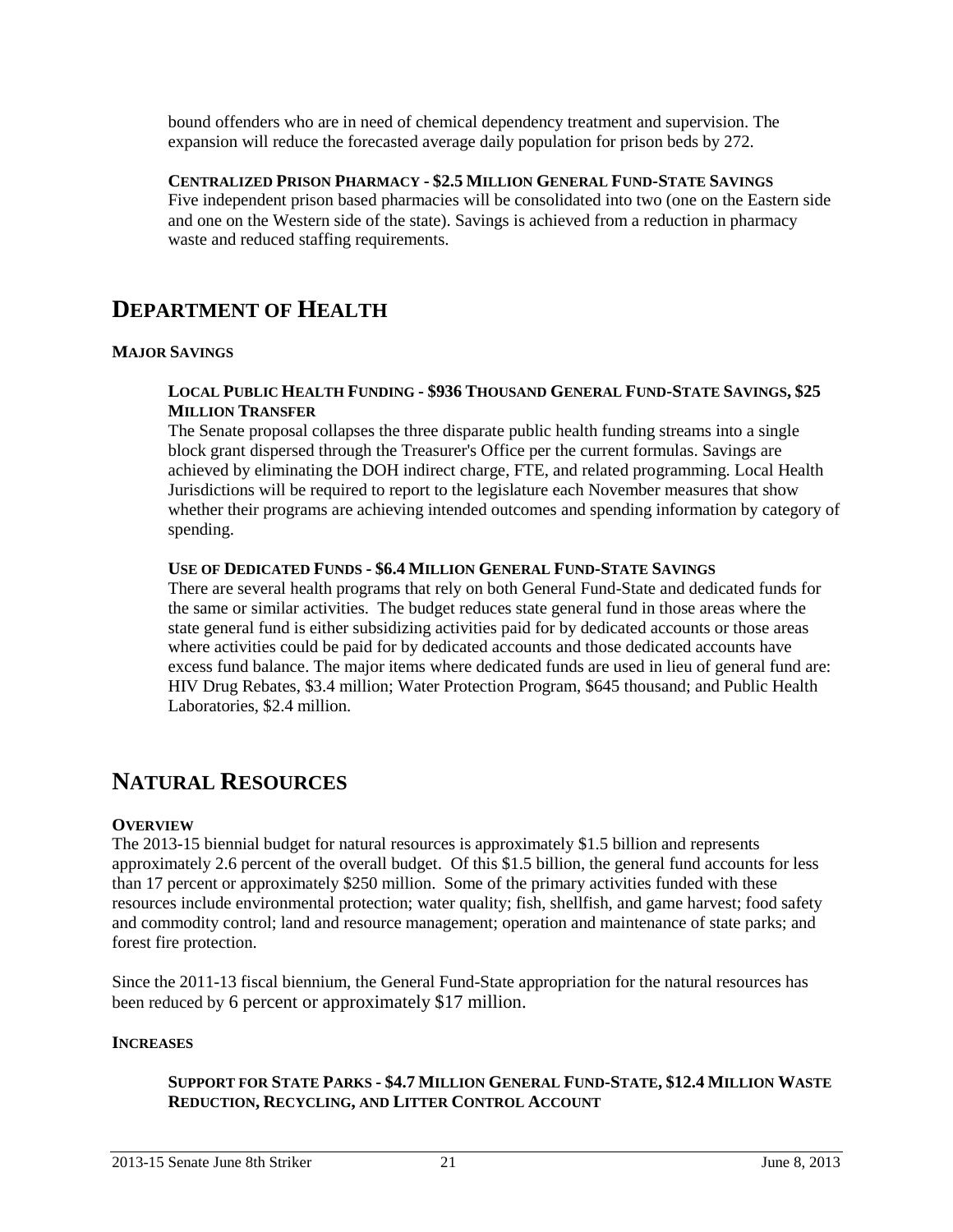Funding is provided to preserve the state's essential activities necessary to meet the operational needs of the state park system.

#### **IMPROVING WATER QUALITY PROTECTION ON AGRICULTURAL LANDS - \$1.0 MILLION STATE TOXIC CONTROL ACCOUNT, \$1.0 MILLION GENERAL FUND-FEDERAL, \$546,000 GENERAL FUND-STATE**

Funding is provided to support continued implementation of Voluntary Stewardship Program in Thurston and Chelan counties. Support is also provided for Whatcom County and South Yakima County conservation districts to meet the dairy nutrient management program requirements to protect drinking water aquifers from nitrate contamination.

#### **TRAINING FOR STORMWATER-REDUCING, LOW-IMPACT DEVELOPMENT PRACTICES - \$2.0 MILLION ENVIRONMENTAL LEGACY STEWARDSHIP ACCOUNT**

Funding is provided for training of local government and developers on the benefits of lowimpact development for reducing stormwater impacts.

#### **MAJOR SAVINGS**

#### **SHIFT A PORTION OF THE DEPARTMENT OF ECOLOGY COSTS - \$29.1 MILLION GENERAL FUND-STATE TO STATE TOXICS CONTROL ACCOUNT**

Ongoing funding is provided for activities in air quality, water quality, shorelands, and environmental assessment and administration programs from the State Toxics Control Account.

**ADMINISTRATIVE SAVINGS AND EFFICIENCIES - \$24.6 MILLION GENERAL FUND-STATE** Funding is reduced to reflect efficiencies, vacancies, and other actions to achieve savings.

#### **SHIFT FUNDING OF PROGRAMS TO AQUATIC LANDS ENHANCEMENT ACCOUNT (ALEA) - \$10 MILLION GENERAL FUND-STATE TO AQUATIC LANDS ENHANCEMENT ACCOUNT**

Ongoing funding is provided for programs related to commercial shellfish management, aquatic invasive species, hydraulic permit approvals, and hatchery operations is transferred from General Fund-State to the Aquatic Lands Enhancement Account.

#### **REDUCE FUNDING FOR WATERSHED PLANNING - \$2.9 MILLION GENERAL FUND-STATE**

Funding is reduced in watershed planning and technical assistance. The remaining funding will provide support to carry out projects in the Dungeness, Walla Walla, and Wenatchee basins; and fund implementation activities in the Chelan, Dungeness, Lower Lake Roosevelt, Lower Spokane, and Methow basins.

# **GENERAL GOVERNMENT**

#### **JUDICIAL BRANCH AGENCIES**

#### **INCREASES**

#### **TECHNOLOGY PROJECTS - \$5.2 MILLION JUDICIAL INFORMATION SYSTEM -STATE**

Appropriations are made from the Judicial Information System (JIS) Account for the information networking hub, internal and external equipment replacement, and for an electronic content management systems for the appellate courts.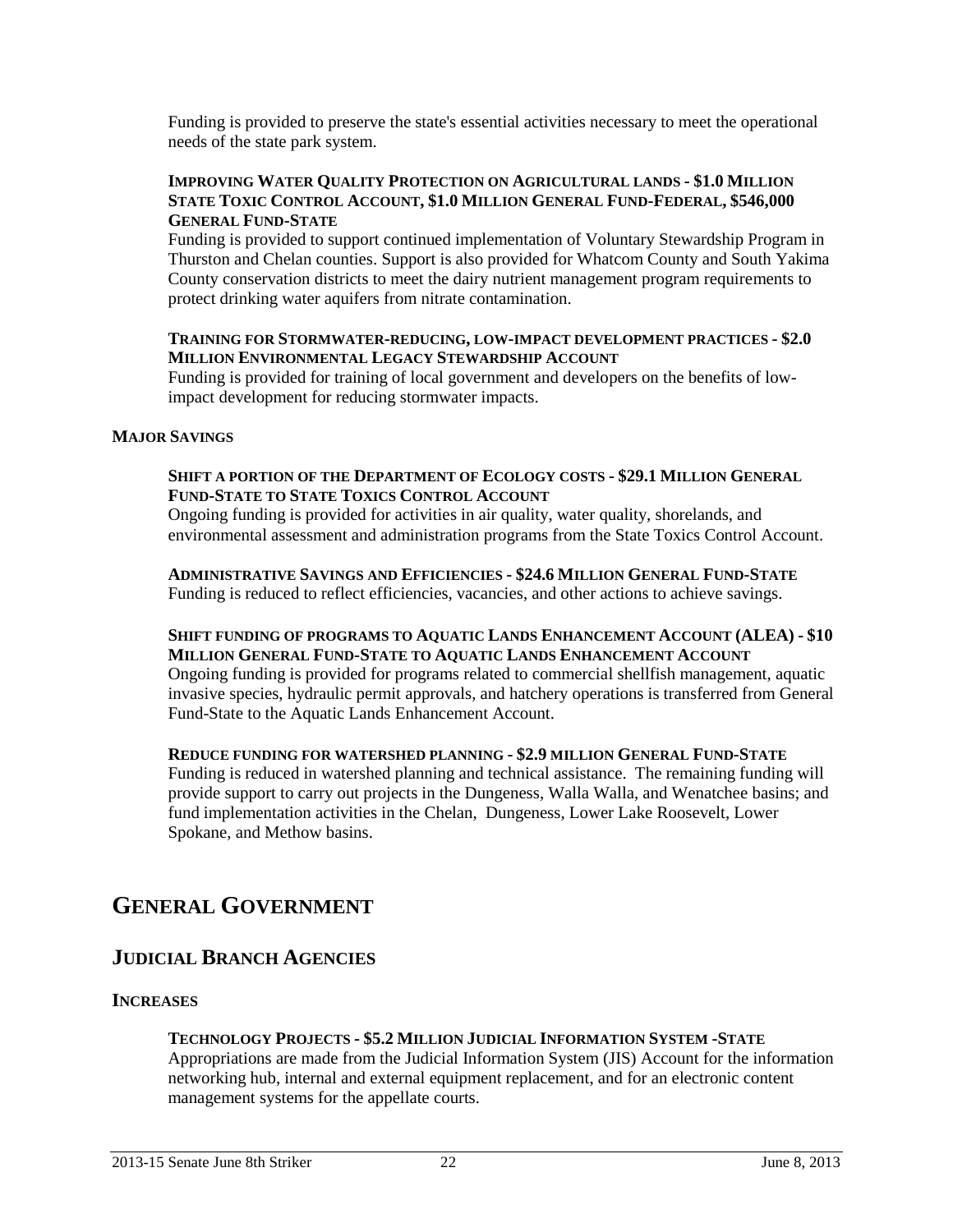#### **MAJOR SAVINGS**

#### **JUDICIAL STABILIZATION FUNDS - \$11.8 MILLION GENERAL FUND-STATE SAVINGS**

Temporary surcharges on some court fees originally authorized in the 2009 legislative session will be extended through the 2013-2015 biennium. The state portion of the funding will be deposited into the Judicial Stabilization Trust Account and used to support the Administrative Office of the Courts. These surcharges are estimated to raise \$5.9 million in additional revenue for the state.

#### **JUDICIAL INFORMATION SYSTEM - \$20.0 MILLION GENERAL FUND-STATE SAVINGS**

Funding for the Administrative Office of the Courts is shifted from General Fund-State to the Judicial Information System (JIS) Account.

#### **OTHER CHANGES - \$ 9.6 MILLION GENERAL FUND-STATE SAVINGS**

In addition to the changes discussed above, the appropriations for judicial branch agencies are reduced through administrative efficiencies (\$5.5 million), appropriations to the Office of Civil Legal Aid are reduced (\$3.0 million), and appropriations in the Administrative Office of the Courts are reduced to reflect decreased payments to counties for collection of legal financial obligations (\$740,000) and efficiencies by combining commissions (\$300,000).

#### **DEPARTMENT OF COMMERCE**

#### **MAJOR SAVINGS**

#### **STREAMLINING ECONOMIC DEVELOPMENT ACTIVITIES - \$9.5 MILLION GENERAL FUND-STATE SAVINGS**

Grants for microenterprises, agriculture incubators, global health, innovation partnership zones, manufacturing are eliminated (\$1.8 million) and grant services are eliminated (\$1.2 million). The Strategically Targeted Academic Research grant is eliminated (\$3.7 million). The Economic Development Commission is eliminated (\$882,000). Other business service activities, including international trade services, are reduced (\$1.9 million).

#### **HOUSING AND ESSENTIAL NEEDS REFORM - \$59.1 MILLION GENERAL FUND-STATE SAVINGS**

Funding for the Housing and Essential Needs program is adjusted to reflect actual monthly expenditures from July through December 2012. Beginning July 1, 2013, the disabled population from the former Aged, Blind, and Disabled program that meets the housing eligibility requirements will also be served by the Housing and Essential Needs program. Funding from the state general fund for the Housing and Essential Needs program is reduced by \$31.2 million, and an increased appropriation is made from housing dedicated accounts. Funding for Independent Youth Housing, for homeless family shelters, and 75 percent of emergency shelter prevention are continued. Other housing activities supported by dedicated housing accounts are reduced. *See also summary of Housing and Essential Needs reform item in the Department of Social and Health Services, Economic Services Administration section.*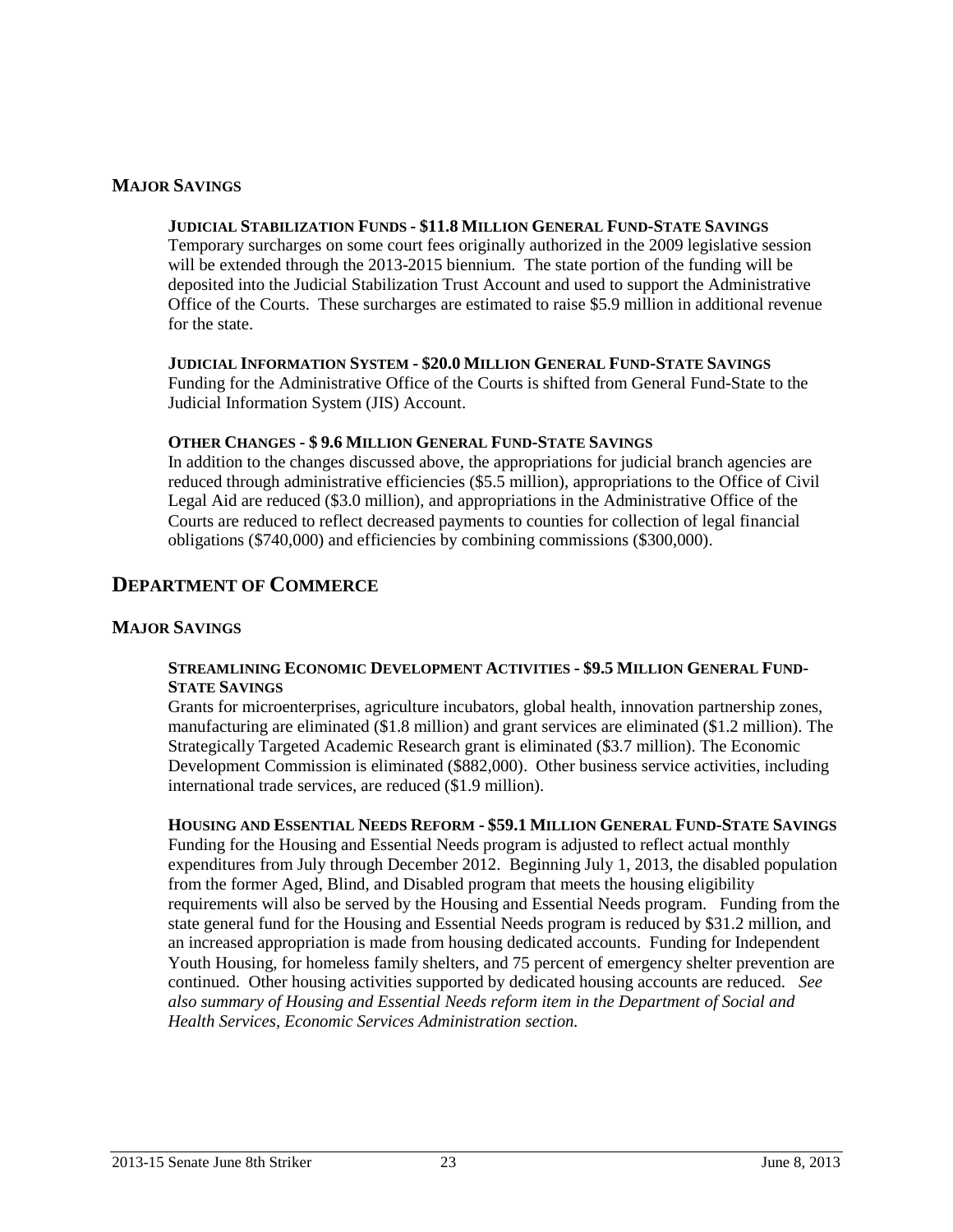# **OTHER CHANGES**

#### **MAJOR SAVINGS**

#### **ADMINISTRATIVE EFFICIENCIES AND SAVINGS -- \$124 MILLION NEAR GENERAL FUND-- STATE SAVINGS**

Funding is reduced to reflect administrative efficiencies and other actions that agencies will take to lower costs. To the extent possible, agencies are encouraged to use LEAN management principles and employee-driven input to improve agency operational efficiency and to have a measureable impact on services delivered to the public. These savings total \$66 million.

Information technology savings total \$15 million. The Office of Financial Management (OFM) will reduce allotments to all agencies to reflect efficiencies in information technology expenditures statewide.

The OFM will reduce allotments to all agencies to reflect available fund balances in dedicated revolving funds used for central services to state agencies, and more efficient delivery of consolidated central services to state agencies. These consolidations and efficiencies are projected to save \$43 million.

#### **FUND SHIFT - \$10.8 MILLION ENHANCED 911 ACCOUNT-STATE SAVINGS**

General fund-state appropriations are reduced, appropriation authority is increased to support the military department from the Enhanced 911 Account for the 2013-15 biennium.

#### **STRUCTURED SETTLEMENTS - \$10.0 MILLION GENERAL FUND-STATE SAVINGS**

Savings of \$10 million state general fund are achieved pursuant to either Engrossed Substitute Senate Bill 5127 (structured settlements) or Engrossed Substitute Senate Bill 5128 (injured worker compensation). Each bill modifies existing structured settlement options. The state general fund savings are from reduced worker compensation charges to the state.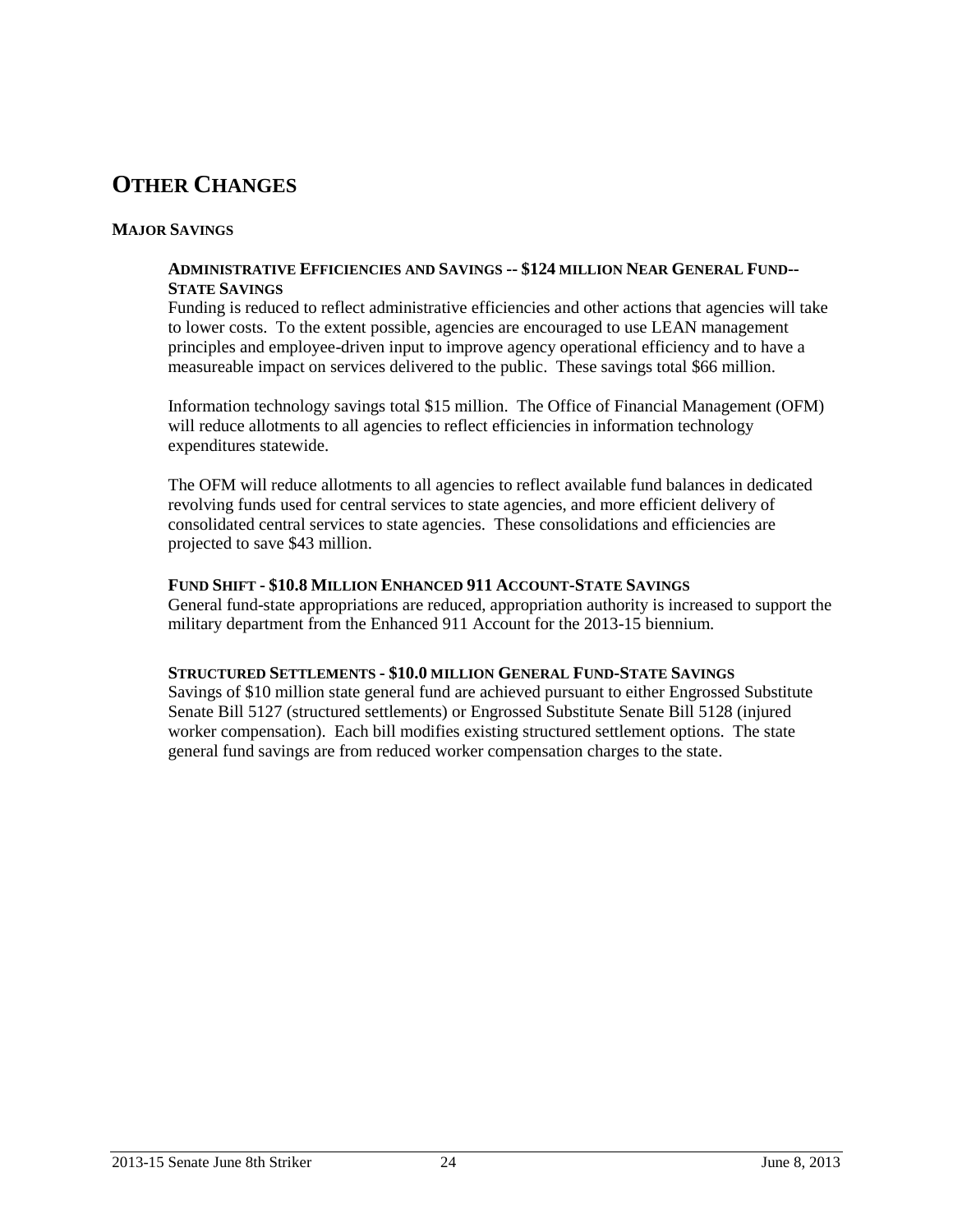# **APPENDIX A**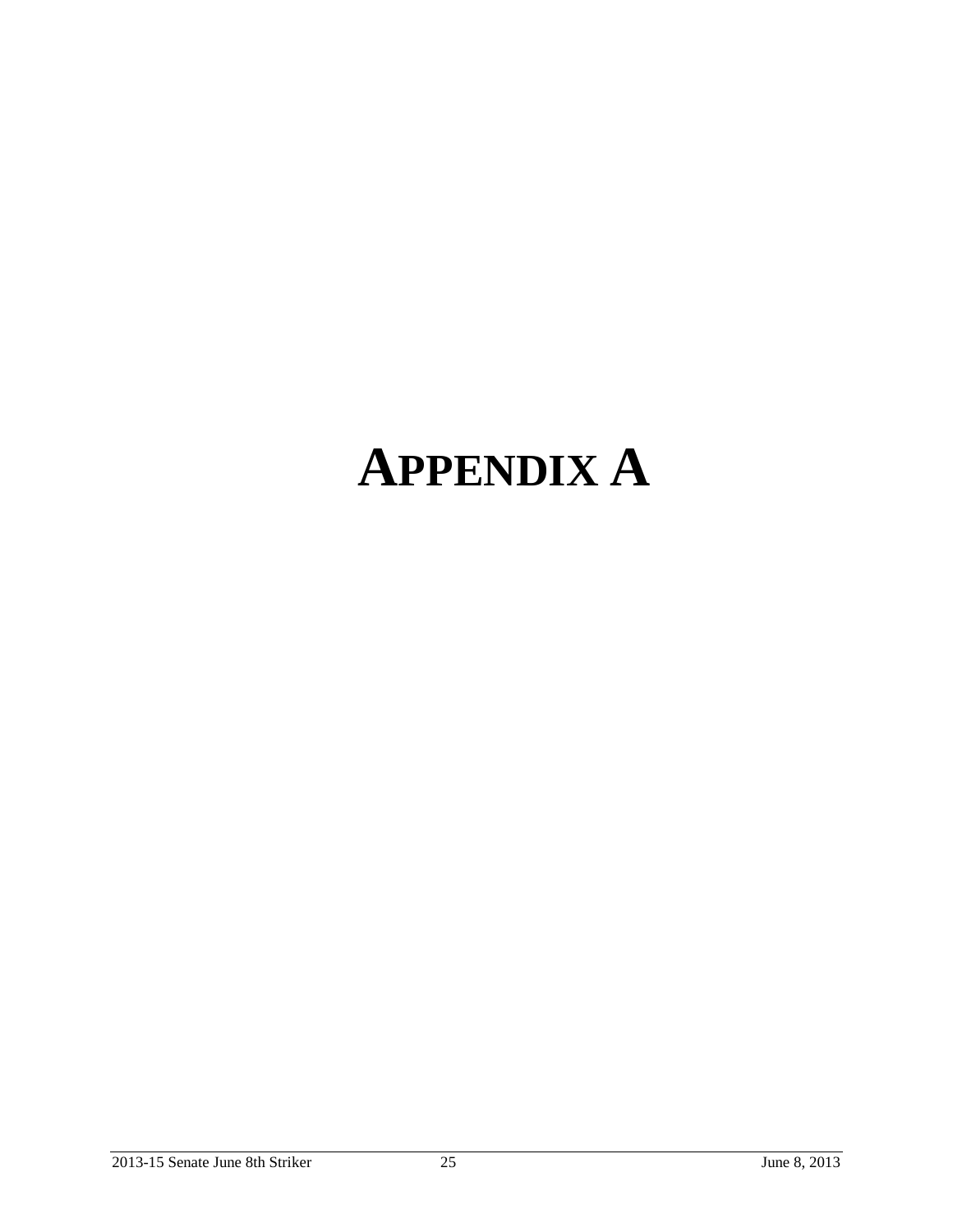# **2013 Supplemental & 2013-15 Fund Reversions**

(Dollars In Millions)

|                                                                           | 2011-13 | 2013-15 |
|---------------------------------------------------------------------------|---------|---------|
| <b>Other Fund Transfers</b>                                               |         |         |
| Life Science Discovery Fund                                               |         | 46.0    |
| <b>Public Works Assistance Account</b>                                    |         | 45.0    |
| Pollution Liability Insurance Account                                     |         | 5.0     |
| Flood Control Assistance Account                                          |         | 2.0     |
| Professional Engineers Account                                            |         | 1.9     |
| <b>Employment Training Finance Account</b>                                |         | 2.0     |
| <b>Tuition Recovery Trust Account</b>                                     |         | 2.5     |
| <b>State Treasurer's Service Account</b>                                  | 2.0     | 20.0    |
| <b>Energy Freedom Fund</b>                                                |         | 2.0     |
| Higher Education Institutions - Local Account (Foreign Student Surcharge) |         | 59.2    |
| <b>Washington Housing Trust Account</b>                                   |         | 3.3     |
| <b>Electrical License Account</b>                                         |         | 3.4     |
| <b>Real Estate Commission Account</b>                                     |         | 3.4     |
| <b>Business and Professions Account</b>                                   |         | 3.6     |
| <b>Certified Public Accountants Account</b>                               |         | 3.2     |
| <b>Other Fund Transfers</b>                                               | 2.0     | 202.5   |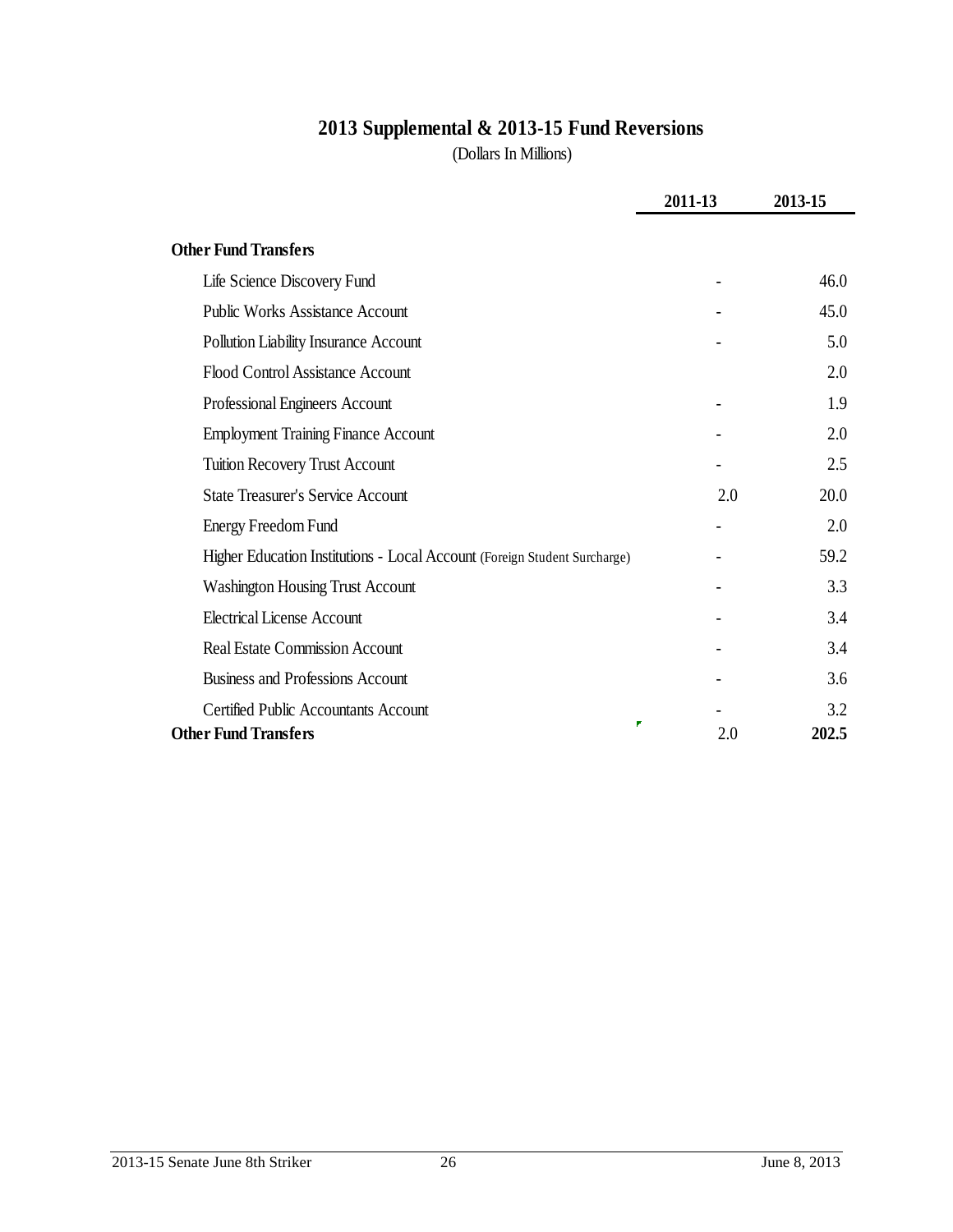# **APPENDIX B**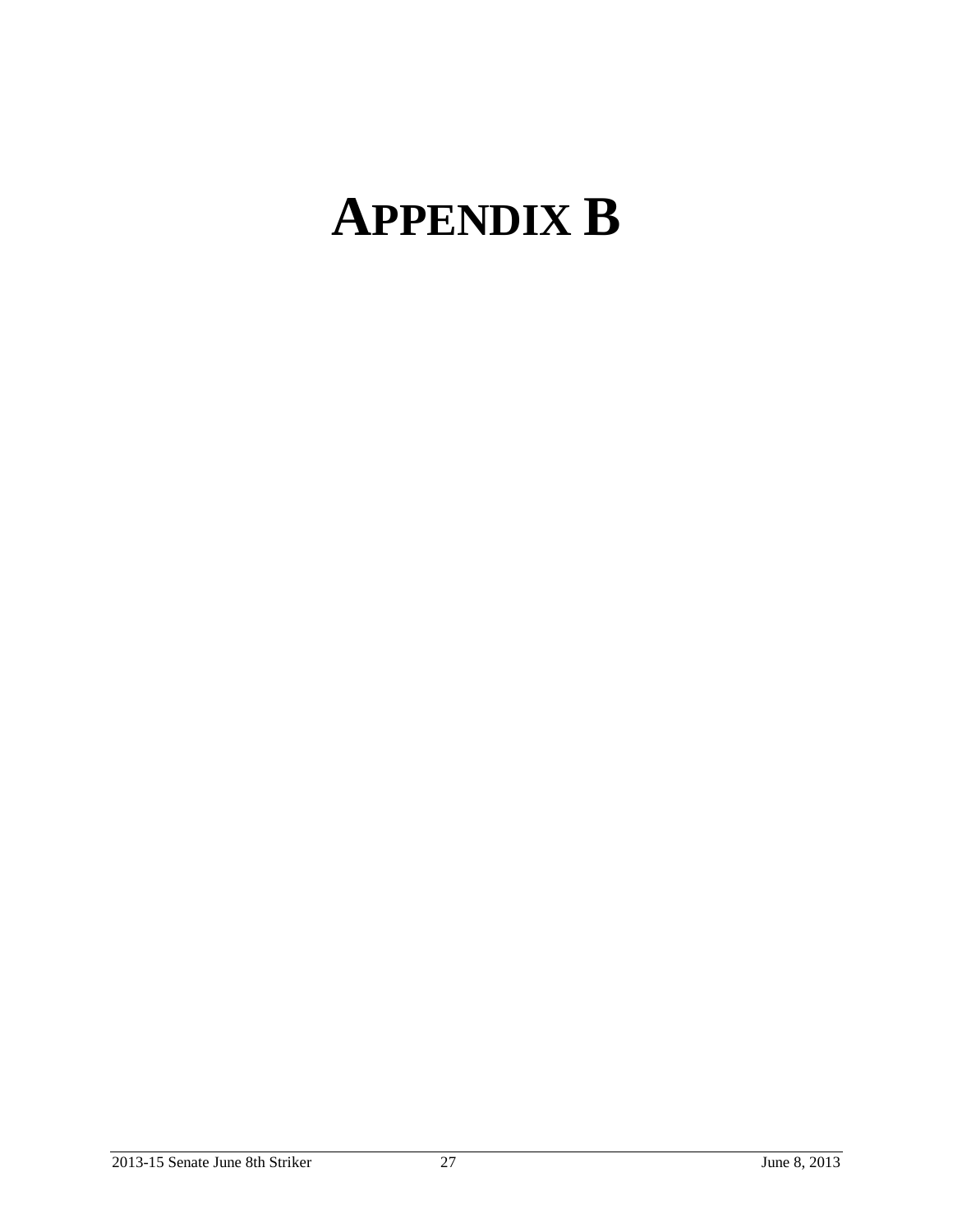# **BUDGET DRIVEN REVENUE**

|                            | <b>Budget Driven Revenue (millions)</b> |         |       |
|----------------------------|-----------------------------------------|---------|-------|
|                            |                                         |         |       |
| Agency/Subject             |                                         | FY 14   | FY 15 |
| <b>DOR-Liquor Auditing</b> |                                         | \$4.8   | \$4.8 |
| LCB-I-502 funding          |                                         | (\$1.6) | \$0.9 |
| Total                      |                                         | \$3.2   |       |

#### **LIQUOR AUDITING - 9.6 MILLION GENERAL FUND STATE INCREASE**

Funding is provided for additional audit staff to establish new auditing and administrative processes and documentation for liquor tax collections. With these additional resources, the department will generate an additional \$4.8 million per year in revenues through the enforcement of liquor taxes.

#### **INITIATIVE 502 IMPLEMENTATION COSTS - \$2.5 MILLION GENERAL FUND STATE DECREASE**

Funding is provided for the implementation of Initiative 502 (an act relating to marijuana) which creates the necessity of additional rulemaking, information technology, and licensing activities related to marijuana production, distribution, and sales. Expenditure authority is increased in the Liquor Revolving Account to reflect these costs which has a direct impact to the state general fund.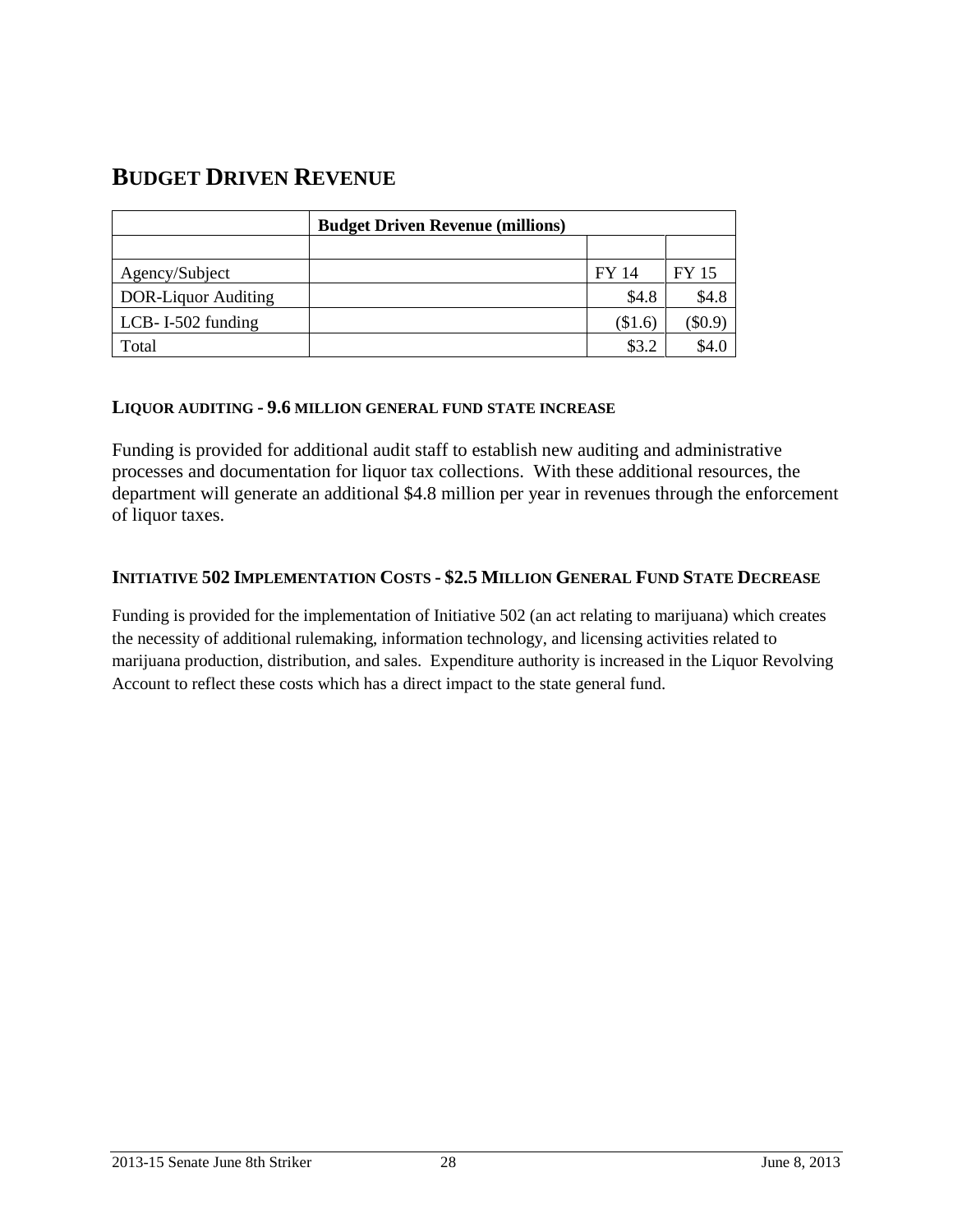# **REVENUE ADJUSTMENTS**

|             | <b>Revenue Adjustments</b> |                                                                                        |         |          |                           |           |  |  |
|-------------|----------------------------|----------------------------------------------------------------------------------------|---------|----------|---------------------------|-----------|--|--|
| Prefix      | Bill #                     | <b>Brief Title</b>                                                                     |         |          | FY 2014 FY 2015 2013-2015 | 2015-2017 |  |  |
| SB          | 5627                       | Taxation of commuter air carriers                                                      | 0.032   | 0.032    | 0.064                     | 0.068     |  |  |
| E2SSB       | 5078                       | Modifying property tax exemption for nonprofit fairs                                   | 0.000   | 0.000    | 0.000                     | 0.000     |  |  |
| <b>ESSB</b> | 5656                       | Revising business licensing                                                            | 0.000   | 0.000    | 0.000                     | 0.000     |  |  |
| E2SSB       | 5680                       | Providing information to businesses                                                    | 0.000   | 0.000    | 0.000                     | 0.000     |  |  |
| E2SSB       | 5688                       | City B&O taxes                                                                         | 0.000   | 0.000    | 0.000                     | 0.000     |  |  |
| SB          | 5806                       | Repeals the timber credit                                                              | 0.000   | 0.000    | 0.000                     | 0.000     |  |  |
| ESB         | 5843                       | Requires tax preferences to have expiration date and legislative intent                | 0.000   | 0.000    | 0.000                     | 0.000     |  |  |
| SSB         | 5418                       | <b>County Levies</b>                                                                   | 0.000   | 0.000    | 0.000                     | 0.000     |  |  |
| <b>SSB</b>  | 5442                       | Collecting deferred property taxes                                                     | 0.000   | 0.000    | 0.000                     | 0.000     |  |  |
| SSB         | 5776                       | Current Use Interest and Penalty                                                       | 0.000   | 0.000    | 0.000                     | 0.000     |  |  |
| <b>SB</b>   | 5715                       | Addresses evading taxes by electronic means                                            | 0.000   | 0.000    | 0.000                     | 0.000     |  |  |
| <b>SSB</b>  | 5561                       | Provides B&O tax exemption for dairy products                                          | 0.000   | 0.000    | 0.000                     | (0.529)   |  |  |
| SB          | 5453                       | Extending beekeeper exemptions                                                         | (0.006) | (0.006)  | (0.012)                   | (0.006)   |  |  |
| SSB         | 5865                       | Exempting from use tax certain purchases from nonprofit organizations or libraries     | (0.008) | (0.010)  | (0.018)                   | (0.020)   |  |  |
| <b>SSB</b>  | 5831                       | Provides sales and use tax exemption for clay targets                                  | (0.013) | (0.016)  | (0.029)                   | (0.035)   |  |  |
| <b>SSB</b>  | 5072                       | Sales/use tax exemption for disabled vets for equipment and services for motor vehicle | (0.027) | (0.035)  | (0.062)                   | (0.078)   |  |  |
| SB          | 5342                       | Sales/use tax exemption for restaurants flavoring food                                 | (0.038) | (0.048)  | (0.086)                   | (0.115)   |  |  |
| <b>SB</b>   | 5154                       | Cooperative Finance Org                                                                | (0.160) | (0.160)  | (0.320)                   | (0.320)   |  |  |
| SB          | 5101                       | S&U exemption for data for international investments firms                             | (0.322) | (0.425)  | (0.747)                   | (0.983)   |  |  |
| SSB         | 5613                       | Cover charges for dancing not considered retail sales                                  | (0.394) | (0.498)  | (0.892)                   | (1.071)   |  |  |
| SSB         | 5752                       | Solar B&O Extension                                                                    | 0.000   | (0.974)  | (0.974)                   | (1.151)   |  |  |
| SB          | 5862                       | Provides tax exemptions for mint growers and processors                                | (0.133) | (0.160)  | (0.293)                   | (0.320)   |  |  |
| <b>SSB</b>  | 5283                       | B&O tax exemption for Health Benefit Exchange                                          | (0.764) | (0.822)  | (1.586)                   | (0.360)   |  |  |
| SB          | 5866                       | Hog Fuel                                                                               | (0.895) | (0.976)  | (1.871)                   | (1.952)   |  |  |
| <b>SB</b>   | 5622                       | Taxation of large airplanes                                                            | (0.627) | (1.504)  | (2.131)                   | (3.014)   |  |  |
| <b>SSB</b>  | 5848                       | Modifies tax exemption for blood banks                                                 | (0.943) | (1.196)  | (2.139)                   | (2.602)   |  |  |
|             |                            |                                                                                        |         |          |                           |           |  |  |
|             | <b>Other Revenue</b>       |                                                                                        |         |          |                           |           |  |  |
|             | TBD                        | Collecting use taxes currently due                                                     | 40.600  | 1.500    | 42.100                    | 1.500     |  |  |
|             |                            | <b>Total Revenue Legislation</b>                                                       | 36.302  | $-5.298$ | 31.004                    | $-10.988$ |  |  |

*\* DOES NOT INCLUDE SEPARATE LEGISLATION DEALING WITH THE NONRESIDENT SALES TAX EXEMPTION, BRACKEN AND OTHER ESTATE TAX CHANGES, AND THE SALES TAX EXEMPTION ON TELEPHONE LAND LINES AND OTHER TELECOMMUNICATION RELATED TAX CHANGES.*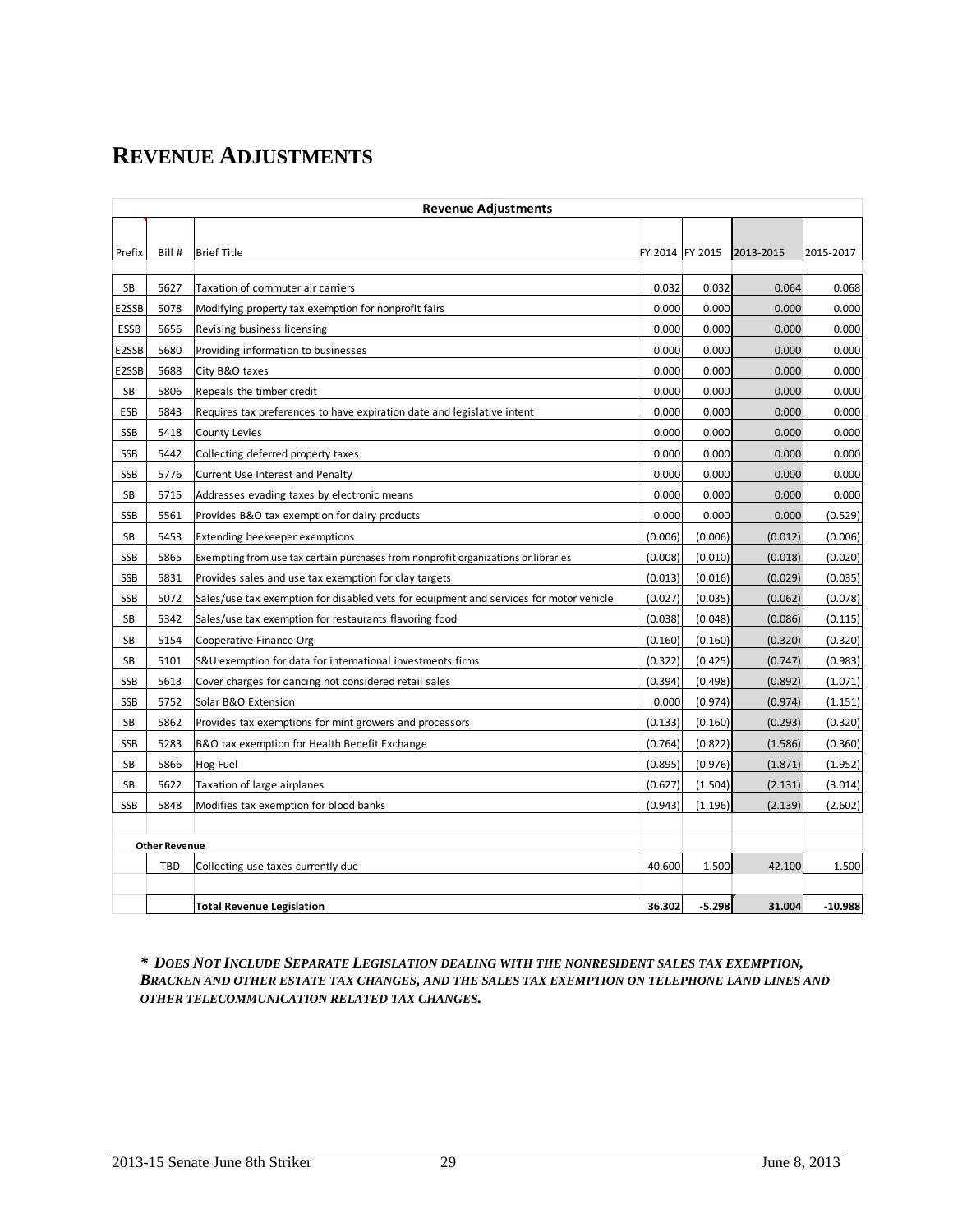# **BILLS**

#### **TAXATION OF CERTAIN COMMUTER AIR CARRIERS - \$.06 MILLION GENERAL FUND STATE INCREASE**

Senate Bill 5627 (taxation of commuter air carriers) exempts commuter air carriers operating on private property from the personal property tax and subjects them to the aircraft excise tax. A separate aircraft excise tax schedule is created for such carriers.

#### **MODIFYING THE PROPERTY TAX EXEMPTION FOR NONPROFIT FAIRS - NO IMPACT TO GENERAL FUND STATE**

Engrossed Second Substitute Senate Bill 5078 (nonprofit fairs) removes the revenue restrictions to qualify for a property tax exemption for nonprofit fair associations having property valued at less than \$15 million, that receive funding from the fair fund, and which were previously a county run fair.

#### **REQUIREMENTS REGARDING BUSINESS LICENSE SYSTEMS - NO IMPACT TO GENERAL FUND STATE**

Engrossed Second Substitute Senate Bill 5656 (business license systems) requires that all cities that impose a business and occupation (B&O) tax must have their general business licenses issued and renewed through the state's BLS or a city-developed portal by July 1, 2016. Cities that do not impose a business and occupation tax must have their general business licenses issued and renewed through the state's BLS or a city-developed portal by January 1, 2019.

#### **PROMOTING ECONOMIC DEVELOPMENT BY PROVIDING INFORMATION TO BUSINESSES - NO IMPACT TO GENERAL FUND STATE**

Engrossed Second Substitute Senate Bill 5680 (providing information to businesses) requires all regulatory agencies that have a business license to fully participate with the business license service by providing the Department of Revenue with the application and information necessary to complete the application for the business license.

#### **REGARDING STATE AND LOCAL BUSINESS AND OCCUPATION TAX SYSTEMS - NO IMPACT TO GENERAL FUND STATE**

Engrossed Second Substitute Senate Bill 5688 (state and local business and occupation tax) requires the Department of Revenue to establish a workgroup to review issues of simplification, uniformity, classification, apportionment, and nexus related to B&O taxation.

#### **REPEALING AN OBSOLETE PROVISION FOR CREDIT AGAINST PROPERTY TAXES PAID ON TIMBER ON PUBLIC LAND - NO IMPACT TO GENERAL FUND-STATE**

Senate Bill 5806 (obsolete timber credit) repeals an obsolete property tax credit for taxes paid on privately owned timber standing on public lands.

#### **REQUIRING INTENT AND EXPIRATION DATE FOR TAX PREFERENCES - NO IMPACT TO GENERAL FUND-STATE**

Engrossed Senate Bill 5843 (strengthening the review of the legislature's goals for tax preferences by requiring that every new tax preference provide an expiration date, where applicable, and statement of legislative intent) requires that any bill introduced which adopts a new tax preference or expands or extends an existing tax preference include legislative intent provisions that might provide context and/or data for purposes of reviewing the preference. Further, tax preferences must include a specific expiration date where applicable.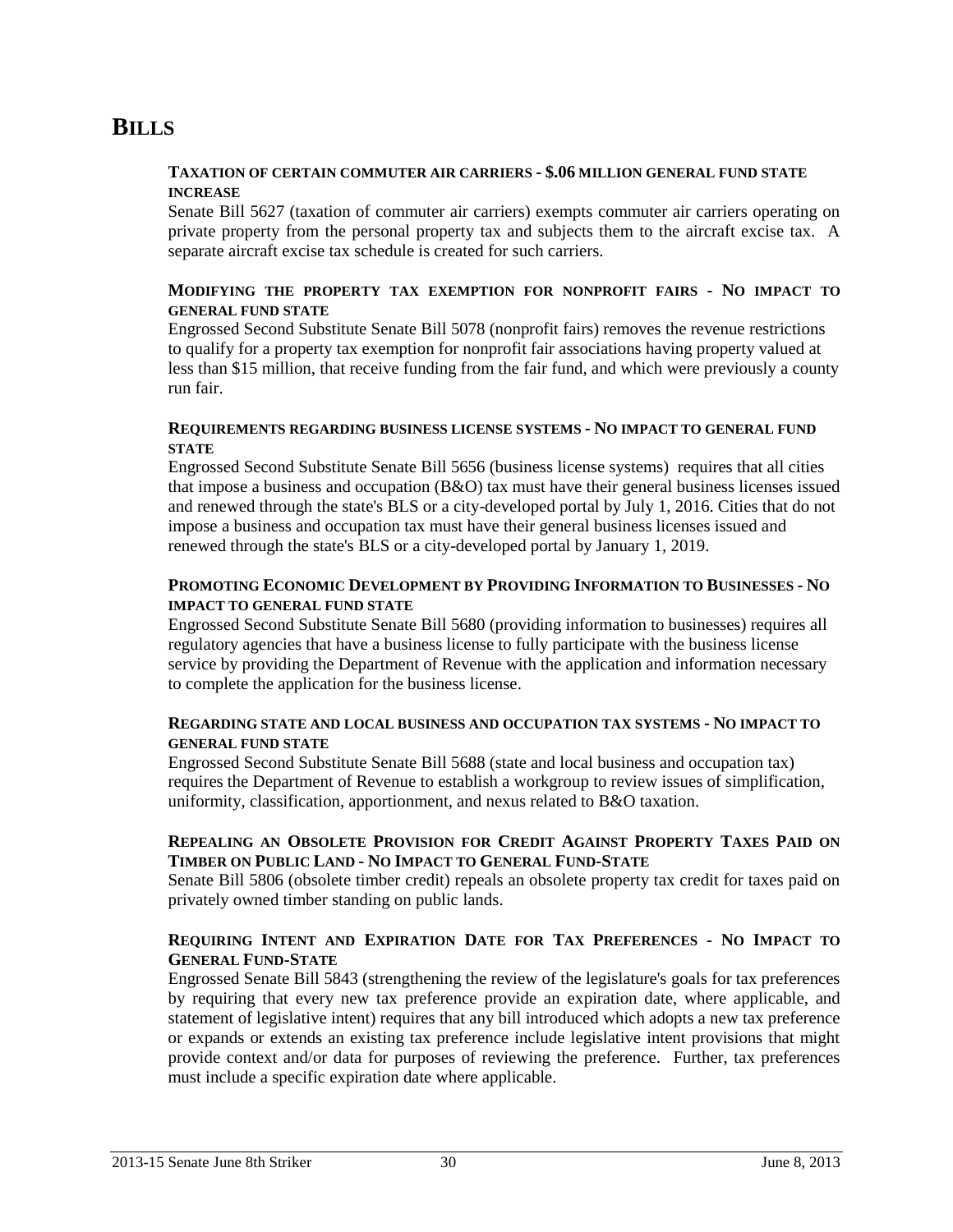#### **COUNTY PROPERTY TAX LEVIES - NO IMPACT TO GENERAL FUND STATE**

Substitute Senate Bill 5418 (county property tax levies) clarifies county authority to annually adjust funding for county mental health, developmental disability, and veterans' assistance programs no lower than the change in the county levy.

#### **COLLECTING DEFERRED PROPERTY TAXES - NO IMPACT TO GENERAL FUND STATE**

Proposed Substitute Senate Bill 5442 (deferred property taxes) provides that proceeds from the sale of property acquired by the county due to property tax foreclosure must first be applied to pay DOR for taxes deferred under the senior and limited-income property tax deferral program.

#### **INTEREST AND PENALTY PROVISIONS FOR THE CURRENT USE PROPERTY TAX PROGRAM - NO IMPACT TO GENERAL FUND STATE**

Senate Bill 5776 (current use program) changes the penalty and interest provisions for removal of property from a current use classification. After the initial ten years, property owners may withdraw their properties from classification and no longer must provide two years' advance notice of withdrawal. The interest rate on the additional tax is reduced from 12 percent to the federal short-term rate plus two percent.

#### **ADDRESSING THE EVASION OF TAXES BY THE USE OF ELECTRONIC MEANS - \$20 MILLION GENERAL FUND STATE DECREASE**

Senate Bill 5715 (addressing sales suppression technology) criminalizes the possession, purchase, installation, transfer, manufacture, creation, design, update, repair, use, or sale of an automated sales suppression device. Additional mandatory fines are set for those who furnish, update, or repair automated sales suppression devices. DOR is provided with the authority to revoke a business' certificate of registration if it's found using one of these devices. A certificate cannot be reinstated unless the business agrees to have its sales transactions electronically monitored for five years at its own expense.

#### **B&O TAXATION OF DAIRY PRODUCTS - NO IMPACT TO GENERAL FUND-STATE**

Substitute Senate Bill 5561 (dairy products exemption) provides a B&O tax exemption for sales of dairy products to purchasers who use the dairy product as an ingredient or component in the manufacturing of a dairy product. Dairy products are defined by reference to the Code of Federal Regulations and include byproducts such as whey and casein, and products comprised of not less than 70 percent dairy products by weight or volume.

#### **EXTENDING THE EXPIRATION DATE OF TAX EXEMPTIONS FOR HONEY BEEKEEPERS - \$.012 MILLION GENERAL FUND STATE DECREASE**

Senate Bill 5453 (honey beekeepers tax exemption) extends the tax exemptions for honey beekeepers for three years, to July 1, 2016.

#### **PROVIDING SALES AND USE TAX EXEMPTIONS FOR CLAY TARGETS PURCHASED BY NONPROFIT GUN CLUBS - \$.029 MILLION GENERAL FUND STATE DECREASE**

Substitute Senate Bill 5831 (clay targets tax exemption) provides nonprofit gun clubs sales and use tax exemptions for the clay targets they purchase for use in clay target shooting for which a fee is charged. The buyer must provide the seller with an exemption certificate.

#### **SALES TAX EXEMPTION FOR CERTAIN AUTOMOBILE ADAPTIVE EQUIPMENT FOR VETERANS - \$.1 MILLION GENERAL FUND STATE DECREASE**

Substitute Senate Bill 5072 (sales tax exemption) provides a sales and use tax exemption for prescribed add-on automotive adaptive equipment for veterans or members of the armed forces, including charges for labor and services in respect to installation and repair of such equipment.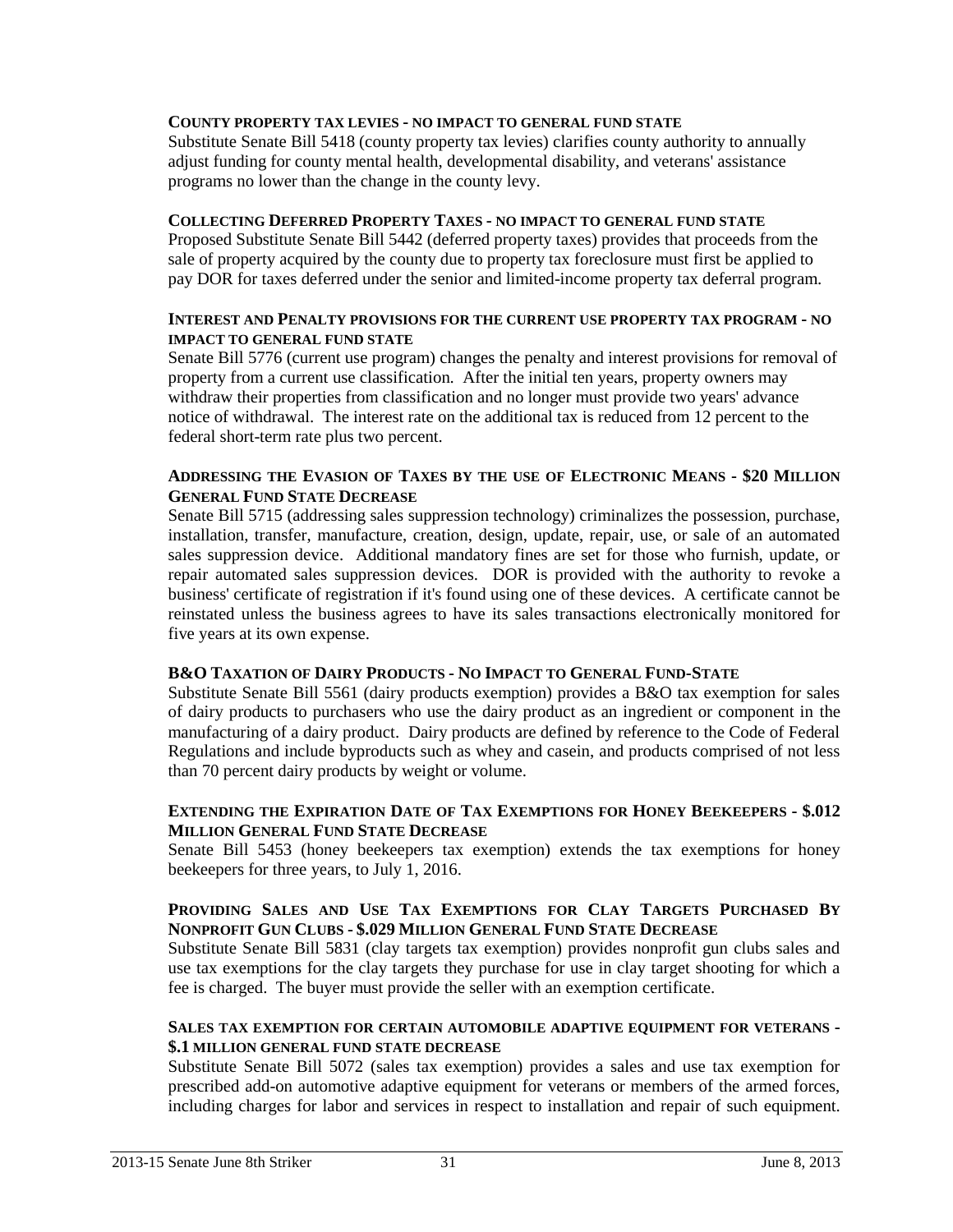The exemption only applies if the eligible purchaser is reimbursed in whole or part for the purchase by the federal government.

#### **PROVIDING RESTAURANTS WITH A SALES AND USE TAX EXEMPTION FOR CERTAIN ITEMS THAT IMPART FLAVOR TO FOOD DURING THE COOKING PROCESS - \$.086 MILLION GENERAL FUND STATE DECREASE**

Senate Bill 5342 (exemption for items that impart flavor to food) provides restaurants sales and use tax exemptions for products that impart flavor to food during the cooking process. The product must be completely or substantially consumed during the cooking process or entirely comprised of wood.

#### **BUSINESS AND OCCUPATION TAX EXEMPTION FOR COOPERATIVE FINANCE ORGANIZATIONS - \$.3 MILLION GENERAL FUND DECREASE.**

Senate Bill 5154 (cooperative finance organizations) provides a B&O tax exemption to cooperative finance organizations on amounts derived from loans to rural electric cooperatives or other nonprofit or governmental providers of utility services organized under the laws of Washington.

#### **SALES AND USE TAX EXEMPTION FOR INTERNATIONAL INVESTMENT FIRMS - \$.7 MILLION GENERAL FUND STATE DECREASE**

Senate Bill 5101 (international investment firms) provides a sales and use tax exemption for the sale of standard financial information to qualifying international investment management companies.

#### **PROVIDING THAT CERTAIN COVER CHARGES FOR THE OPPORTUNITY TO DANCE ARE NOT CONSIDERED RETAIL SALES - \$.892 MILLION GENERAL FUND STATE DECREASE**

Substitute Senate Bill 5613 (opportunity to dance cover charge) excludes the opportunity to dance in exchange for a cover charge from amusement and recreation services. Therefore, it is no longer subject to retail sales tax or the retailing classification of the B&O tax, but rather the service and other activities B&O tax classification.

#### **BUSINESS AND OCCUPATION TAX RATE OF CERTAIN SOLAR ENERGY SYSTEMS - \$1 MILLION GENERAL FUND STATE DECREASE**

Substitute Senate Bill 5752 (solar energy systems) extends the expiration of the preferential B&O tax rate for manufacturers and wholesalers of solar energy systems using photovoltaic modules or stirling converters, or of solar grade silicon, silicon solar wafers, silicon solar cells, thin film solar devices, or compound semiconductor solar wafers, from June 30, 2014 to June 30, 2016.

#### **PROVIDING FARMERS WITH TAX EXEMPTIONS FOR PROPANE OR NATURAL GAS USED EXCLUSIVELY TO DISTILL MINT OIL - \$.293 MILLION GENERAL FUND STATE DECREASE**

Substitute Senate Bill 5862 (exemptions for mint farmers) provides sales and use tax exemptions to mint farmers for the purchase of propane or natural gas used exclusively to distill mint on a farm.

#### **PROVIDING A B&O TAX EXEMPTION TO THE WASHINGTON HEALTH BENEFIT EXCHANGE - \$1.586 MILLION GENERAL FUND STATE DECREASE**

Substitute Senate Bill 5283 (exempts from the B&O tax grant money received from the state or federal government) provides a B&O tax exemption to the Washington Health Benefit Exchange, both prospectively and retroactively, for amounts received in the form of grants from the state of Washington or the federal government.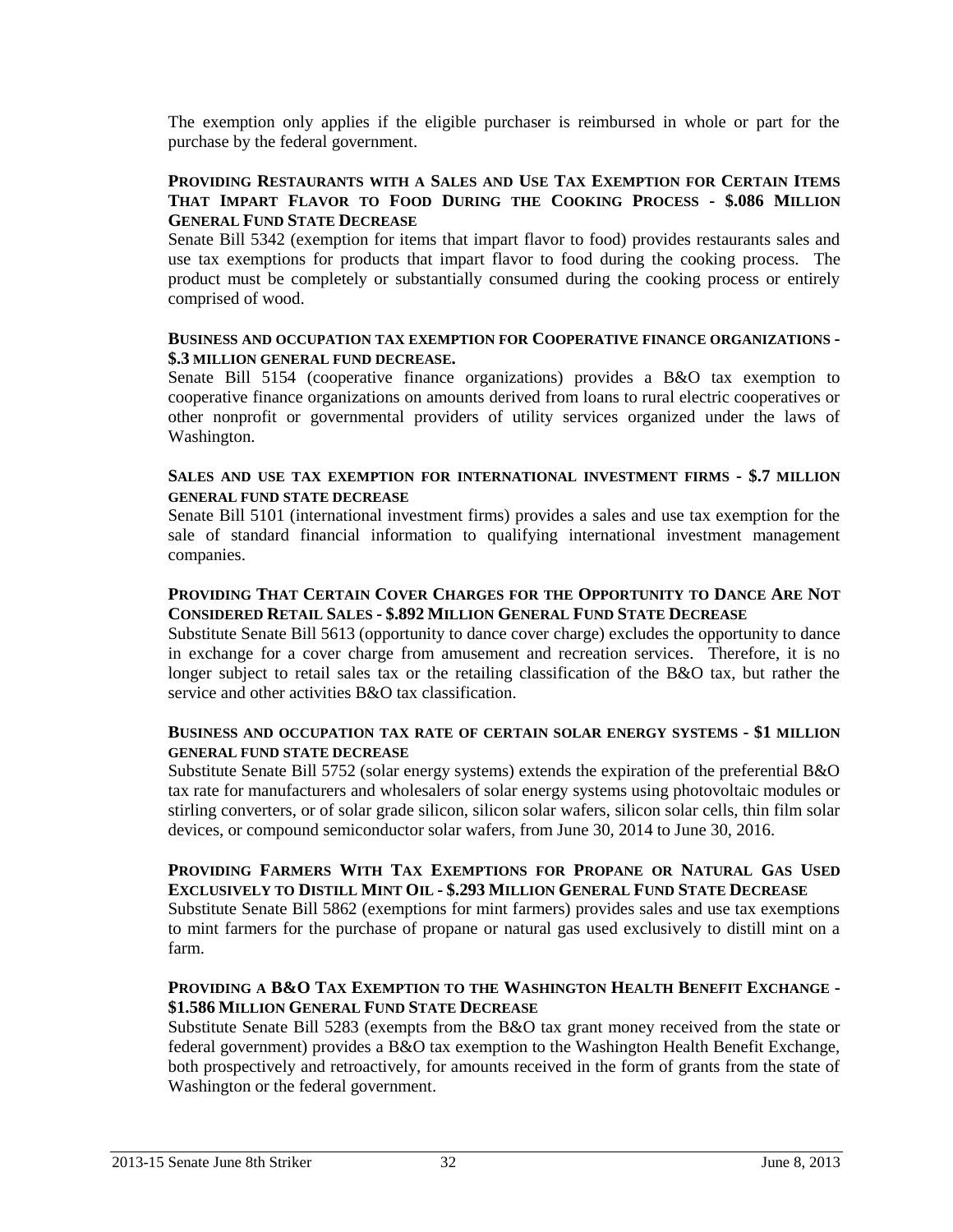#### **EXTENDING THE SALES AND USE TAX EXEMPTION FOR HOG FUEL USED TO PRODUCE**  ELECTRICITY, STEAM, HEAT, OR BIOFUEL - \$1.875 MILLION GENERAL FUND STATE **DECREASE**

Senate Bill 5866 (hog fuel exemption) extends the expiration date of the sales and use tax exemption for hog fuel by eleven years, to June 30, 2024. Taxpayers claiming an exemption must file an annual survey with DOR. DOR and ESD must provide information to JLARC, who in turn must review the performance of the tax preference and report their findings to the Legislature by December 31, 2019. Taxpayers who claim the exemption, and subsequently close a facility resulting in a loss of jobs in Washington, must immediately pay back the amount of the tax exemption claimed for the previous two calendar years.

#### **TAXATION OF LARGE AIRPLANES - \$2.1 MILLION GENERAL FUND STATE DECREASE**

Senate Bill 5622 (taxation of large airplanes) provides a sales and use tax exemption for large private aircraft owned by nonresidents. Additionally, labor and services for repairing, cleaning, altering, or improving large private aircraft owned by a nonresident are exempt from sales and use tax.

#### **MODIFYING NONPROFIT TAX EXEMPTION FOR QUALIFYING BLOOD, TISSUE, OR BLOOD AND TISSUE BANKS - \$2.139 MILLION GENERAL FUND STATE DECREASE**

Substitute Senate Bill 5848 (qualifying blood and blood and tissue banks) expands the definitions of qualifying blood and qualifying blood and tissue banks to include testing or processing of blood, on behalf of itself or other qualifying blood banks or qualifying blood and tissue banks so that they are exempt from the B&O, retail sales, use, and property taxes.

### **OTHER REVENUE**

#### **COLLECTING SALES/USE TAXES CURRENTLY DUE TO THE STATE - \$42 MILLION GENERAL FUND STATE INCREASE**

Currently the state is has approximately \$800 million per biennium in sales from remote sellers in which sales tax is not collected and the collection from the owed use tax on such sales is difficult to enforce. The Senate is working with the Department of Revenue and industry to develop a way through compliance of existing laws or through legislation to collect a portion of the unpaid taxes.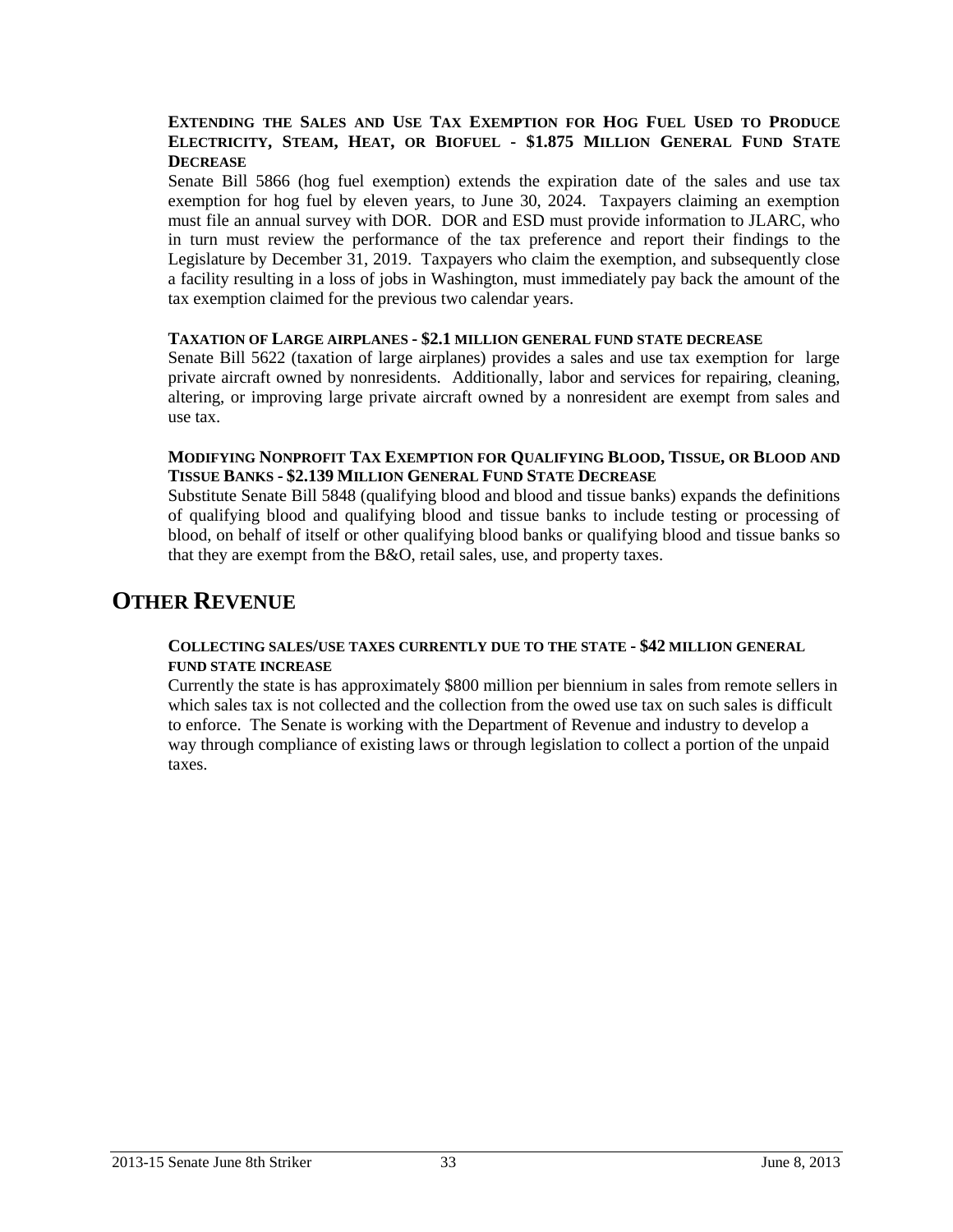# **APPENDIX C**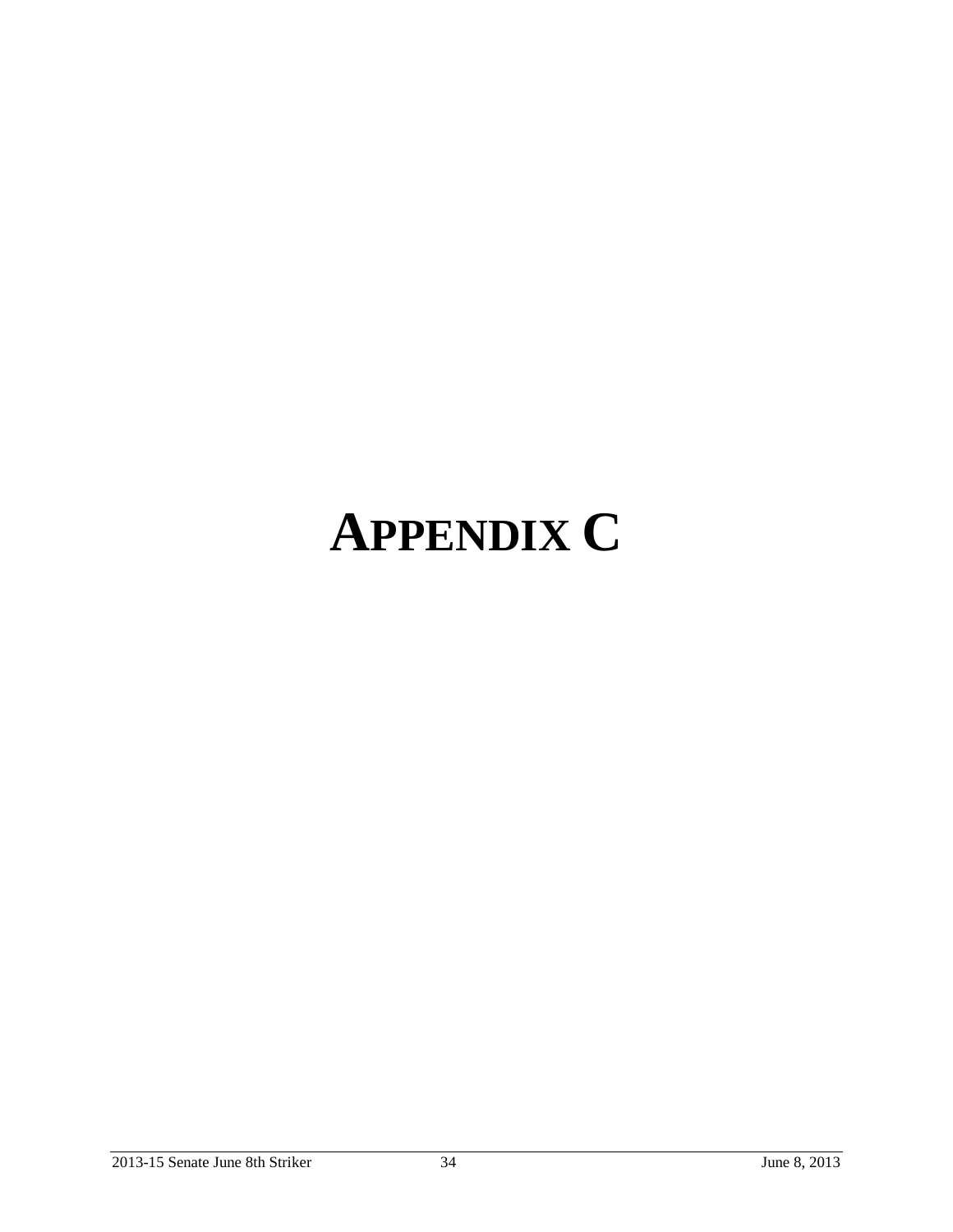# **Preliminary Budget Outlook Based on Senate (June 8th Striker)**

*(Near GF-S & Opportunity Pathways Account in Millions)*

|                                                                                      | FY 2013        | 2011-13        | FY 2014 | FY 2015        | 2013-15        | FY 2016        | FY 2017 | 2015-17 |
|--------------------------------------------------------------------------------------|----------------|----------------|---------|----------------|----------------|----------------|---------|---------|
| <b>Beginning Balance</b>                                                             | (365)          | (60)           | 219     | 61             | 219            | 21             | 28      | 21      |
| <b>Current Revenues</b>                                                              |                |                |         |                |                |                |         |         |
| Nov 2012 Forecast                                                                    | 15,829         | 30,935         | 16,133  | 16,911         | 33,044         | 17,545         | 18,295  | 35,840  |
| March 2013 Forecast Change                                                           | 74             | 74             | (3)     | (16)           | (19)           | (25)           | (11)    | (37)    |
| <b>Bracken Decision</b>                                                              | (3)            | (3)            | (119)   | (41)           | (160)          | (41)           | (38)    | (78)    |
| <b>Other Resource Changes</b>                                                        |                |                |         |                |                |                |         |         |
| <b>Transfer to BSA</b>                                                               | (138)          | (268)          | (140)   | (167)          | (307)          | (175)          | (182)   | (357)   |
| <b>Previously Enacted Fund Transfers (Net)</b><br>2012 Adjustment to Working Capital | 135            | 379            |         | $\blacksquare$ |                |                |         |         |
| Reserve (SHB 2822)                                                                   | 238            | 238            |         |                |                |                |         |         |
| <b>Adjustment to CAFR</b>                                                            |                | (5)            |         |                |                |                |         |         |
| <b>Transfer to Child and Family Reinvestment</b>                                     |                |                |         |                |                |                |         |         |
| Account (RCW 74.13.107)                                                              |                |                | (4)     | (2)            | (6)            | (2)            | (2)     | (4)     |
| 2013 Session Changes                                                                 |                |                |         |                |                |                |         |         |
| Property Tax to Education Legacy (2014-                                              |                |                |         |                |                |                |         |         |
| 2018-50%, 100% After)                                                                |                |                |         |                |                |                |         |         |
| Repurpose Initiative 732 (Shows As                                                   |                |                |         |                |                |                |         |         |
| <b>Reduced Spending)</b>                                                             |                |                |         |                |                |                |         |         |
| Capital Budget & Other Revenue                                                       |                |                |         |                |                |                |         |         |
| Redirection                                                                          |                |                | 130     | 133            | 262            | 266            | 266     | 533     |
| <b>Other Fund Transfers</b>                                                          | $\overline{2}$ | $\overline{2}$ | 138     | 64             | 203            |                |         |         |
| <b>Budget Driven Revenue</b>                                                         |                |                | 3       | 4              | $\overline{7}$ | 4              | 4       | 8       |
| Revenue Legislation                                                                  |                |                | (4)     | (7)            | (11)           | (7)            | (7)     | (14)    |
| <b>Collection of Existing Use Tax</b>                                                |                |                | 41      | $\overline{2}$ | 42             | $\overline{2}$ | 2       | 3       |
| Liquor Excise Tax                                                                    |                |                | 13      | 13             | 25             |                |         |         |
| <b>Total Revenues and Resources</b>                                                  | 15,771         | 31,291         | 16,406  | 16,954         | 33,299         | 17,588         | 18,355  | 35,915  |
|                                                                                      |                |                |         |                |                |                |         |         |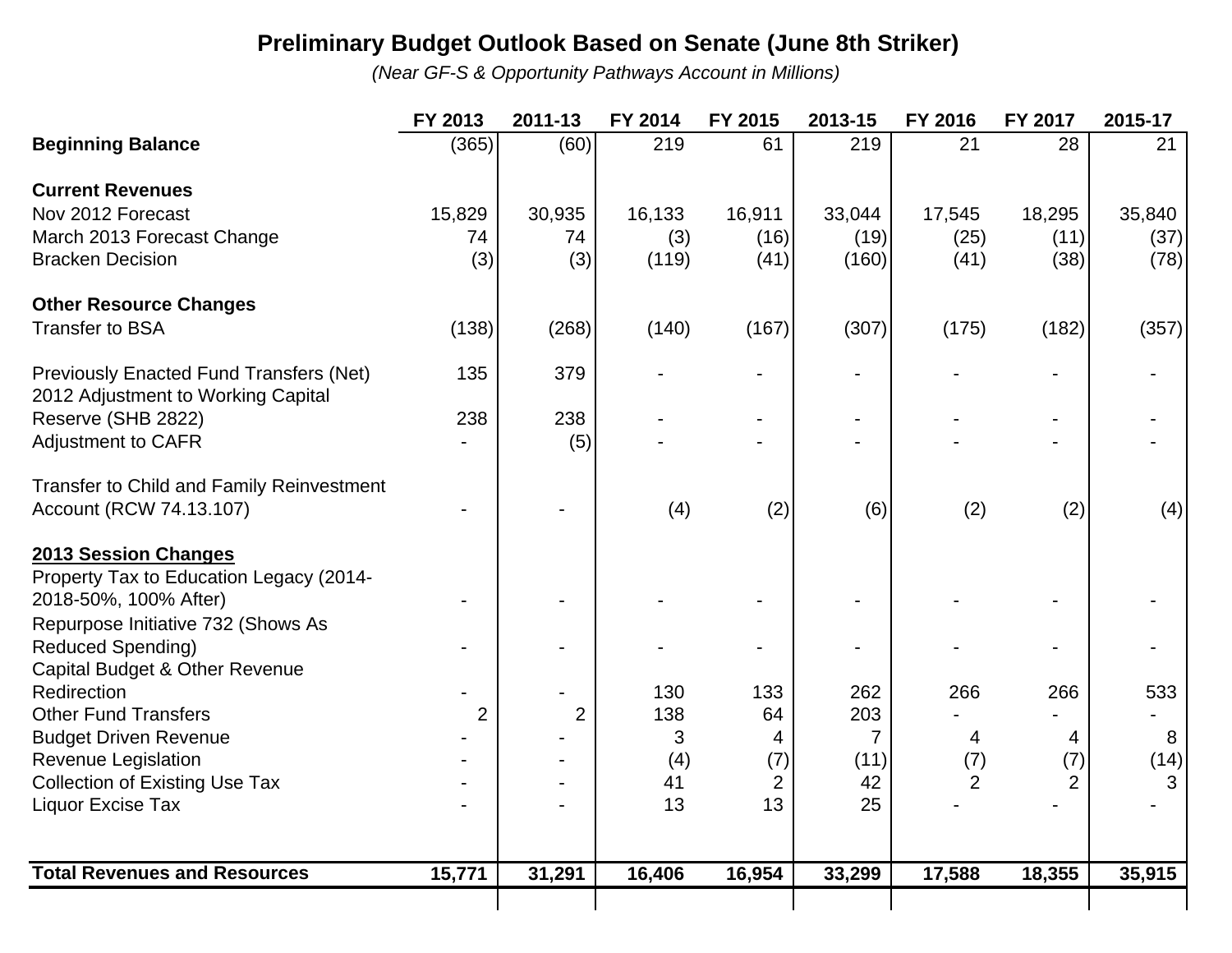|                                              | FY 2013 | 2011-13 | FY 2014        | FY 2015   | 2013-15 | FY 2016   | FY 2017   | 2015-17 |
|----------------------------------------------|---------|---------|----------------|-----------|---------|-----------|-----------|---------|
| <b>Appropriations</b>                        |         |         |                |           |         |           |           |         |
| <b>Enacted Appropriations (All Actions</b>   |         |         |                |           |         |           |           |         |
| Through December 2012)                       | 15,623  | 31,249  | 15,626         | 15,623    | 31,249  | 15,623    | 15,623    | 31,246  |
| 2013 Session Changes                         |         |         |                |           |         |           |           |         |
| 2013 Supplemental Budget ML                  | 18      | 18      |                |           |         |           |           |         |
| 2013 Supplemental Budget PL                  | (29)    | (29)    |                |           |         |           |           |         |
|                                              |         |         |                |           |         |           |           |         |
| 2013-15 Carryforward                         |         |         |                |           |         |           |           |         |
| Restore 3% Salary Reduction (State and       |         |         |                |           |         |           |           |         |
| Higher Ed)                                   |         |         | 85             | 85        | 171     | 85        | 85        | 171     |
| Restore K-12 Salary Reduction (1.9% CIS      |         |         |                |           |         |           |           |         |
| & Classified, 3% Admin)                      |         |         | 73             | 92        | 166     | 92        | 92        | 185     |
| One-Time CHIPRA Bonus                        |         |         | 32             | 48        | 80      | 48        | 48        | 95      |
| Other K-12 Steps (including one-time         |         |         |                |           |         |           |           |         |
| savings)                                     |         |         | 43             | 80        | 124     | 80        | 80        | 161     |
| <b>Other Carryforward Steps</b>              |         |         | 130            | 36        | 166     | 36        | 36        | 72      |
| 2013-15 Carryforward                         |         |         | 15,990         | 15,965    | 31,955  | 15,965    | 15,965    | 31,930  |
| 2013-15 Maintenance Level                    |         |         |                |           |         |           |           |         |
| Initiative 732 (K-12 & CTCs)                 |         |         | 108            | 213       | 321     | 320       | 435       | 755     |
| <b>Pension Rate Changes</b>                  |         |         | 113            | 132       | 245     | 247       | 274       | 521     |
| K-12 Public Schools (excluding above)        |         |         | 50             | 120       | 169     | 226       | 334       | 560     |
| <b>Hospital Safety Net Expiration</b>        |         |         | 129            | 131       | 260     | 137       | 143       | 279     |
| <b>Health Care Caseload and Utilization</b>  |         |         |                |           | 337     |           |           | 714     |
| Federal Affordable Care Act                  |         |         | 129<br>22      | 208<br>55 | 77      | 306<br>57 | 408<br>60 | 117     |
| DSHS Mental Health, Long Term Care and       |         |         |                |           |         |           |           |         |
| <b>Developmental Disabilities</b>            |         |         | 38             | 78        | 116     | 115       | 153       | 268     |
| <b>DSHS Children's Services and Economic</b> |         |         |                |           |         |           |           |         |
| <b>Services</b>                              |         |         | (6)            | 1         | (5)     | 16        | 40        | 56      |
| Corrections, Juvenile Rehabilitation and     |         |         |                |           |         |           |           |         |
| Special Com. Center                          |         |         | 16             | 18        | 34      | 37        | 56        | 93      |
| Special Appropriations (public health, K-20, |         |         |                |           |         |           |           |         |
| etc)                                         |         |         | 59             | 52        | 110     | 72        | 52        | 123     |
| Debt Service for Currently Authorized        |         |         |                |           |         |           |           |         |
| Projects                                     |         |         | (4)            | 65        | 61      | 115       | 105       | 219     |
|                                              |         |         | $\overline{7}$ |           |         |           |           | 46      |
| Paid Family Leave                            |         |         |                | 7         | 14      | 23        | 23        |         |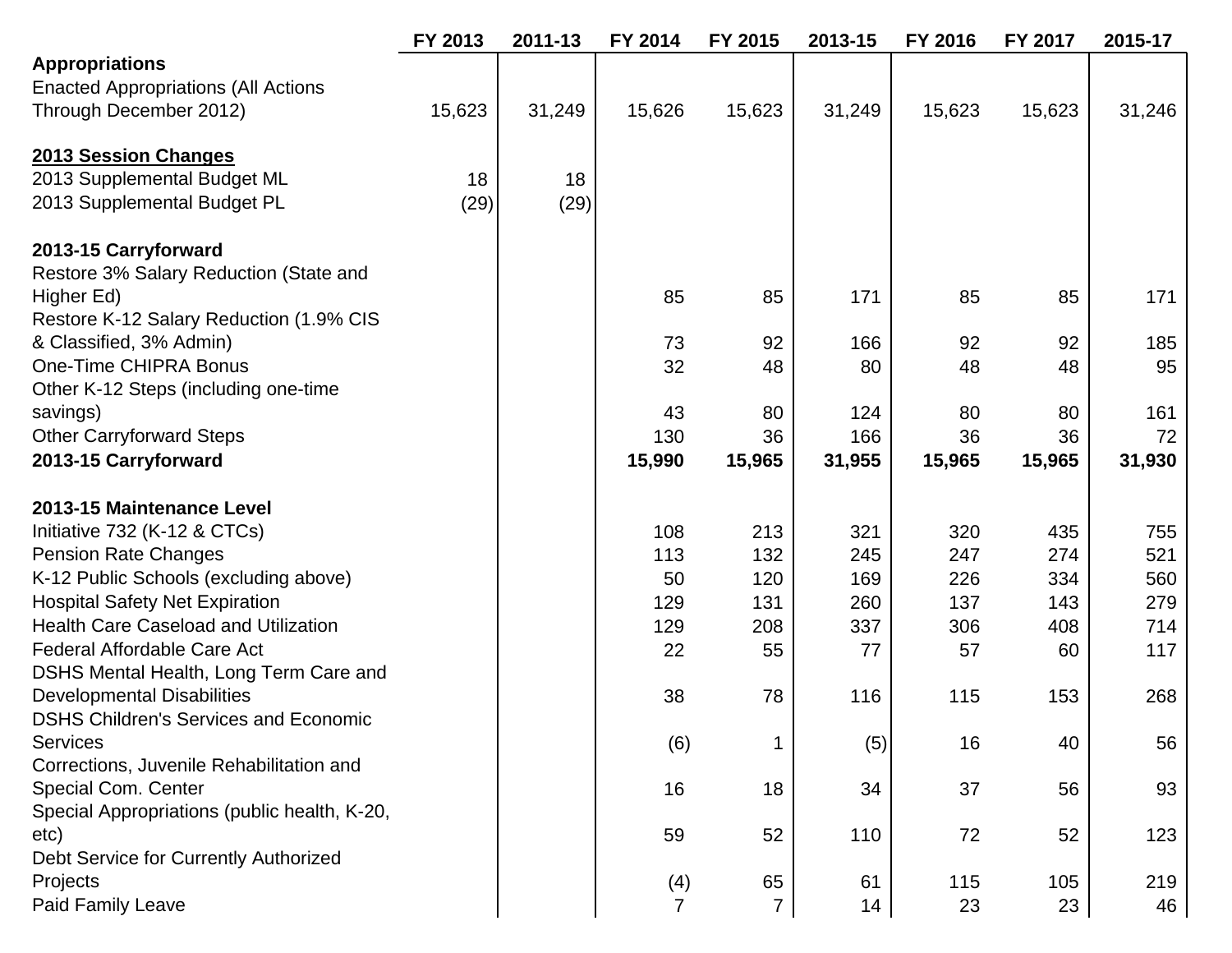|                                                     | FY 2013 | 2011-13 | FY 2014        | FY 2015 | 2013-15 | FY 2016 | FY 2017        | 2015-17 |
|-----------------------------------------------------|---------|---------|----------------|---------|---------|---------|----------------|---------|
| <b>Wildland Fire Suppression</b>                    |         |         | 9              | 9       | 18      | 9       | 9              | 18      |
| <b>All Other Steps</b>                              |         |         | 13             | 11      | 23      | 32      | 40             | 72      |
| 2013-15 Maintenance Level                           |         |         | 16,672         | 17,064  | 33,736  | 17,676  | 18,096         | 35,771  |
| 2015-15 Policy Level                                |         |         |                |         |         |         |                |         |
| Basic Education (HB 2776 & LAP                      |         |         |                |         |         |         |                |         |
| Enhancement)                                        |         |         | 280            | 720     | 1,000   | 817     | 828            | 1,645   |
| Home Care Worker Arbitration Award                  |         |         | 56             | 90      | 146     | 90      | 90             | 179     |
| <b>Additional Pre-school Slots</b>                  |         |         | 9              | 13      | 22      | 13      | 13             | 26      |
| <b>College Bound Scholarships</b>                   |         |         | 14             | 20      | 34      | 20      | 20             | 40      |
| <b>Higher Education Institutional Funding &amp;</b> |         |         |                |         |         |         |                |         |
| Performance                                         |         |         | 54             | 54      | 108     | 54      | 54             | 108     |
| Debt Service for \$1.7 billion in General           |         |         |                |         |         |         |                |         |
| <b>Obligation bonds</b>                             |         |         | $\overline{2}$ | 19      | 20      | 29      | 49             | 78      |
| ITA - 2SHB 3076 Laws of 2010                        |         |         | 6              | 10      | 16      | 10      | 10             | 20      |
| Initiative-732 COLAs--K-12 and Community            |         |         |                |         |         |         |                |         |
| Colleges                                            |         |         | (108)          | (213)   | (321)   | (320)   | (435)          | (755)   |
| Renew Hospital Safety Net GF-S Offset               |         |         | (136)          | (114)   | (250)   | (87)    | (65)           | (152)   |
| Federal Affordable Care Act                         |         |         | (87)           | (231)   | (319)   | (248)   | (230)          | (478)   |
| <b>Paid Family Leave</b>                            |         |         | (7)            | (7)     | (14)    | (23)    | (23)           | (46)    |
| Administrative, IT & Centralized Efficiencies       |         |         | (62)           | (62)    | (124)   | (62)    | (62)           | (124)   |
| Employee Exchange Options (State, Higher            |         |         |                |         |         |         |                |         |
| Ed, K-12)                                           |         |         |                | (55)    | (55)    | (69)    | (69)           | (137)   |
| ABD & HEN Changes (includes \$30M fund              |         |         |                |         |         |         |                |         |
| shift)                                              |         |         | (51)           | (62)    | (113)   | (62)    | (62)           | (124)   |
| <b>TANF/WCCC Caseload &amp; Policy Changes</b>      |         |         | (72)           | (76)    | (148)   | (76)    | (76)           | (152)   |
| Delay Nursing Home Rebasing                         |         |         | (16)           | (20)    | (37)    |         |                |         |
| <b>State Employee Health Benefits (PEBB</b>         |         |         |                |         |         |         |                |         |
| Fund Balance)                                       |         |         | (11)           | (6)     | (17)    |         | $\blacksquare$ |         |
| <b>State &amp; Local Toxic Fund Shifts</b>          |         |         | (15)           | (15)    | (30)    | (15)    | (15)           | (30)    |
| <b>Reduce Explicit Medicare Retiree Subsidy</b>     |         |         | (12)           | (19)    | (31)    | (19)    | (19)           | (37)    |
| Managed Care Premium Adjustment                     |         |         | (6)            | (13)    | (19)    | (13)    | (14)           | (27)    |
| <b>Workers Compensation Legislation</b>             |         |         | (5)            | (5)     | (10)    | (5)     | (5)            | (9)     |
| <b>DASA County Grant Reduction</b>                  |         |         | (8)            | (8)     | (16)    | (8)     | (8)            | (16)    |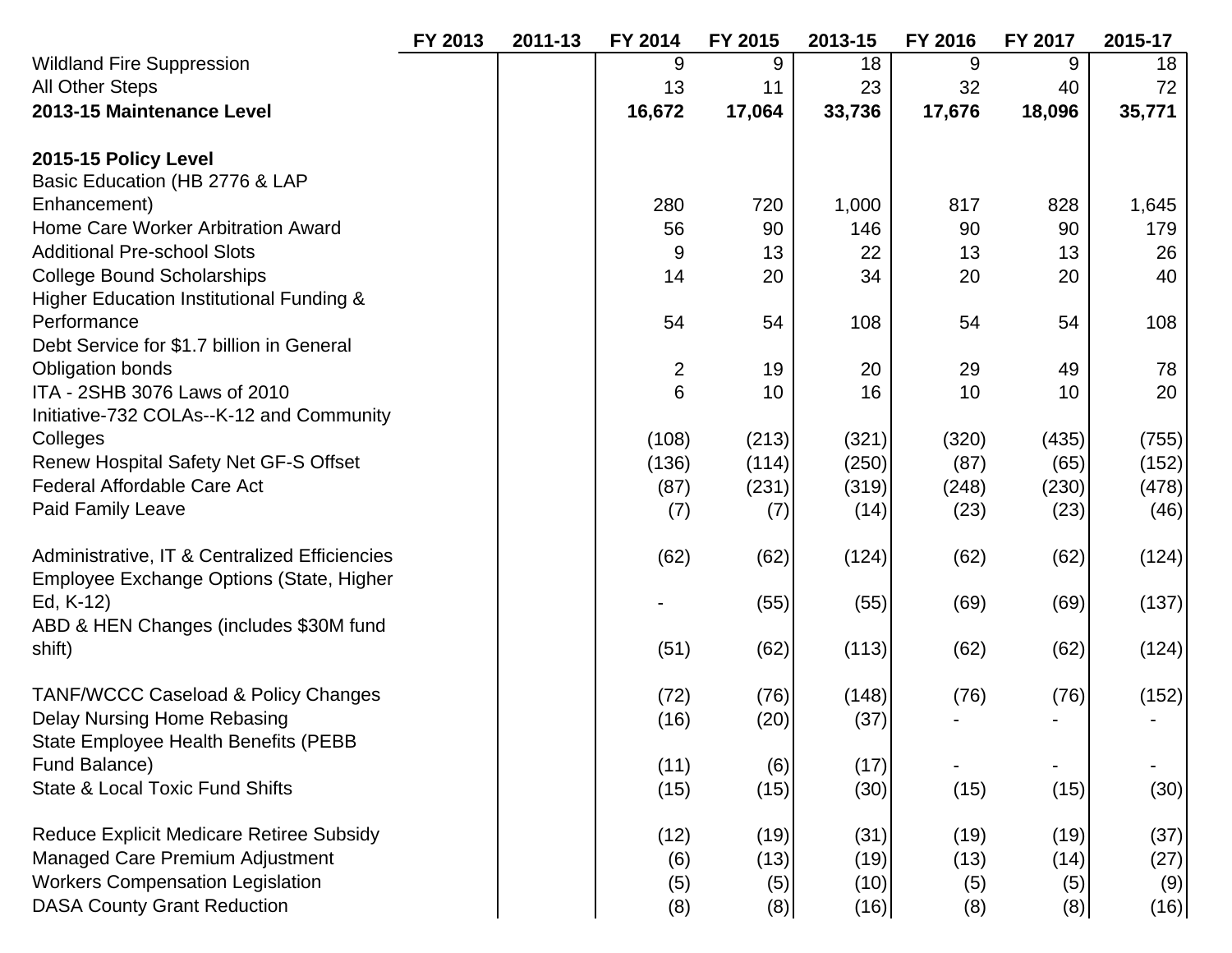|                                              | FY 2013 | 2011-13 | FY 2014 | FY 2015 | 2013-15 | FY 2016 | FY 2017 | 2015-17  |
|----------------------------------------------|---------|---------|---------|---------|---------|---------|---------|----------|
| Other Changes (On-Going & One-Time)          |         |         | (92)    | (94)    | (185)   | (84)    | (94)    | (177)    |
| 2013-15 Policy Level                         |         |         | 16,405  | 16,993  | 33,398  | 17,619  | 17,985  | 35,605   |
| <b>Actual/Estimated Reversions</b>           | (60)    | (166)   | (60)    | (60)    | (120)   | (60)    | (60)    | (120)    |
| <b>Revised Appropriations</b>                | 15,552  | 31,072  | 16,345  | 16,933  | 33,278  | 17,559  | 17,925  | 35,485   |
|                                              |         |         |         |         |         |         |         |          |
| <b>Projected Unrestricted Ending Balance</b> | 219     | 219     | 61      | 21      | 21      | 28      | 430     | 430      |
| <b>Budget Stabilization Account</b>          |         |         |         |         |         |         |         |          |
| <b>Beginning Balance</b>                     | 130     |         | 268     | 409     | 268     | 576     | 751     | 576      |
| <b>Transfer From GFS</b>                     | 138     | 268     | 140     | 167     | 307     | 175     | 182     | 357      |
| <b>Interest Earnings</b>                     | 0       |         | 0       | 0       |         | 0       |         | $\Omega$ |
| <b>Ending BSA Balance</b>                    | 268     | 268     | 409     | 576     | 576     | 751     | 933     | 933      |
|                                              |         |         |         |         |         |         |         |          |
| <b>Combined Near GF-S Unrestricted &amp;</b> | 488     | 488     | 470     | 597     | 597     | 779     | 1,364   | 1,364    |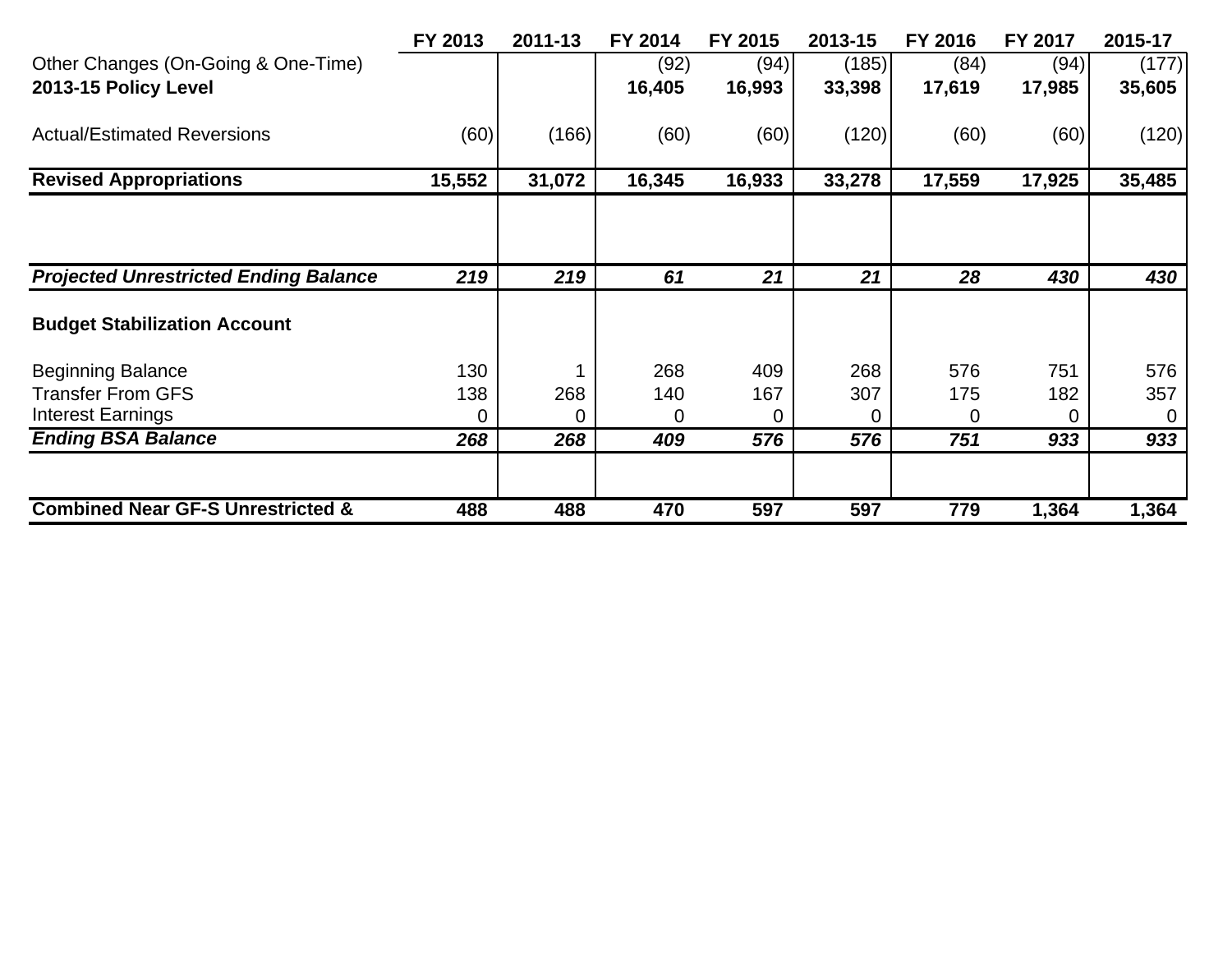# **APPENDIX D**